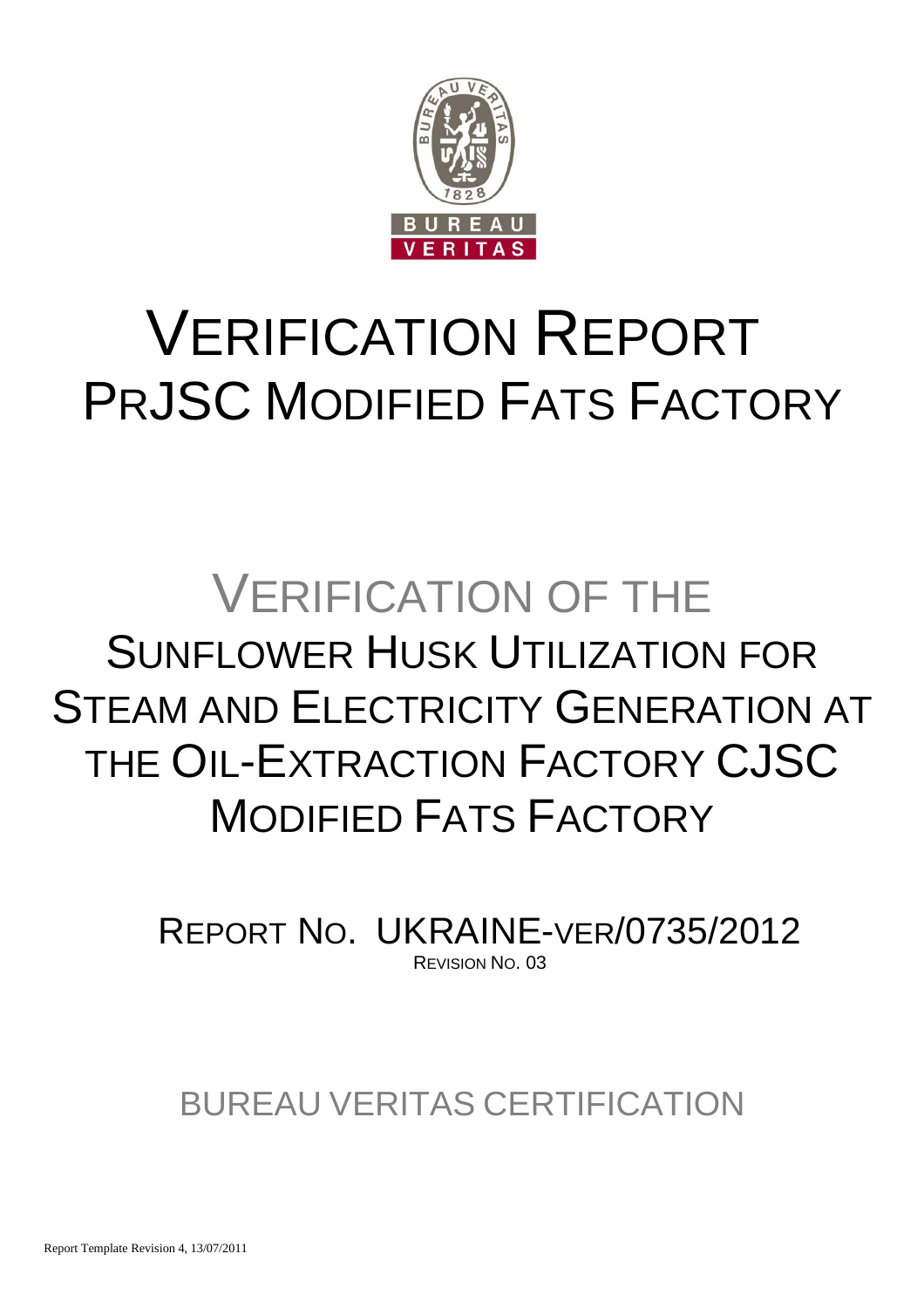

| Date of first issue:<br>06/03/2013                                                                                                                      |                | Organizational unit:             |               | <b>Bureau Veritas Certification Holding SAS</b>                                          |                                                                                                                                                                                                                                                                                                                                                                                                                                                                                                                                                                                                                                                                                                                                                                                                                                                                                                                                                                                                                                                                                                                                                                                                                                                                                                                                                                                                          |
|---------------------------------------------------------------------------------------------------------------------------------------------------------|----------------|----------------------------------|---------------|------------------------------------------------------------------------------------------|----------------------------------------------------------------------------------------------------------------------------------------------------------------------------------------------------------------------------------------------------------------------------------------------------------------------------------------------------------------------------------------------------------------------------------------------------------------------------------------------------------------------------------------------------------------------------------------------------------------------------------------------------------------------------------------------------------------------------------------------------------------------------------------------------------------------------------------------------------------------------------------------------------------------------------------------------------------------------------------------------------------------------------------------------------------------------------------------------------------------------------------------------------------------------------------------------------------------------------------------------------------------------------------------------------------------------------------------------------------------------------------------------------|
| Client:<br>PrJSC Modified Fats Factory                                                                                                                  |                | Client ref.:<br>Sergiy Tymchenko |               |                                                                                          |                                                                                                                                                                                                                                                                                                                                                                                                                                                                                                                                                                                                                                                                                                                                                                                                                                                                                                                                                                                                                                                                                                                                                                                                                                                                                                                                                                                                          |
| Summary:<br>country criteria.<br>procedures.                                                                                                            |                |                                  |               |                                                                                          | Bureau Veritas Certification has made the initial and 1 <sup>st</sup> periodic verification of the "Sunflower Husk Utilization<br>for Steam and Electricity Generation at the Oil-Extraction Factory CJSC Modified Fats Factory" project of<br>PrJSC Modified Fats Factory located in the city of Kirovohrad in Kirovohrad Oblast, Ukraine, and applying JI<br>specific approach, on the basis of UNFCCC criteria for the JI, as well as criteria given to provide for consistent<br>project operations, monitoring and reporting. UNFCCC criteria refer to Article 6 of the Kyoto Protocol, the JI<br>rules and modalities and the subsequent decisions by the JI Supervisory Committee, as well as the host<br>The verification scope is defined as a periodic independent review and ex post determination by the<br>Accredited Independent Entity of the monitored reductions in GHG emissions during defined verification<br>period, and consisted of the following three phases: i) desk review of the monitoring report against project<br>design and the baseline and monitoring plan; ii) follow-up interviews with project stakeholders; iii) resolution of<br>outstanding issues and the issuance of the final verification report and opinion. The overall verification, from<br>Contract Review to Verification Report & Opinion, was conducted using Bureau Veritas Certification internal |
| Requests (CL, CAR and FAR), presented in Appendix A.                                                                                                    |                |                                  |               |                                                                                          | The first output of the verification process is a list of Clarification, Corrective Action Requests, Forward Action                                                                                                                                                                                                                                                                                                                                                                                                                                                                                                                                                                                                                                                                                                                                                                                                                                                                                                                                                                                                                                                                                                                                                                                                                                                                                      |
| 31/12/2012.                                                                                                                                             |                |                                  |               |                                                                                          | In summary, Bureau Veritas Certification confirms that the project is implemented as per determined changes.<br>Installed equipment being essential for generating emission reduction runs reliably and is calibrated<br>appropriately. The monitoring system is in place and the project is generating GHG emission reductions. The<br>GHG emission reduction is calculated accurately and without material errors, omissions, or misstatements, and<br>the ERUs issued totalize 68 799 tonnes of CO2 equivalent for the monitoring period from 24/09/2009 to                                                                                                                                                                                                                                                                                                                                                                                                                                                                                                                                                                                                                                                                                                                                                                                                                                           |
| to the approved project baseline and monitoring, and its associated documents.                                                                          |                |                                  |               |                                                                                          | Our opinion relates to the project GHG emissions and resulting GHG emission reductions reported and related                                                                                                                                                                                                                                                                                                                                                                                                                                                                                                                                                                                                                                                                                                                                                                                                                                                                                                                                                                                                                                                                                                                                                                                                                                                                                              |
| Report No.:                                                                                                                                             | Subject Group: |                                  |               |                                                                                          |                                                                                                                                                                                                                                                                                                                                                                                                                                                                                                                                                                                                                                                                                                                                                                                                                                                                                                                                                                                                                                                                                                                                                                                                                                                                                                                                                                                                          |
| UKRAINE-ver/0735/2012                                                                                                                                   | JI             |                                  |               |                                                                                          |                                                                                                                                                                                                                                                                                                                                                                                                                                                                                                                                                                                                                                                                                                                                                                                                                                                                                                                                                                                                                                                                                                                                                                                                                                                                                                                                                                                                          |
| Project title:<br>Sunflower Husk Utilization for Steam and Electricity<br>Generation at the Oil-Extraction Factory CJSC<br><b>Modified Fats Factory</b> |                |                                  |               |                                                                                          |                                                                                                                                                                                                                                                                                                                                                                                                                                                                                                                                                                                                                                                                                                                                                                                                                                                                                                                                                                                                                                                                                                                                                                                                                                                                                                                                                                                                          |
| Work carried out by:                                                                                                                                    |                | L. Ville                         |               |                                                                                          |                                                                                                                                                                                                                                                                                                                                                                                                                                                                                                                                                                                                                                                                                                                                                                                                                                                                                                                                                                                                                                                                                                                                                                                                                                                                                                                                                                                                          |
| Svitlana Gariyenchyk - Team Leader, Lead Verifier<br>Vyacheslav Yeriomin - Team Member,<br>Verifier                                                     |                | Léad.                            |               |                                                                                          |                                                                                                                                                                                                                                                                                                                                                                                                                                                                                                                                                                                                                                                                                                                                                                                                                                                                                                                                                                                                                                                                                                                                                                                                                                                                                                                                                                                                          |
| Work reviewed by:<br>Ivan Sokolov - Technical Reviewer                                                                                                  |                |                                  |               |                                                                                          |                                                                                                                                                                                                                                                                                                                                                                                                                                                                                                                                                                                                                                                                                                                                                                                                                                                                                                                                                                                                                                                                                                                                                                                                                                                                                                                                                                                                          |
| Leonid Yaskin - Technical Specialist                                                                                                                    |                |                                  | $\bm{\times}$ | No distribution without permission from the<br>Client or responsible organizational unit |                                                                                                                                                                                                                                                                                                                                                                                                                                                                                                                                                                                                                                                                                                                                                                                                                                                                                                                                                                                                                                                                                                                                                                                                                                                                                                                                                                                                          |
| Work approved by:                                                                                                                                       |                |                                  |               |                                                                                          |                                                                                                                                                                                                                                                                                                                                                                                                                                                                                                                                                                                                                                                                                                                                                                                                                                                                                                                                                                                                                                                                                                                                                                                                                                                                                                                                                                                                          |
| Ivan Sokolov - Operational ManagerIding                                                                                                                 |                |                                  |               | Limited distribution                                                                     |                                                                                                                                                                                                                                                                                                                                                                                                                                                                                                                                                                                                                                                                                                                                                                                                                                                                                                                                                                                                                                                                                                                                                                                                                                                                                                                                                                                                          |
| Date of this revision:                                                                                                                                  | Rev. No.:      | Number of pages:                 |               |                                                                                          |                                                                                                                                                                                                                                                                                                                                                                                                                                                                                                                                                                                                                                                                                                                                                                                                                                                                                                                                                                                                                                                                                                                                                                                                                                                                                                                                                                                                          |
| 24/04/2013<br>03                                                                                                                                        |                | 43                               |               | Unrestricted distribution                                                                |                                                                                                                                                                                                                                                                                                                                                                                                                                                                                                                                                                                                                                                                                                                                                                                                                                                                                                                                                                                                                                                                                                                                                                                                                                                                                                                                                                                                          |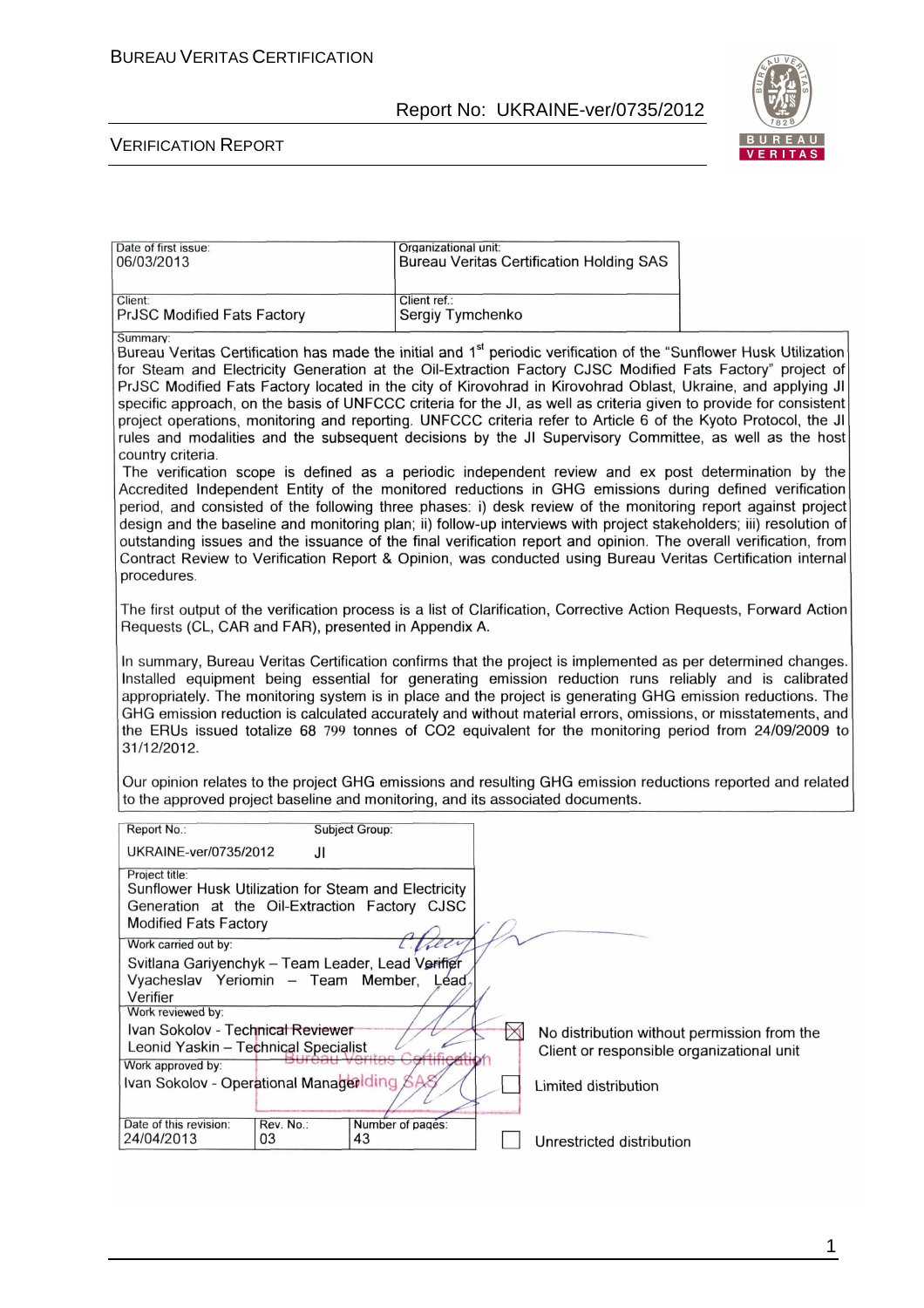

VERIFICATION REPORT

## **Table of Contents Page 2016** 1 INTRODUCTION ............................................................................................3 1.1 Objective 3 1.2 Scope 3 1.3 Verification Team 3 2 METHODOLOGY............................................................................................4 2.1 Review of Documents 4 2.2 Follow-up Interviews 4 2.3 Resolution of Clarification, Corrective and Forward Action Requests 5 3 VERIFICATION CONCLUSIONS....................................................................6 3.1 Remaining issues and FARs from previous verifications 6 3.2 Project approval by Parties involved (90-91) 6 3.3 Project implementation (92-93) 6 3.4 Compliance of the monitoring plan with the monitoring methodology (94-98) 7 3.5 Revision of monitoring plan (99-100) 8 3.6 Data management (101) 9 3.7 Verification regarding programmes of activities (102-110) 10 4 VERIFICATION OPINION.............................................................................10 5 REFERENCES .............................................................................................12 APPENDIX A: VERIFICATION PROTOCOL.............................................................18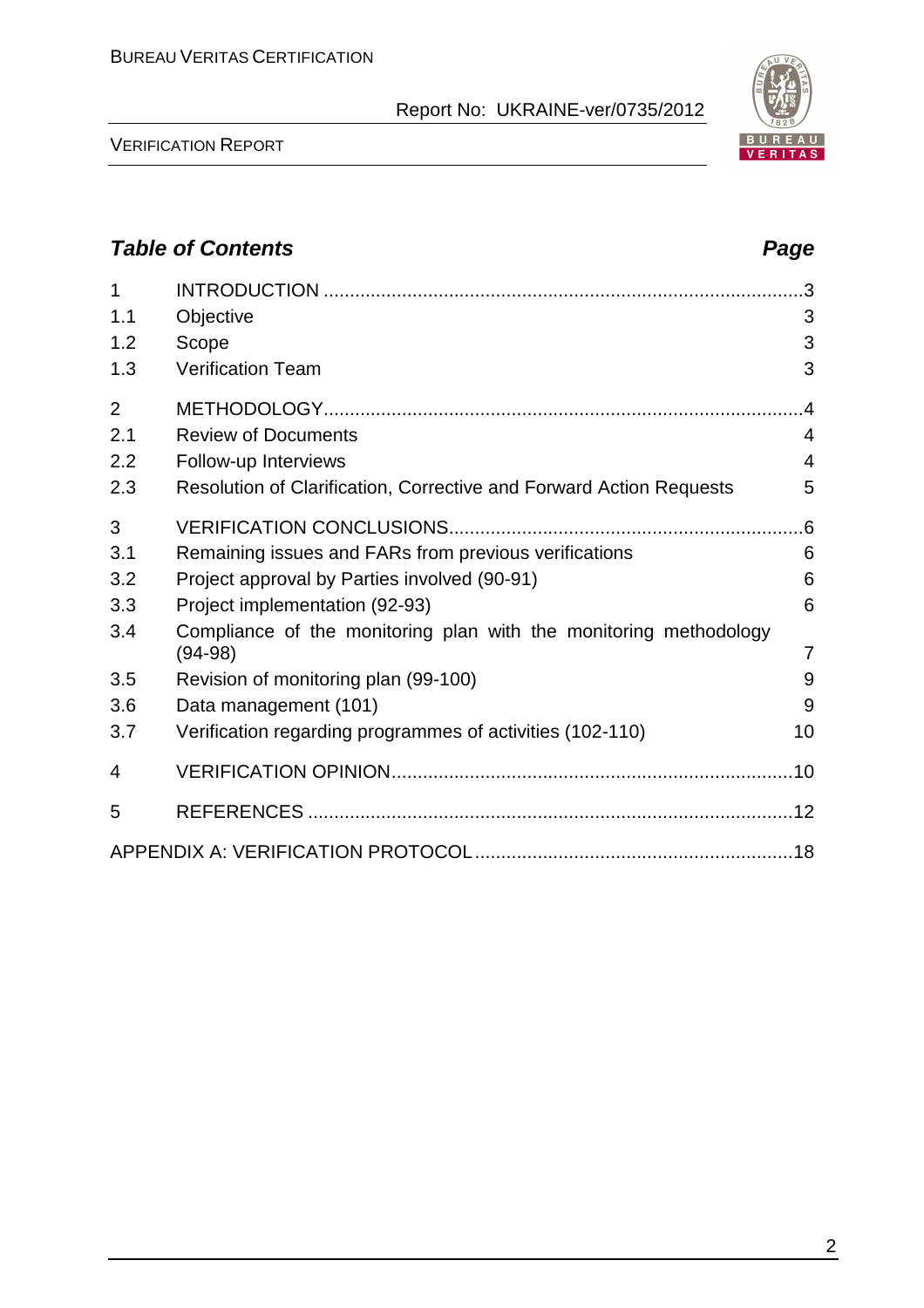

VERIFICATION REPORT

## **1 INTRODUCTION**

PrJSC Modified Fats Factory (since 02/06/2011, the enterprise registration name has been changed from "СJSC Modified Fats Factory" to "PrJSC Modified Fats Factory" in accordance with Excerpt of United State Register of Legal Entities and Individual entrepreneurs of Ukraine as of 02/06/2011) has commissioned Bureau Veritas Certification to verify the emissions reductions of its JI project "Sunflower Husk Utilization for Steam and Electricity Generation at the Oil-Extraction Factory CJSC Modified Fats Factory" (hereafter called "the project") in the city of Kirovohrad in Kirovohrad Oblast, Ukraine.

This report summarizes the findings of the verification of the project, performed on the basis of UNFCCC criteria, as well as criteria given to provide for consistent project operations, monitoring and reporting.

## **1.1 Objective**

Verification is the periodic independent review and ex post determination by the Accredited Independent Entity of the monitored reductions in GHG emissions during defined verification period.

The objective of verification can be divided in Initial Verification and Periodic Verification.

UNFCCC criteria refer to Article 6 of the Kyoto Protocol, the JI rules and modalities and the subsequent decisions by the JI Supervisory Committee, as well as the host country criteria.

## **1.2 Scope**

The verification scope is defined as an independent and objective review of the project design document, the project's baseline study, monitoring plan and monitoring report, and other relevant documents. The information in these documents is reviewed against Kyoto Protocol requirements, UNFCCC rules and associated interpretations.

The verification is not meant to provide any consulting towards the Client. However, stated requests for clarifications, corrective and/or forward actions may provide input for improvement of the project monitoring towards reductions in the GHG emissions.

## **1.3 Verification Team**

The verification team consists of the following personnel:

| Svitlana Gariyenchyk<br><b>Bureau Veritas Certification</b> | Team Leader, Climate Change Lead Verifier |
|-------------------------------------------------------------|-------------------------------------------|
| Vyacheslav Yeriomin<br><b>Bureau Veritas Certification</b>  | Team Member, Climate Change Lead Verifier |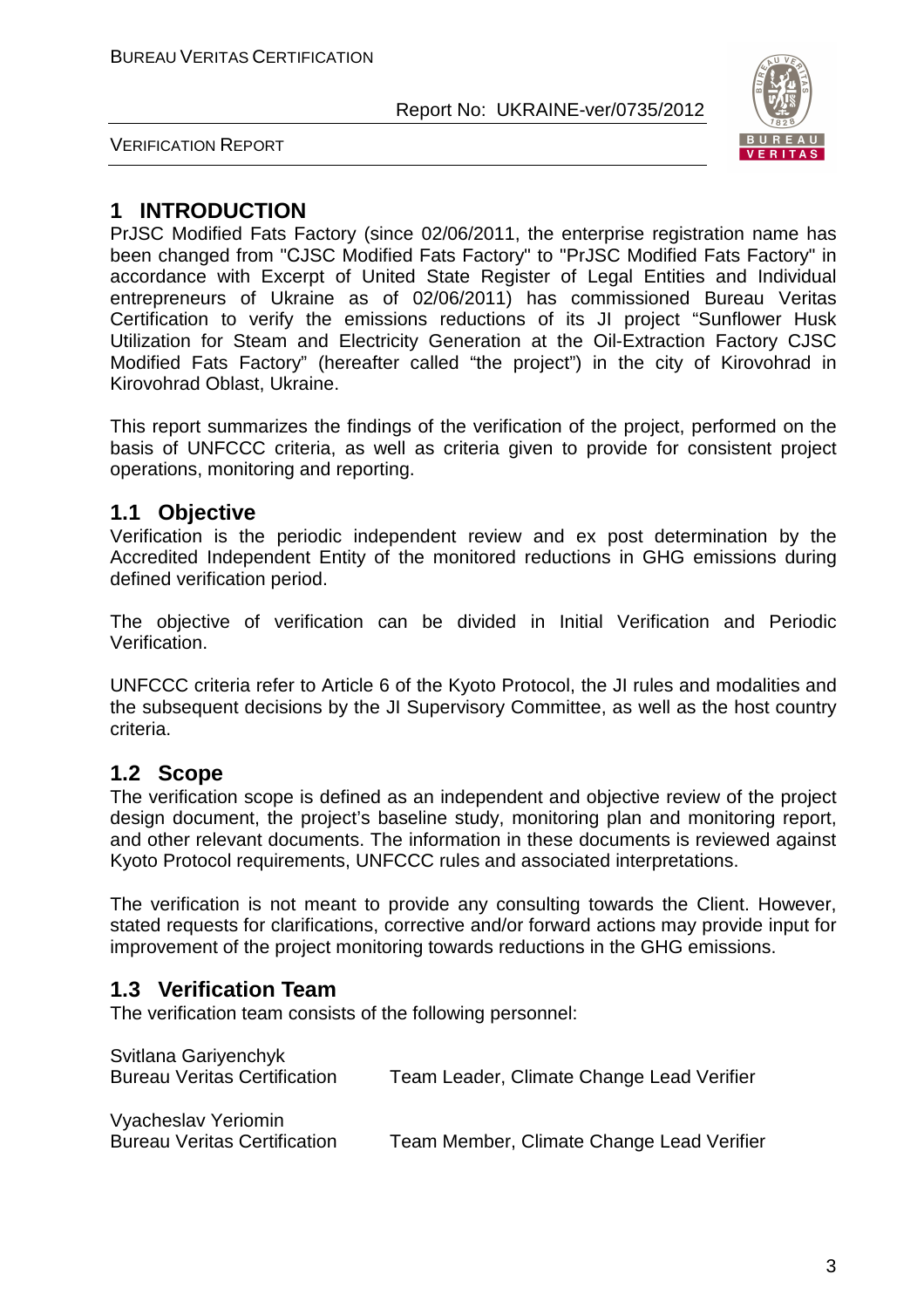

VERIFICATION REPORT

This verification report was reviewed by:

Ivan Sokolov Bureau Veritas Certification, Internal Technical Reviewer

Leonid Yaskin Bureau Veritas Certification, Technical Specialist

## **2 METHODOLOGY**

The overall verification, from Contract Review to Verification Report & Opinion, was conducted using Bureau Veritas Certification internal procedures.

In order to ensure transparency, a verification protocol was customized for the project, according to the version 01 of the Joint Implementation Determination and Verification Manual, issued by the Joint Implementation Supervisory Committee at its 19 meeting on 04/12/2009. The protocol shows, in a transparent manner, criteria (requirements), means of verification and the results from verifying the identified criteria. The verification protocol serves the following purposes:

- It organizes, details and clarifies the requirements a JI project is expected to meet;
- It ensures a transparent verification process where the verifier will document how a particular requirement has been verified and the result of the verification.

The completed verification protocol is enclosed in Appendix A to this report.

### **2.1 Review of Documents**

The Monitoring Report (MR) version 01 dated 30/04/2012 submitted by PrJSC Modified Fats Factory and additional background documents related to the project design and baseline, i.e. country Law, Project Design Document (PDD), Guidance on criteria for baseline setting and monitoring, Host party criteria, Kyoto Protocol, Clarifications on Verification Requirements to be Checked by an Accredited Independent Entity were reviewed.

To address Bureau Veritas Certification corrective action and clarification requests, GreenStream Network revised the MR and resubmitted it on 21/12/2012 as version 2.1. To address further Bureau Veritas Certification corrective action and clarification requests, the project participants updated the MR and resubmitted it on 19/02/2013 as version 3. After the value of the parameter **ECp,y** (The quantity of electricity consumed by the project relevant activity during the year y) had been revised by the project participants, the MR was resubmitted to BVC on 22/04/2013 as version 4 which is deemed final.

The verification findings presented in this report relate to the Monitoring Report version 4 and project as described in the determined PDD.

### **2.2 Follow-up Interviews**

On 15/11/2012 Bureau Veritas Certification performed on-site interviews with project stakeholders to confirm selected information and to resolve issues identified in the document review. Representatives of PrJSC Modified Fats Factory and Greenstream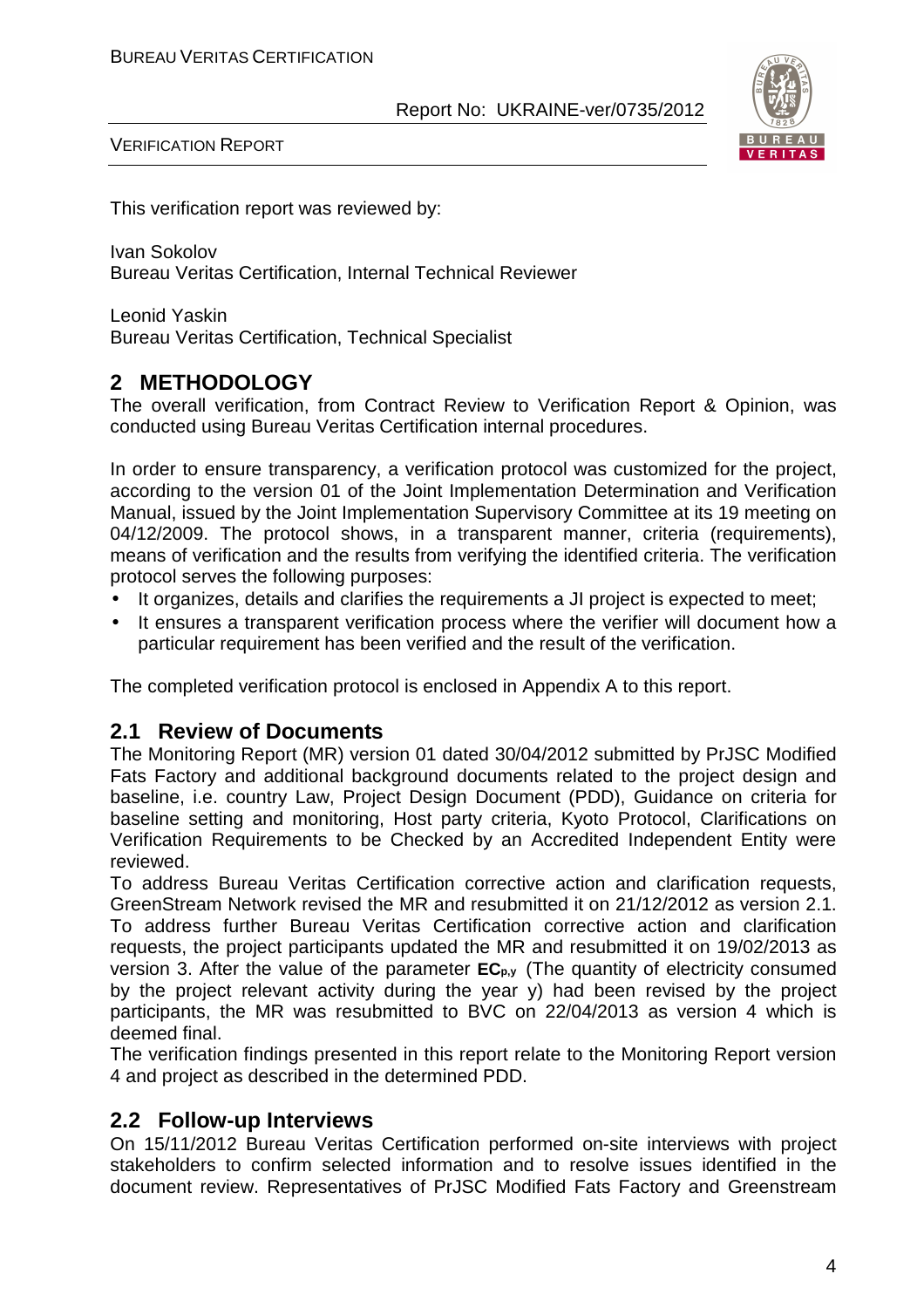

VERIFICATION REPORT

Network were interviewed (see References). The main topics of the interviews are summarized in Table 1.

**Table 1 Interview topics** 

| <b>Interviewed</b>         | <b>Interview topics</b>                                                        |
|----------------------------|--------------------------------------------------------------------------------|
| organization               |                                                                                |
| <b>PrJSC Modified Fats</b> | Organizational structure<br>➤                                                  |
| Factory                    | Responsibilities and authorities                                               |
|                            | $\triangleright$ Roles and responsibilities for data collection and processing |
|                            | $\triangleright$ Installation of equipment                                     |
|                            | $\triangleright$ Data logging, archiving, and reporting                        |
|                            | $\triangleright$ Metering equipment control                                    |
|                            | Metering record keeping system, database                                       |
|                            | IT management                                                                  |
|                            | $\triangleright$ Training of personnel                                         |
|                            | Quality management procedures and technology                                   |
|                            | Internal audits and check-ups                                                  |
| Greenstream                | Baseline methodology<br>➤                                                      |
| <b>Network</b>             | Monitoring plan<br>➤                                                           |
| (CONSULTANT)               | Revision to the monitoring plan<br>➤                                           |
|                            | Monitoring report                                                              |
|                            | <b>Deviations from PDD</b>                                                     |

## **2.3 Resolution of Clarification, Corrective and Forward Action Requests**

The objective of this phase of the verification is to raise the requests for corrective actions and clarification and any other outstanding issues that needed to be clarified for Bureau Veritas Certification positive conclusion on the GHG emission reduction calculation.

If the Verification Team, in assessing the monitoring report and supporting documents, identifies issues that need to be corrected, clarified or improved with regard to the monitoring requirements, it should raise these issues and inform the project participants of these issues in the form of:

(a) Corrective action request (CAR), requesting the project participants to correct a mistake that is not in accordance with the monitoring plan;

(b) Clarification request (CL), requesting the project participants to provide additional information for the Verification Team to assess compliance with the monitoring plan;

(c) Forward action request (FAR), informing the project participants of an issue, relating to the monitoring that needs to be reviewed during the next verification period.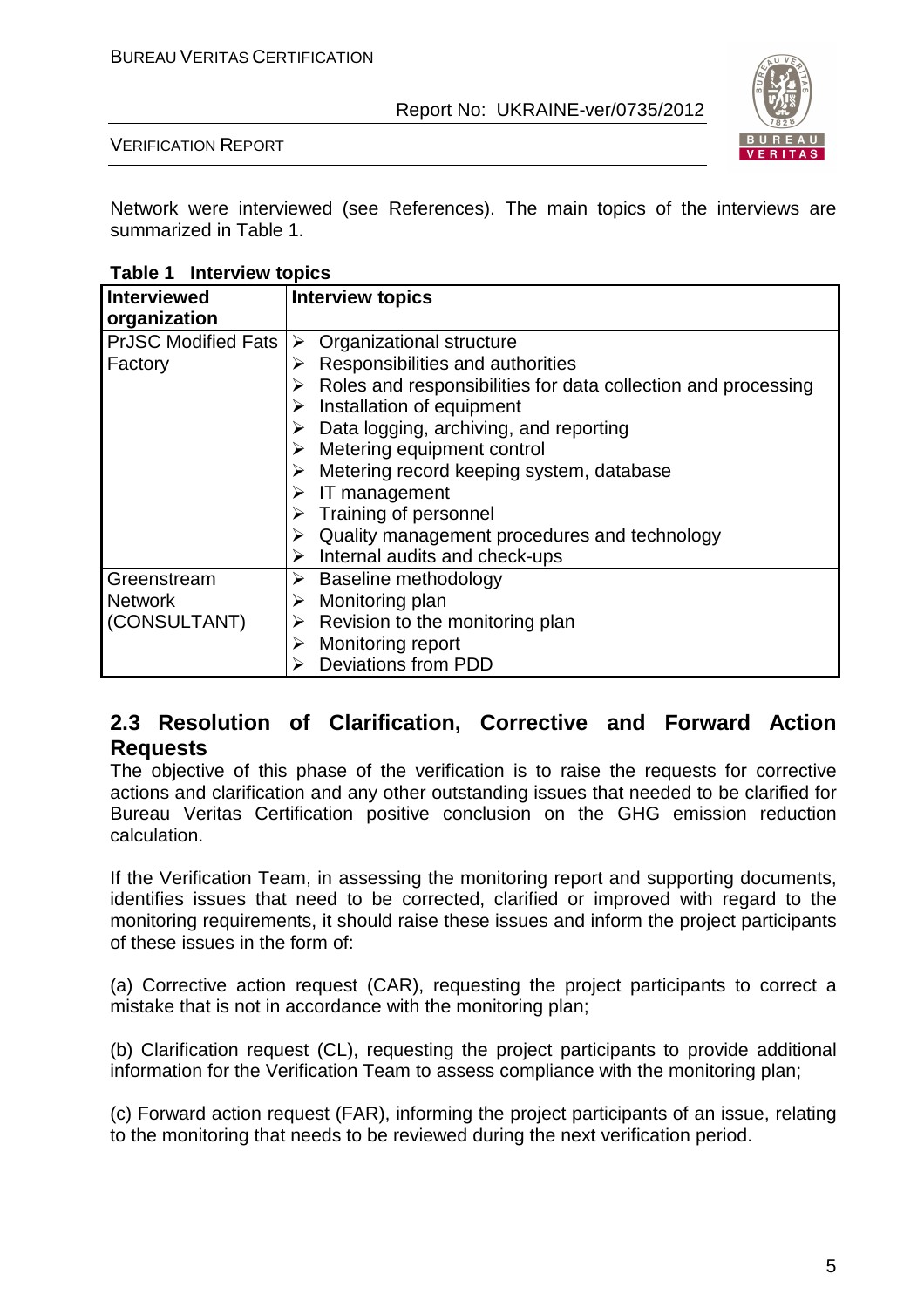

VERIFICATION REPORT

The Verification Team will make an objective assessment as to whether the actions taken by the project participants, if any, satisfactorily resolve the issues raised, if any, and should conclude its findings of the verification.

To guarantee the transparency of the verification process, the concerns raised are documented in more detail in the verification protocol in Appendix A.

## **3 VERIFICATION CONCLUSIONS**

In the following sections, the conclusions of the verification are stated.

The findings from the desk review of the original monitoring documents and the findings from interviews during the follow up visit are described in the Verification Protocol in Appendix A.

The Clarification, Corrective and Forward Action Requests are stated, where applicable, in the following sections and are further documented in the Verification Protocol in Appendix A. The verification of the Project resulted in 22 Corrective Action Requests and 10 Clarification Requests.

The number between brackets at the end of each section corresponds to the DVM paragraph.

### **3.1 Remaining issues and FARs from previous verifications**

Not applicable

### **3.2 Project approval by Parties involved (90-91)**

The project has the written approval of the Host country (Letter of Approval # 2589/23/7 dated 14/09/2012 of JI project "Sunflower Husk Utilization for Steam and Electricity Generation at the Oil-Extraction Factory CJSC Modified Fats Factory", issued by the State Environmental Investment Agency of Ukraine). Written project approval, Declaration of Approval # 2012JI10 dated 12/04/2012 of JI project "Sunflower Husk Utilization for Steam and Electricity Generation at the Oil-Extraction Factory CJSC Modified Fats Factory", has been issued by the Ministry of Economic Affairs, Agriculture and Innovation of the Netherlands which is the other Party to the Project. (both documents are mentioned in the Reference section of this report as Category 1 Documents).

The abovementioned written approval is unconditional. No areas of concern as to project approval by Parties involved were identified.

### **3.3 Project implementation (92-93)**

The implementation of the project is occurring in accordance with the implementation plan established in the registered PDD and presented below:

| Project implementation                    |                    |
|-------------------------------------------|--------------------|
| Start of the testing operation of the two | 24 September, 2009 |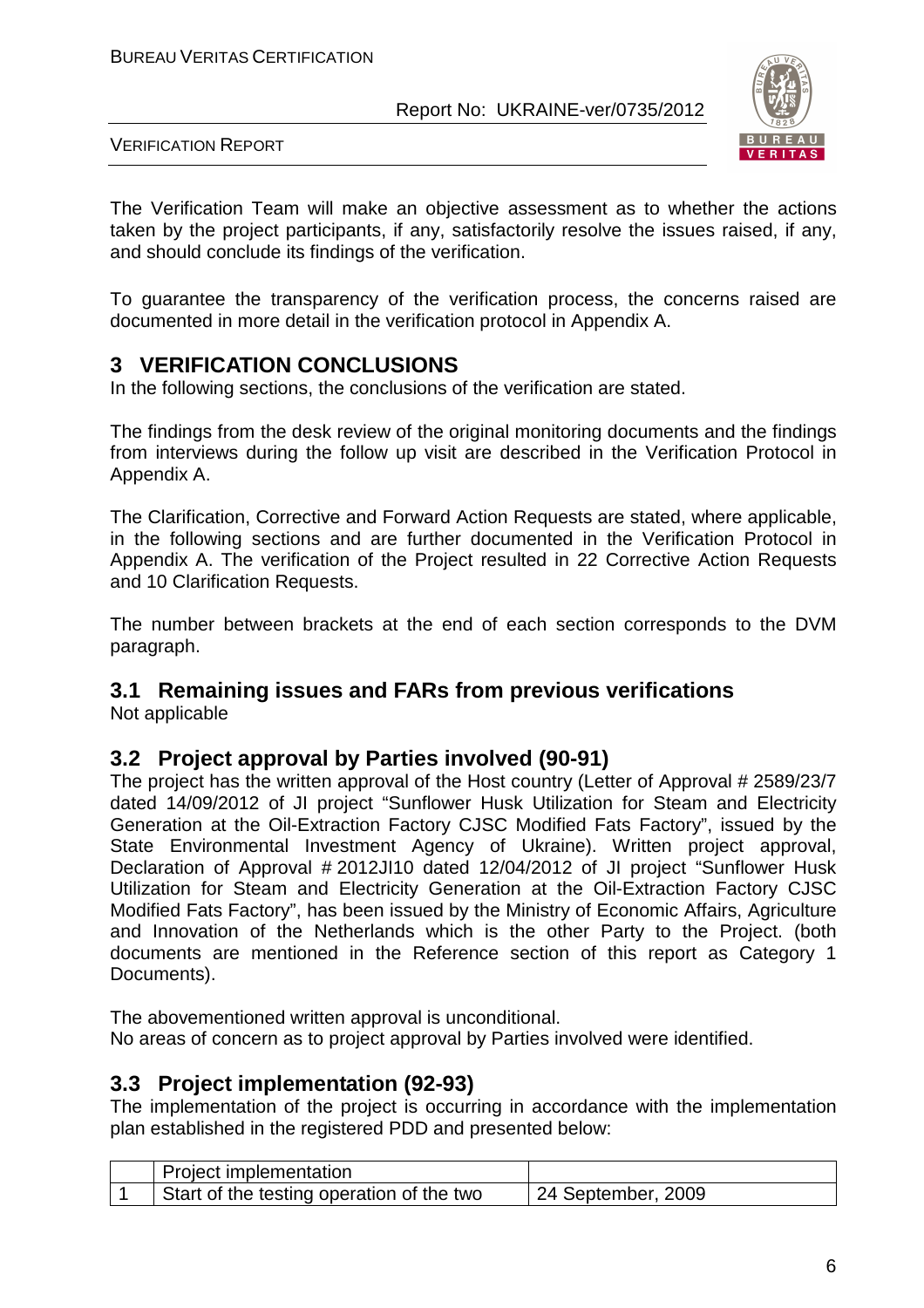

VERIFICATION REPORT

| husk boilers type of E-16-24-350 DV        |                   |
|--------------------------------------------|-------------------|
| Completion of testing the two husk boilers | 16 October, 2009  |
| type of E-16-24-350 DV                     |                   |
| Commissioning of the two husk boilers      | 27 November, 2009 |
| type of E-16-24-350 DV                     |                   |

According to the PDD, two husk boilers are installed at PrJSC MFF in Kirovograd, Ukraine. The type of the husk boilers is E 16-24-350 DV, manufactured by CJSC NPP "Ekoenergomash" in Russia. The husk produced by Oil Extraction Plant is combusted in these husk boilers with the purpose to generate carbon-neutral steam. The project activity is designed to combust 27,950 tonnes of husk annual and generates steam. The project activity consumed 89,730 tonnes of husk on dry basis during 24/09/2009- 31/12/2012. The testing operation of the project activity started from 24/09/2009 and ended on 16/10/2009. The project was officially commissioned on 27/11/2009. Considering that GHG emission reduction of the project activity has been generated since the testing operation, the start date of the crediting period is defined as 24/09/2009.

The project activity was initially designed to install two husk boilers and one electricity steam generator. However, during the project implementation the installation of the electricity steam turbine was not realized in 2012 as initially planned because of the delay in project financing.

Therefore, emissions reductions related to electricity generation are not taken into consideration in the reported monitoring period.

No areas of concern as to project implementation were identified.

## **3.4 Compliance of the monitoring plan with the monitoring methodology (94-98)**

The monitoring occurred in accordance with the revised monitoring plan.

Data sources used for calculating emission reductions, such as

- National Inventory Report of Anthropogenic Emissions by Sources and Removals by Sinks of Greenhouse Gases in Ukraine
- Tool to determine the baseline efficiency of thermal or electric energy generation system, version 01
- Steam Flow Rate to Heat Rating calculating tool developed by Spirax-sarco available at
- http://www.spiraxsarco.com/resources/calculators/steam-flow-and-heatrate/steam-flow-rate-to-heat-rating.asp
- Tool to determine methane emissions avoided from disposal of waste at a solid waste disposal site, Version 05.1.0, Table "Data and parameters monitored",
- Sunflower Seed Hulls, Mushroom Growers' handbook 2, Pg. 101 available at: http://www.alohamedicinals.com/book2/chapter-4-02-04.pdf
- ACM 0006 ver.11.2.0
- Husk moisture content laboratory tests provided by the certified laboratories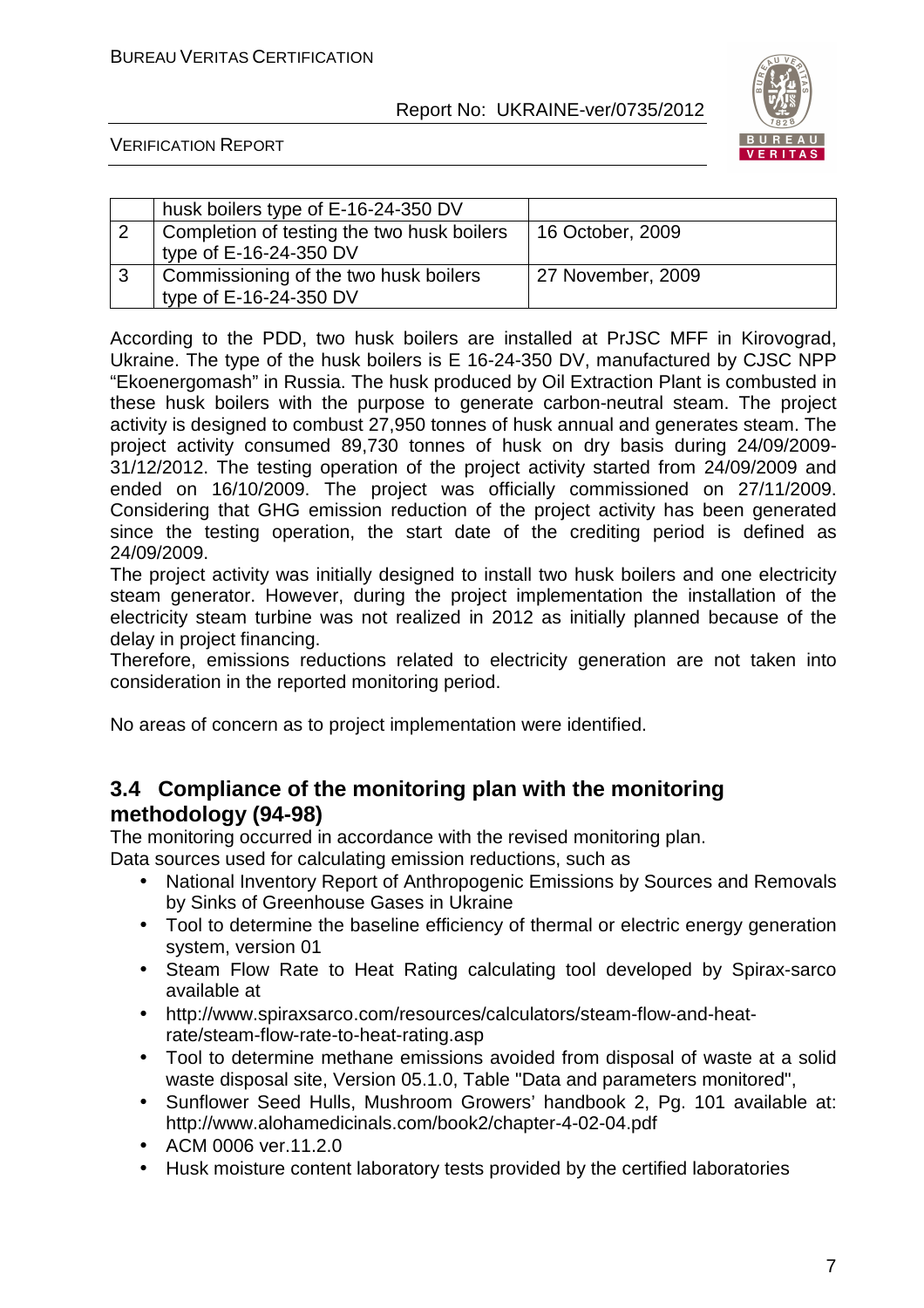



- National Standard of Ukraine SUNFLOWER HUSK. Specifications. DSTU (7123:2009), by State Consumer Standard Agency of Ukraine (Derzhspozhyvstandart)
- Contracts with natural gas suppliers
- Plant's records
- National emission factor for UES of Ukraine for projects consuming electricity issued by National Environmental Investments Agency of Ukraine for the years 2009-20011
- IPCC 2006 data

are clearly identified, reliable and transparent.

Emission factors, including default emission factors, such as CO2 emission factor of natural gas; CH4 emission factor for the combustion of biomass residues in the project activity; national emission factor for UES of Ukraine are selected by carefully balancing accuracy and reasonableness, and appropriately justified of the choice.

The calculation of emission reductions is based on conservative assumptions and the most plausible scenarios in a transparent manner.

The relevant threshold to be classified as JI SSC project is not exceeded during the monitoring period on an annual average basis that is vivid from the Table E.4. of the emission reductions achieved.

The identified areas of concern as to compliance of the monitoring plan with the monitoring methodology, project participants response and BVC's conclusion are described in Appendix A Table 2 (CAR 01, CAR 03, CAR05, CAR06, CL09, CAR20, CAR04, CAR11).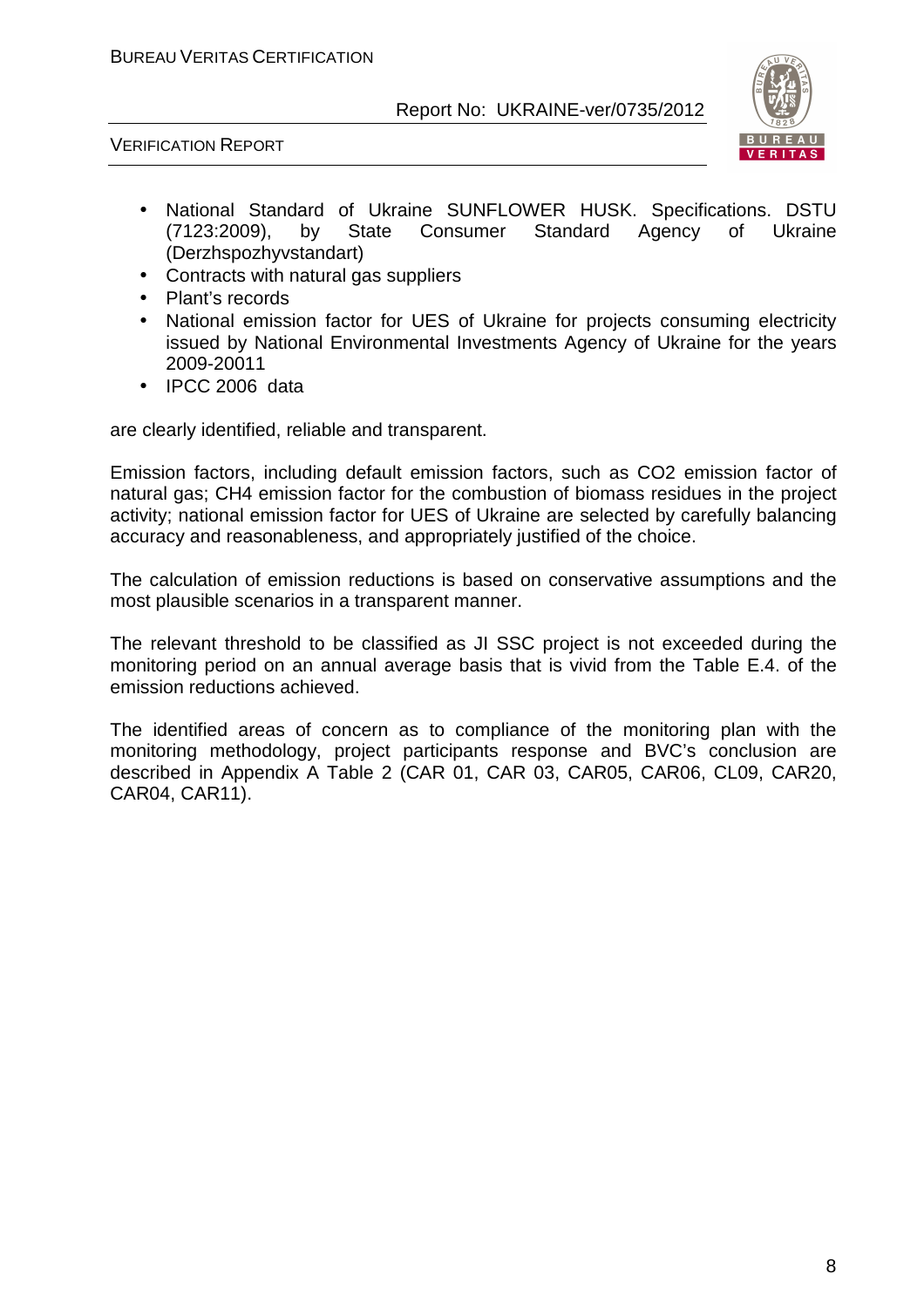

VERIFICATION REPORT

## **3.5 Revision of monitoring plan (99-100)**

During the development of the MR, some of the input data and their sources were updated with the latest valid information. The post-registration changes are listed in Table 2: Difference between the registered PDD and the MR of Section B.2. of the monitoring report. None of them influence the status of the registered PDD.

The project participants provided the description of deviations accompanied with an appropriate justification for the proposed revision.

The proposed revision, as well as, appropriate justification is the following:

|                  | <b>PDD</b>                                                                                                                                      | <b>MR</b>                                                                                                                                                                                                             |
|------------------|-------------------------------------------------------------------------------------------------------------------------------------------------|-----------------------------------------------------------------------------------------------------------------------------------------------------------------------------------------------------------------------|
|                  | Monitoring frequency of NCV <sub>husk,y</sub> : every<br>6 months                                                                               | Monitoring frequency of NCV <sub>husk,y</sub> :<br>annually                                                                                                                                                           |
| $\overline{2}$ . | $Q_{\text{husk,y}}$ would be achieved by multiplying<br>the weight of sunflower seed that are<br>consumed by the oil production with<br>$14%$ . | $Q_{\text{husk,y}}$ is achieved by multiplying the<br>weight of sunflower seed that are<br>consumed by the oil production with the<br>real husk percentage of the sunflower<br>seed as well as with Moisture Content. |

Change in the monitoring frequency for the parameter  $NCV_{husk,v}$  doesn't decrease the certainty and reliability of the monitoring plan as the applied value of  $NCV_{husk}$  in the calculation of the MR is the highest one among the historical test results and IPCC default value. It is also compared with the value given by National Standard of Ukraine for Sunflower Husk. It is conservative. The revised monitoring plan for  $Q_{\text{husky}}$  is considered to be more precise and transparent.

The proposed revision improves the accuracy and applicability of information collected compared to the original monitoring plan without changing conformity with the relevant rules and regulations for the establishment of monitoring plans.

The identified areas of concern as to revision of monitoring plan, project participants response and BVC's conclusion are described in Appendix A Table 2 (refer to CAR 18).

### **3.6 Data management (101)**

The data and their sources, provided in monitoring report, are clearly identified, reliable and transparent.

The implementation of data collection procedures is in accordance with the monitoring plan, including the quality control and quality assurance procedures. These procedures are described in Section C. of the MR.

PrJSC Modified Fats Factory has a dedicated team of persons involved in the monitoring procedure and assigned with responsibilities, including but not limited to the collection and record of monitoring data, date report, process supervision and the development of monitoring report.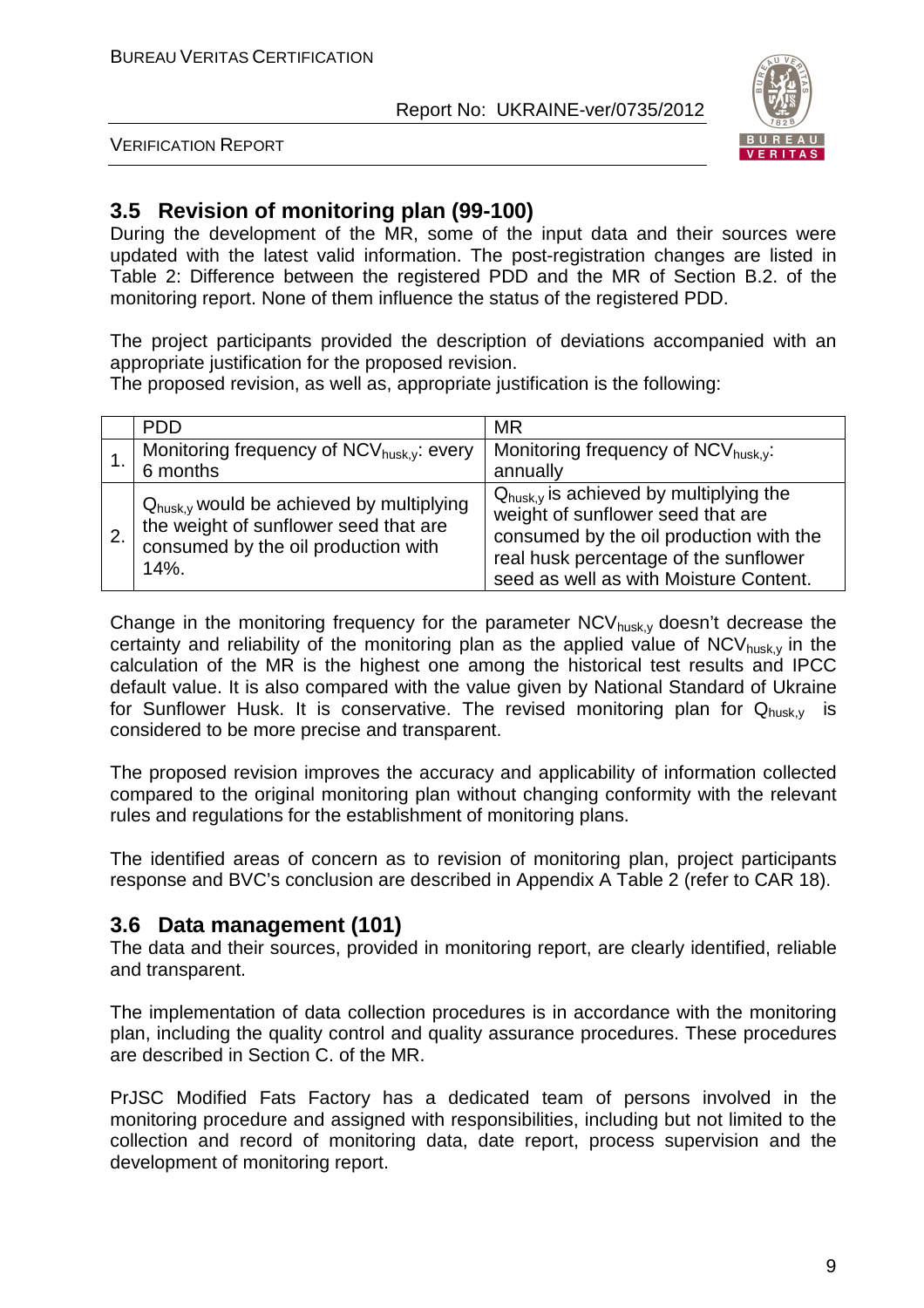

VERIFICATION REPORT

The monitoring management system functions in line with the PDD. It is presented as a diagram in Table 3 of the MR.

The data is firstly recorded at the production unit and other unit where the original data are generated. The data will be collected and gathered by the relative principals and be further calculated and analyzed by the Chief Power Engineer and Chief Stream Power Sector. If required, the external expert will be recruited to take the calculation and analysis which is a part of the development of the monitoring report. The calculation result and the monitoring report will be submitted to the General Engineer for the review. The General Engineer also takes the responsibility of internal auditing. Any randoms and omissions of the collected data will be identified and deleted from the database with the appropriate judgement.

The function of the monitoring equipment, including its calibration status, is in order. It was checked on site during the verification site visit and can be confirmed by the BVC verification team.

The evidence and records used for the monitoring are maintained in a traceable manner.

The data collection and management system for the project is in accordance with the monitoring plan.

The identified areas of concern as to data management, project participants response and BVC's conclusion are described in Appendix A Table 2 (refer to CAR02, CL01, CAR21, CAR22, CL04, CL05, CAR19, CL10, CL02, CAR07, CAR08, CAR09, CAR10, CL03, CAR12, CAR13, CAR14, CL06, CL07, CAR15, CAR16, CAR17, CL08).

## **3.7 VERIFICATION REGARDING PROGRAMMES OF ACTIVITIES (102- 110)**

Not applicable

### **4 VERIFICATION OPINION**

Bureau Veritas Certification has performed the initial and 1st periodic verification of the "Sunflower Husk Utilization for Steam and Electricity Generation at the Oil-Extraction Factory CJSC Modified Fats Factory" Project in Ukraine, which applies JI specific approach. The verification was performed on the basis of UNFCCC criteria and host country criteria and also on the criteria given to provide for consistent project operations, monitoring and reporting.

The verification consisted of the following three phases: i) desk review of the monitoring report against the project design and the baseline and monitoring plan; ii) follow-up interviews with project stakeholders; iii) resolution of outstanding issues and the issuance of the final verification report and opinion.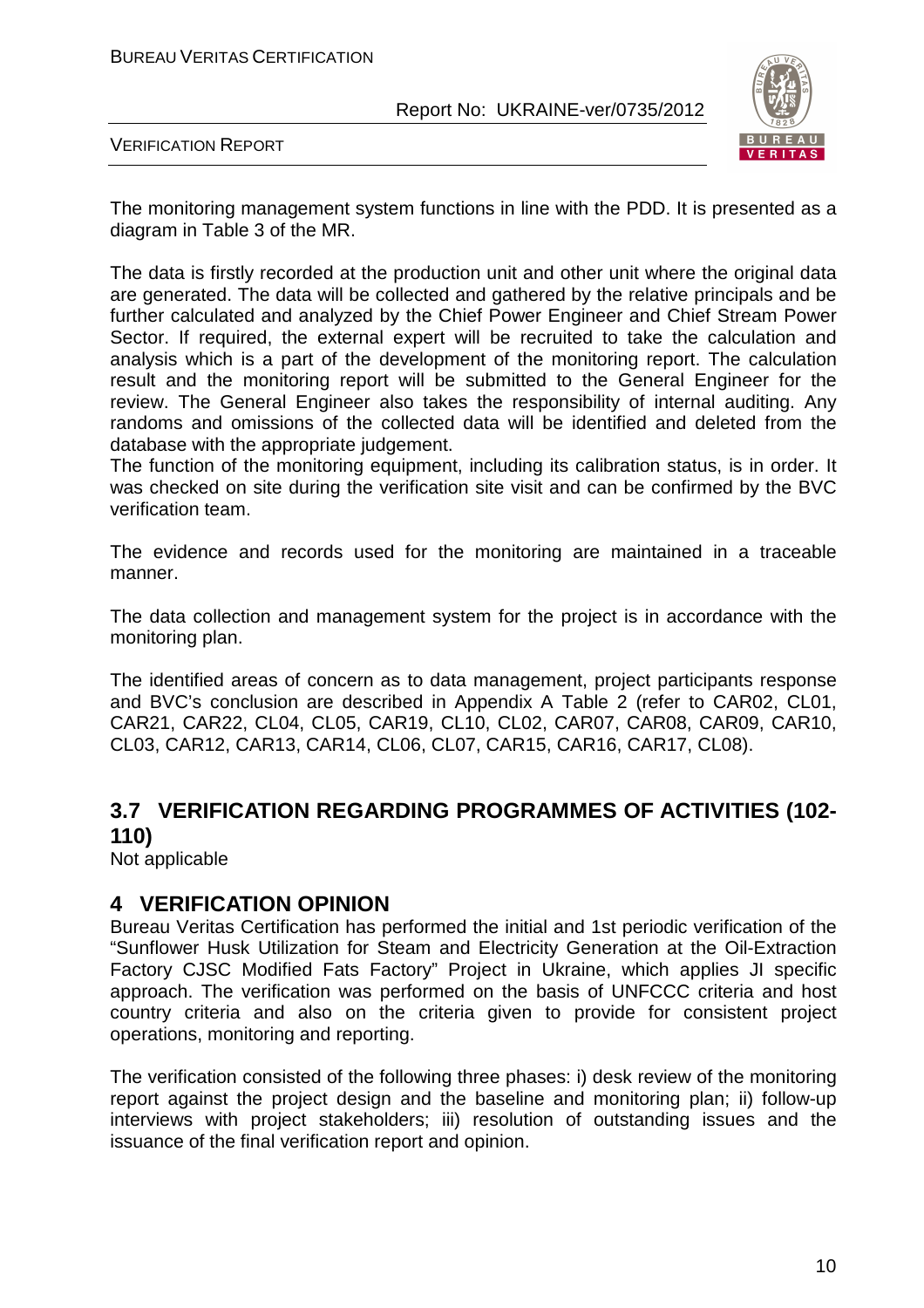

VERIFICATION REPORT

The management of PrJSC Modified Fats Factory is responsible for the preparation of the GHG emissions data and the reported GHG emissions reductions of the project as per determined changes. The development and maintenance of records and reporting procedures in accordance with that plan, including the calculation and determination of GHG emission reductions from the project, is the responsibility of the management of the project.

Bureau Veritas Certification verified the Project Monitoring Report version 4 for the reporting period as indicated below. Bureau Veritas Certification confirms that the project is implemented as per determined changes. Installed equipment being essential for generating emission reduction runs reliably and is calibrated appropriately. The monitoring system is in place and the project is generating GHG emission reductions.

Bureau Veritas Certification can confirm that the GHG emission reduction is accurately calculated and is free of material errors, omissions, or misstatements. Our opinion relates to the project's GHG emissions and resulting GHG emissions reductions reported and related to the approved project baseline and monitoring, and its associated documents. Based on the information we have seen and evaluated, we confirm, with a reasonable level of assurance, the following statement:

Reporting period: From 24/09/2009 to 31/12/2009

| <b>Baseline emissions</b>                                     | $: 3314$ tonnes of $CO2$ equivalent.          |
|---------------------------------------------------------------|-----------------------------------------------|
| Project emissions                                             | $: 161$ tonnes of $CO2$ equivalent.           |
| <b>Emission Reductions</b>                                    | $: 3153$ tonnes of $CO2$ equivalent.          |
| Reporting period: From 01/01/2010 to 31/12/2010               |                                               |
| <b>Baseline emissions</b>                                     | $: 19565$ tonnes of $CO2$ equivalent.         |
| Project emissions                                             | 785 tonnes of CO <sub>2</sub> equivalent.     |
| <b>Emission Reductions</b>                                    | $: 18780$ tonnes of $CO2$ equivalent.         |
| Reporting period: From 01/01/2011 to 31/12/2011               |                                               |
| <b>Baseline emissions</b>                                     | $: 24767$ tonnes of $CO2$ equivalent.         |
| Project emissions                                             | 874 tonnes of CO <sub>2</sub> equivalent.     |
| <b>Emission Reductions</b>                                    | : 23893 tonnes of CO <sub>2</sub> equivalent. |
| Reporting period: From 01/01/2012 to 31/12/2012               |                                               |
| <b>Baseline emissions</b>                                     | : 23528 tonnes of CO <sub>2</sub> equivalent. |
| Project emissions                                             | 555 tonnes of CO <sub>2</sub> equivalent.     |
| <b>Emission Reductions</b>                                    | : 22973 tonnes of CO <sub>2</sub> equivalent. |
| Total for the Reporting period: From 24/09/2009 to 31/12/2012 |                                               |
| <b>Baseline emissions</b>                                     | : 71174 tonnes of CO <sub>2</sub> equivalent. |
| Project emissions                                             | 2375 tonnes of CO <sub>2</sub> equivalent.    |
| <b>Emission Reductions</b>                                    | : 68799 tonnes of CO <sub>2</sub> equivalent. |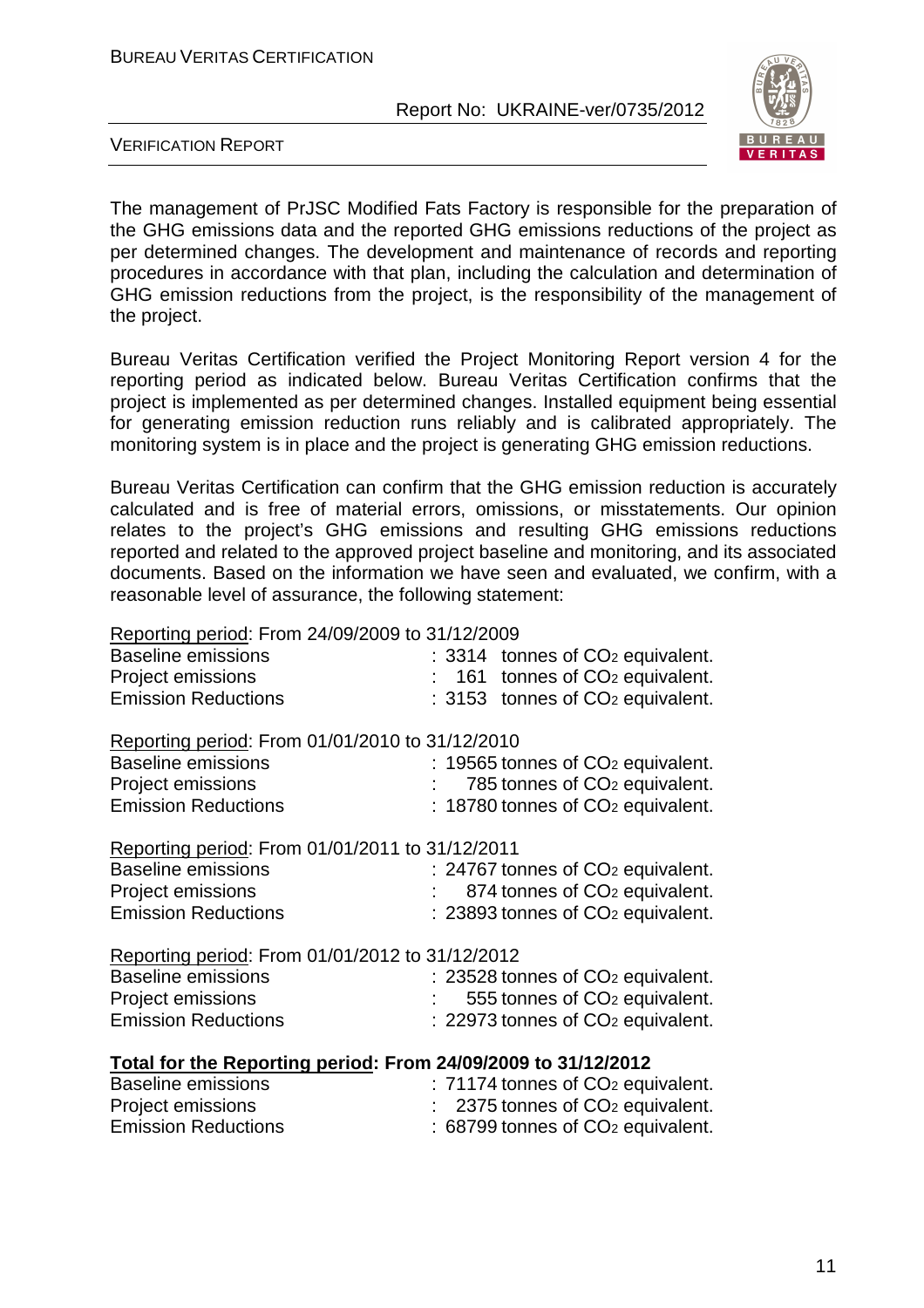

VERIFICATION REPORT

## **5 REFERENCES**

#### **Category 1 Documents:**

Documents provided by PrJSC Modified Fats Factory that relate directly to the GHG components of the project.

- /1/ PDD "Sunflower Husk Utilization for Steam and Electricity Generation at the Oil-Extraction Factory CJSC Modified Fats Factory" version 04.1 dated 23/12/2011
- /2/ Determination Report PDD "Sunflower Husk Utilization for Steam and Electricity Generation at the Oil-Extraction Factory CJSC Modified Fats Factory", revision 05 dated 10/01/2012
- /3/ Monitoring Report "Sunflower Husk Utilization for Steam and Electricity Generation at the Oil-Extraction Factory CJSC Modified Fats Factory" version 0.1 dated 30/04/2012
- /4/ ER calculation excel file version 0.1 dated 30/04/2012
- /5/ Monitoring Report "Sunflower Husk Utilization for Steam and Electricity Generation at the Oil-Extraction Factory CJSC Modified Fats Factory" version 2.1 dated 21/12/2012
- /6/ ER calculation excel file version 2.1 dated 21/12/2012
- /7/ Monitoring Report "Sunflower Husk Utilization for Steam and Electricity Generation at the Oil-Extraction Factory CJSC Modified Fats Factory" version 3 dated 19/02/2013
- /8/ ER calculation excel file version 3 dated 19/02/2013
- /9/ Monitoring Report "Sunflower Husk Utilization for Steam and Electricity Generation at the Oil-Extraction Factory CJSC Modified Fats Factory" version 4 dated 22/04/2013
- /10/ ER calculation excel file version 4 dated 22/04/2013
- /11/ Guidance on criteria for baseline setting and monitoring, ver.3
- /12/ ACM0006 Consolidated methodology for electricity generation from biomass residues in power and heat plants, ver.11.2.0
- /13/ National Inventory Report of Anthropogenic Emissions by Sources and Removals by Sinks of Greenhouse Gases in Ukraine for 1990-2009
- /14/ National Inventory Report of Anthropogenic Emissions by Sources and Removals by Sinks of Greenhouse Gases in Ukraine for 1990-2010
- /15/ Tool to determine the baseline efficiency of thermal or electric energy generation system, version 01
- /16/ Steam Flow Rate to Heat Rating calculating tool developed by Spirax-sarco available at http://www.spiraxsarco.com/resources/calculators/steam-flow-and-heat-

rate/steam-flow-rate-to-heat-rating.asp

- /17/ Tool to determine methane emissions avoided from disposal of waste at a solid waste disposal site, Version 05.1.0, Table "Data and parameters monitored"
- /18/ Sunflower Seed Hulls, Mushroom Growers' handbook 2, Pg. 101 available at: http://www.alohamedicinals.com/book2/chapter-4-02-04.pdf
- /19/ ACM 0006 ver.11.2.0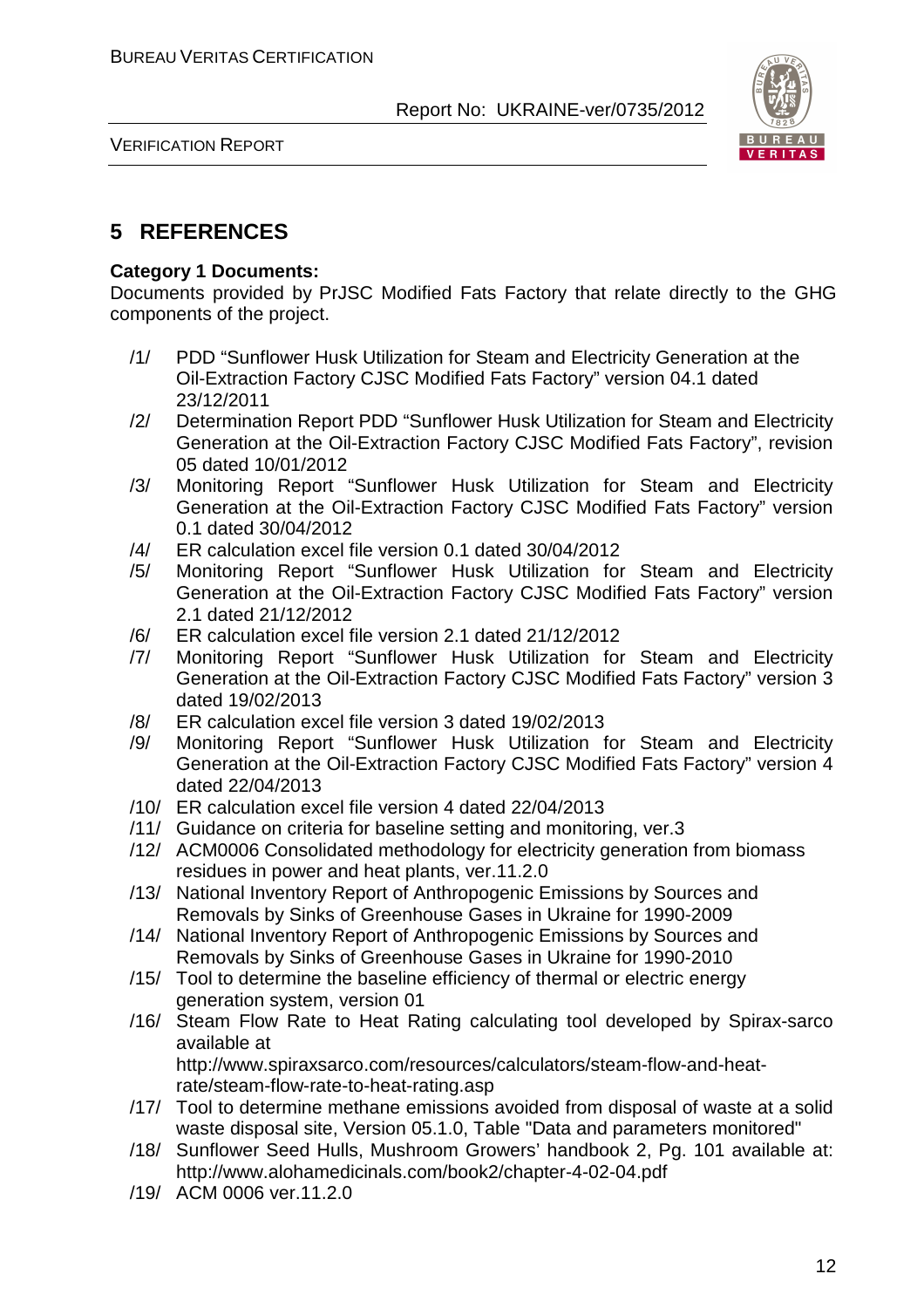

VERIFICATION REPORT

- /20/ National Standard of Ukraine SUNFLOWER HUSK. Specifications. DSTU (7123:2009), by State Consumer Standard Agency of Ukraine (Derzhspozhyvstandart)
- /21/ NEIA Order #43 of 28/03/2011 National emission factor for UES of Ukraine for projects at 2010
- /22/ NEIA Order #63 of 15/04/2011 on National emission factor for UES of Ukraine for projects at 2009
- /23/ NEIA Order #75 of 12/05/2011 National emission factor for UES of Ukraine for projects at 2011
- /24/ IPCC 2006 volume 2, Table 1.2,
- /25/ Letter of Approval # 2589/23/7 dated 14/09/2012 of JI project "Sunflower Husk Utilization for Steam and Electricity Generation at the Oil-Extraction Factory CJSC Modified Fats Factory", issued by the State Environmental Investment Agency of Ukraine
- /26/ Declaration of Approval # 2012JI10 dated 12/04/2012 of JI project "Sunflower Husk Utilization for Steam and Electricity Generation at the Oil-Extraction Factory CJSC Modified Fats Factory", issued by the Ministry of Economic Affairs, Agriculture and Innovation of the Netherlands

#### **Category 2 Documents:**

Background documents related to the design and/or methodologies employed in the design or other reference documents.

- $/1/$  Project design on steam boilers type E-16-24-350 DV  $#2$  and  $#3$ . 59.107.00.00 PP1
- /2/ Passport on boiler type Е-16-24-350 DV, registration # 1640, fabrication # 8043 (boiler # 3)
- /3/ Passport on boiler type Е-16-24-350 DV, registration # 1641, fabrication # 8041 (boiler # 2)
- /4/ Logbook on accounting of energy resources consumed by Modified Fats Factory (November 2009 – March 2012)
- /5/ Certificate dated 23/02/2012 issued to PJSC "Creative" on conformity to ISO 22000:2005
- /6/ Certificate dated 19/01/2012 issued to PJSC "Creative" on conformity to ISO 9001:2008
- /7/ Research protocol # 841 dated 14/08/2009, issued by Sevastopol Laboratory # 1
- /8/ Research protocol # 842 dated 14/08/2009, issued by Sevastopol Laboratory # 1
- /9/ Plan for 2012 on training and retraining of MFF boiler-house personnel
- /10/ Logbook on training of personnel for 2012
- /11/ Report on air pollution by Ellada Private Enterprise
- /12/ Technical report dated 24/09/2010 on pre-commissioning works, and environmental and heat engineering testing of CD 13/72 grain drier
- /13/ Report dated 22/12/2009 on pollutants registration Ellada Private Enterprise
- /14/ Permit # 3510136300-260 dated 31/03/2010 on stationary sources air pollution, valid from 31/03/2010 till 31/03/2015, issued by the Ministry of Environmental Protection of Ukraine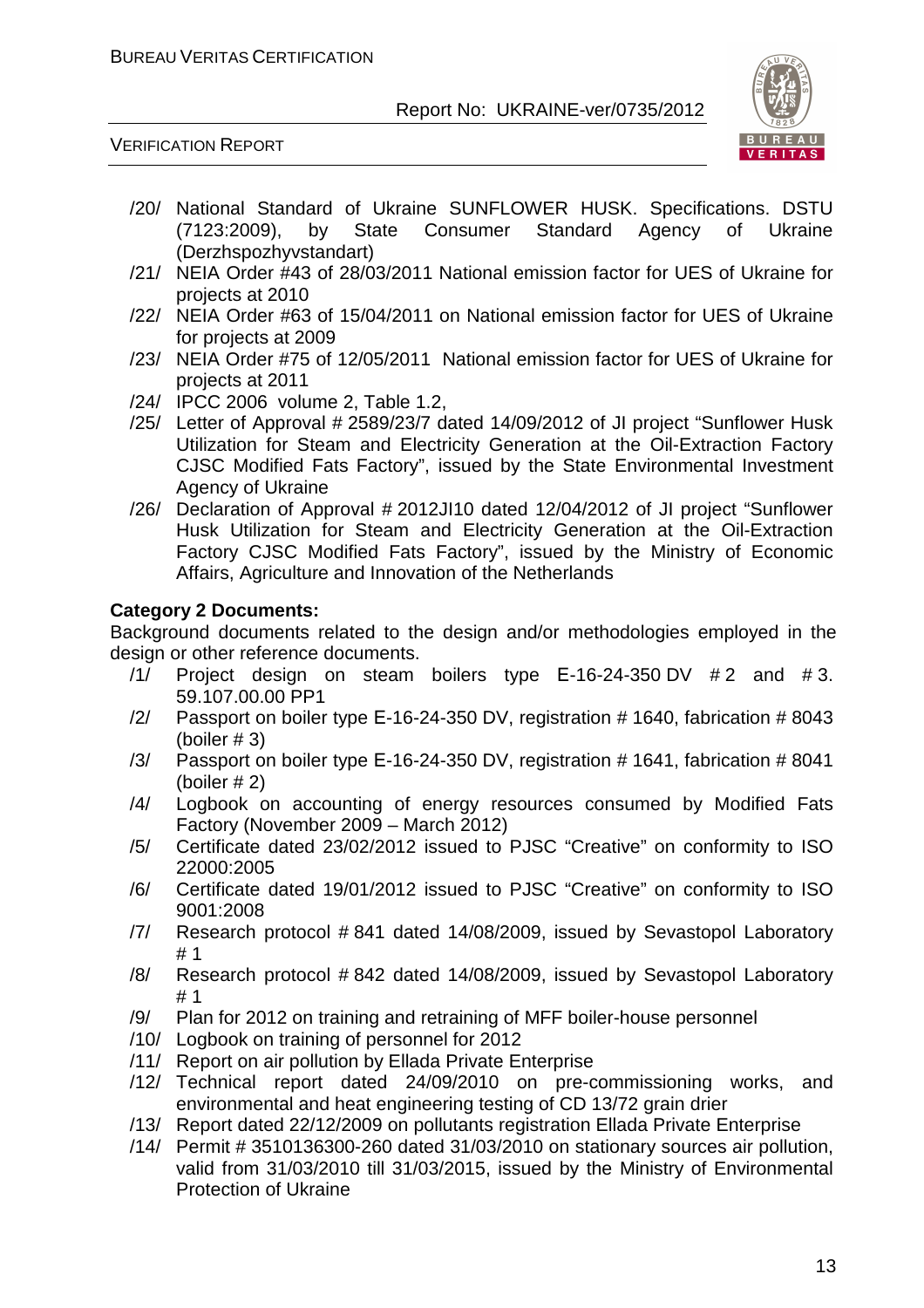

- /15/ Report on environmental protection for 2011. Form # 2-ТП (air) (annual)
- /16/ Report on environmental protection for I quarter 2012. Form # 2-ТП (air) (per quarter)
- /17/ Report on environmental protection for 2009. Form # 2-ТП (air) (annual)
- /18/ Report dated 19/05/2010 on conducting internal audit on conformity to ISO 22000:2005 standard
- /19/ Report dated 31/01/2011 on conducting internal audit on conformity to ISO 9001:2008 and ISO 22000:2005 standards
- /20/ Report dated 17/01/2012 on conducting internal audit on conformity to ISO 9001:2008 and ISO 22000:2005 standards
- /21/ Daily report on gas consumption for 14/11/2012
- /22/ Photo–ultrasound gas meter type G400 Б2, fabrication # 7293
- /23/ Photo–gas volume corrector type OE-VPT-0,68/60, fabrication # 28979
- /24/ Logbook on shift changes (gas boilers)
- /25/ Logbook on accounting of electricity consumed by Ellada Private Enterprise husk boiler-house. Started 01/11/2009
- /26/ Passport # 04.03 dated 04/04/2009 on power meter type Дельта 8010-02, fabrication # 19189. Last calibration date–IV quarter 2008
- /27/ Passport # 04.04 dated 04/04/2009 on power meter type Дельта 8010-02, fabrication # 19188. Last calibration date–IV quarter 2008
- /28/ Passport # 04.01 dated 04/04/2009 on power meter type ИПСА4У-И672М, fabrication # 026417607. Last calibration date–III quarter 2007
- /29/ Passport # 04.02 dated 04/04/2009 on power meter type ИПСА4У-И672М, fabrication # 026354607. Last calibration date–III quarter 2007
- /30/ Certificate # 0272 dated 17/05/2007 on training accomplishing (Yurii Popelnytskyi)
- /31/ Certificate # 94-01 dated 09/04/2010 on training accomplishing (Oleksandr Zhyvykh)
- /32/ Certificate # 350 dated 24/04/2003 on worker qualification (Oleksandr Makarov)
- /33/ Photo–meter type ИПСА4У-И672М, fabrication # 026417607
- /34/ Photo–meter type ИПСА4У-И672М, fabrication # 026354607
- /35/ Report on environmental protection for 2010. Form # 2-ТП (air) (annual)
- /36/ Regime card on steam boiler type Е-16-24-350 DV, boiler # 2
- /37/ Regime card on steam boiler type Е-16-24-350 DV, boiler # 3
- /38/ Statement on cross-checking of electricity consumption per tariffs differentiated by time periods for September 2012
- /39/ Statement on cross-checking of electricity consumption per tariffs differentiated by time periods for June 2012
- /40/ Agreement # П-01/2527-ТГ/2011 dated 06/07/2011 on natural gas distribution
- /41/ Additional agreement  $\#$  3 dated 28/12/2011 to the Agreement  $\#$   $\Pi$ -01/2527-ТГ/2011 dated 06/07/2011 on natural gas distribution
- $/42/$  Additional agreement #4 dated 22/03/2012 to the Agreement # $\Pi$ -01/2527-ТГ/2011 dated 06/07/2011 on natural gas distribution
- $/43/$  Additional agreement # 5 dated 10/05/2012 to the Agreement #  $\Pi$ -01/2527-ТГ/2011 dated 06/07/2011 on natural gas distribution
- /44/ Additional agreement  $#2$  dated 28/10/2011 to the Agreement  $# \Pi$ -01/2527-ТГ/2011 dated 06/07/2011 on natural gas distribution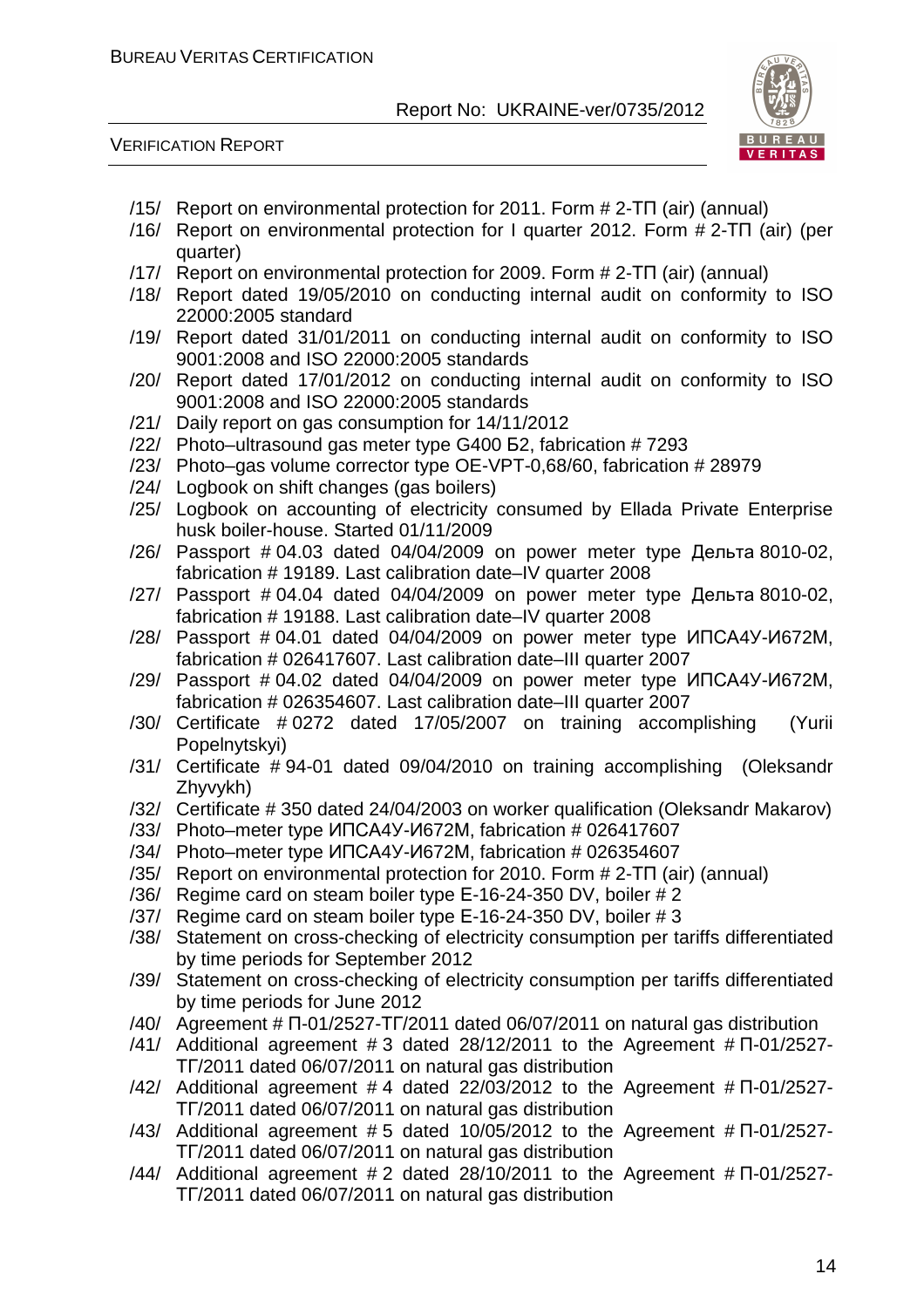

- $/45/$  Additional agreement #1 dated 30/09/2011 to the Agreement # $\Pi$ -01/2527-ТГ/2011 dated 06/07/2011 on natural gas distribution
- /46/ Additional agreement dated 01/07/2011 to the Agreement # 02-12299/10 dated 01/12/2009 on natural gas transportation
- /47/ Additional agreement # 4 dated 01/04/2011 to the Agreement # 02-12299/10 dated 01/12/2009 on natural gas transportation
- /48/ Additional agreement # 3 dated 01/02/2011 to the Agreement # 02-12299/10 dated 01/12/2009 on natural gas transportation
- /49/ Agreement # 02-12299/10 dated 01/12/2009 on natural gas transportation
- /50/ Agreement # 02-12299/08 dated 01/01/2008 on natural gas transportation
- /51/ Agreement # 13К dated 08/07/2010 on natural gas transportation
- /52/ Additional agreement dated 15/05/2012 to the Agreement # 13К dated 08/07/2010 on natural gas transportation
- /53/ Additional agreement # 1 dated 07/07/2012 to the Agreement # 13К dated 08/07/2010 on natural gas transportation
- /54/ Passport on gas volume corrector type OE-VPT-0,68/60, fabrication # 28979. Last calibration date–29/05/2012
- /55/ Passport on ultrasound gas meter type G400 Б2, fabrication # 7293. Last calibration date–14/09/2012
- /56/ Schedule on commercial gas meters state calibration for 2012
- /57/ Passport on gas volume corrector type OE-VPT-0,68/60, fabrication # 28978. Last calibration date–13/09/2012
- /58/ Calibration protocol dated 13/09/2012 gas volume corrector type OE-VPT-0,68/60, fabrication # 28978
- /59/ Calibration protocol dated 29/05/2012 gas volume corrector type OE-VPT-0,68/60, fabrication # 28979
- /60/ Agreement # 143 dated 02/12/2011 on providing metrological services
- /61/ Agreement # 63-11 dated 20/12/2011 on providing metrological services
- /62/ Acceptance-transmitting statements on natural gas supply and transportation for 2009
- /63/ Acceptance-transmitting statements on natural gas supply and transportation for 2010
- /64/ Acceptance-transmitting statements on natural gas supply and transportation for 2011
- /65/ Acceptance-transmitting statements on natural gas supply and transportation for January-October 2012
- /66/ List of measurement equipment mounted at Ellada Private Enterprise boilerhouse
- /67/ List of measurement equipment mounted at Ellada Private Enterprise gas separation unit
- /68/ List of measurement equipment in operation at PJSC "Creative" Oil-Extraction Factory and to be calibrated in 2012
- /69/ Job description for department managers on metrological services
- /70/ Protocol # 2 dated 23/10/2009 of commission session on health and fire safety knowledge testing
- /71/ Protocol # 2-a dated 23/10/2009 of commission session on health and fire safety knowledge testing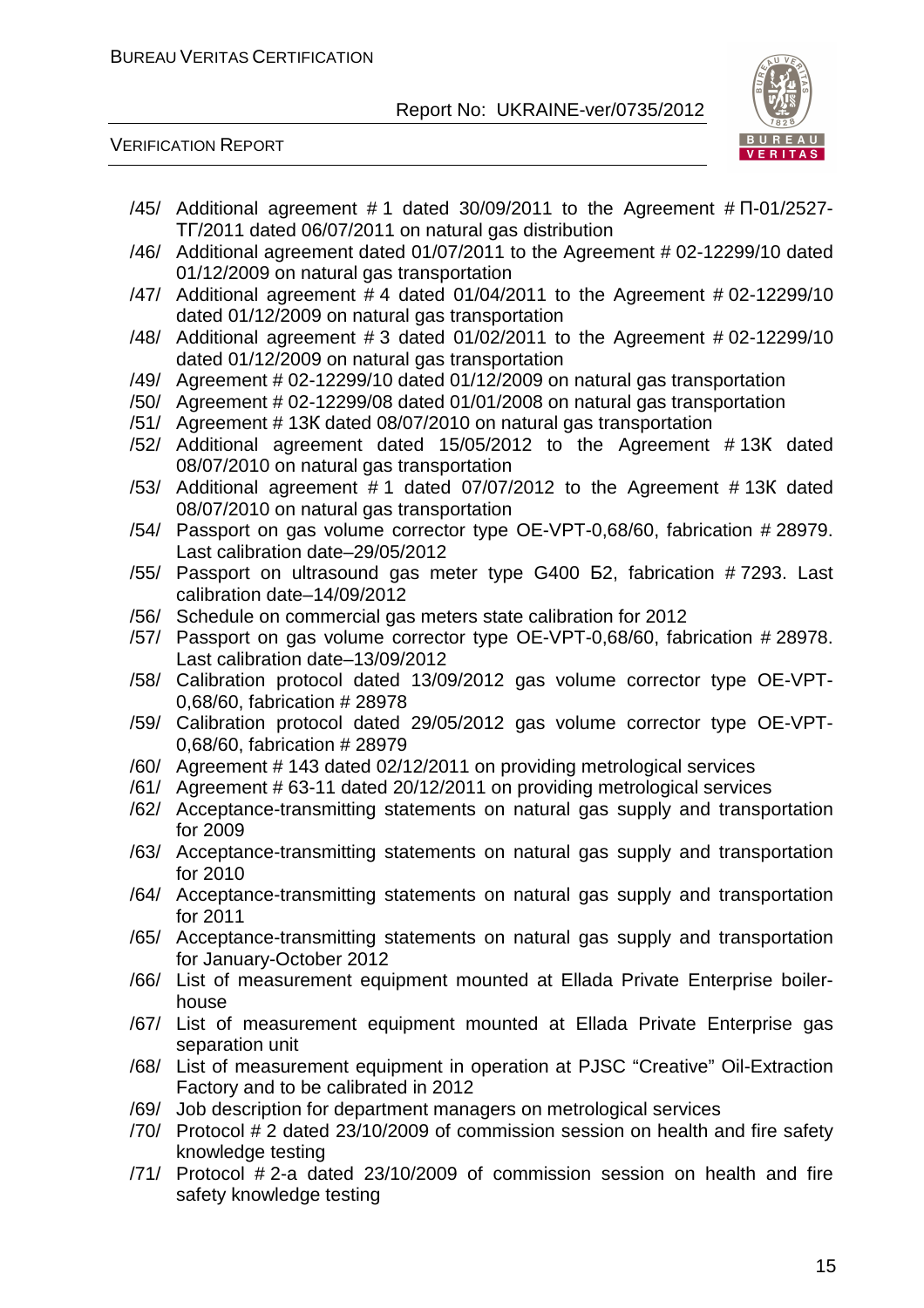

- /72/ Protocol # 18 dated 22/10/2010 of commission session on health and fire safety knowledge testing
- /73/ Protocol # 19 dated 22/10/2010 of commission session on health and fire safety knowledge testing
- /74/ Certificate АА # 018445 from Unified State Register of Enterprises and Organizations – PJSC Modified Fats Factory
- /75/ Certificate ААБ # 113659 from Unified State Register of Legal Entities and Individual Entrepreneurs– PJSC Modified Fats Factory
- /76/ Accreditation certificate issued to Sevastopol Laboratory # 1 by Deutsche Akkreditierungsstelle GmbH German Accreditation Body, valid till 22/06/2013
- /77/ Attestation certificate # РИ-010/09 issued to Sevastopol Laboratory # 1 dated 02/04/2009, valid till 02/04/2012, issued by Sevastopol Scientific and Production Centre for Standardization, Metrology and Certification
- /78/ Recognition certificate # 09.61068.184 dated 31/03/2009 of testing laboratory (Sevastopol Laboratory # 1), issued by Russian Maritime Register of Shipping
- /79/ Accreditation certificate # САВЛ 221-3-206-08 dated 28/08/2012, issued to Sevastopol Laboratory # 1 issued by Russian Maritime Register of Shipping
- /80/ Letter # 09/81 dated 01/11/2012 on physical and chemical parameters content change
- $/81/$  Agreement #  $\Pi$ -01/2627- $\Pi$   $\Gamma$ /2012 dated 01/10/2012 on natural gas supply
- /82/ Agreement # П-07/11 dated 20/12/2011 on natural gas supply
- /83/ Agreement # 04 dated 26/06/2012 on natural gas supply
- /84/ Agreement # П-01/21-КГ/2010 dated 01/02/2010 on natural gas supply
- /85/ Husk and natural gas consumption by boiler house (October 2009-March 2012)
- /86/ Logbook: Husk and natural gas consumption by boiler house (November 2009- March 2012)
- /87/ National Standard of Ukraine for Husk (technical regulations). DSTU 7123:2009
- /88/ NCV Moisture content test report by Laborelec dated 24/05/2012
- /89/ Research protocol # 948/11dated 09/11/2011 (NCV Moisture content), issued by Sevastopol Laboratory # 1
- /90/ Agreement dated 28/01/2011 between PJSC "Creative Group" and CKD PRAHA DIZ
- /91/ Passport on gas meter Kurs-01 G 650-B, fabrication # 4892 (last calibration date–30/09/2010)
- /92/ Passport on three-phase inducing power meters
- /93/ Order # 131 dated 15/07/2011 on archiving information needed for monitoring
- /94/ Order # 254 dated 04/12/2012 on archiving information needed for monitoring
- /95/ Order # 253 dated 04/12/2012 on accounting of energy resources consumption and production
- /96/ Photo–power meter type Дельта 8010-02, fabrication # 19188
- /97/ Photo–power meter type Дельта 8010-02, fabrication # 19189
- /98/ Calibration statement dated 31/10/2012 on weight hopper type SPC-Alfa
- /99/ Order # 166 dated 12/11/2012 on the calibration of SPS Alfa weight hopper-1
- /100/ Order # 26 dated 20/02/2012 on the calibration of SPS Alfa weight hopper-2
- $/101$ , Annex #4 to the Agreement # 13/ $k$  dated 08/07/2010. Schedule on power equipment readings
- /102/ Invoice # 13К/1 on consumed electricity dated 01/06/2012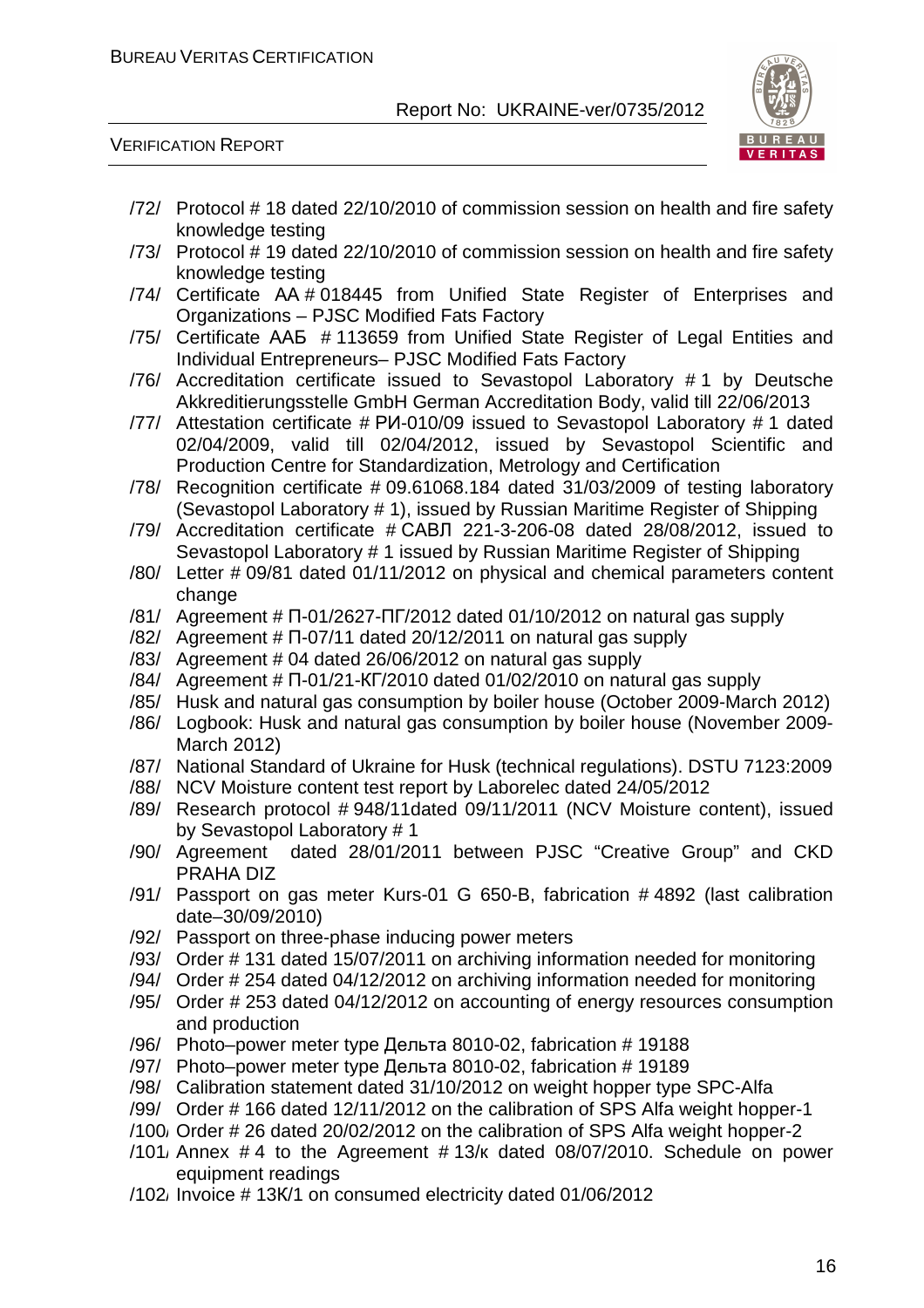

VERIFICATION REPORT

- /103/ Invoice # 13К/1 on consumed electricity dated 03/05/2012
- /104/ Invoice # 13К/1 on consumed electricity dated 01/08/2012
- /105/ Invoice # 13К/1 on consumed electricity dated 03/09/2012
- /106/ Manual on power meter type Дельта 8010-02

#### **Persons interviewed:**

List persons interviewed during the verification or persons that contributed with other information that are not included in the documents listed above.

- /1/ Sergei Timchenko Technical Director, Creativ Industrial Group
- /2/ Andrei Ishchenko Head of Steam Shop, PE "Ellada"
- /3/ Viktor Vasiliev Lead Engineer, Metrologist, Creativ Industrial Group
- /4/ Anatolii Klevetenko Head of the Technological Deapartment, Creativ Industrial Group
- /5/ Viktor Khadzhilii Deputy Technical Director, Creativ Industrial Group
- /6/ Vadim Lobov Chief Energy Engineer, PE "Ellada"
- /7/ Marina Cherepanova Environmental Protection Engineer, Creativ Industrial **Group**
- /8/ Tatiyana Rybalko Head of Quality Service, Creativ Industrial Group
- /9/ Vitalii Pustovoit Chief of Boiler Shops, PrJSC Modified Fats Factory
- /10/ Tatiyana Naumenko Boiler Shop Chief Machinist, PrJSC Modified Fats Factory
- /11/ Dmytrii Gubarev Boiler Shop Machinist, PrJSC Modified Fats Factory
- /12/ Boris Levchenko Deputy Chief of Boiler Shops, PrJSC Modified Fats Factory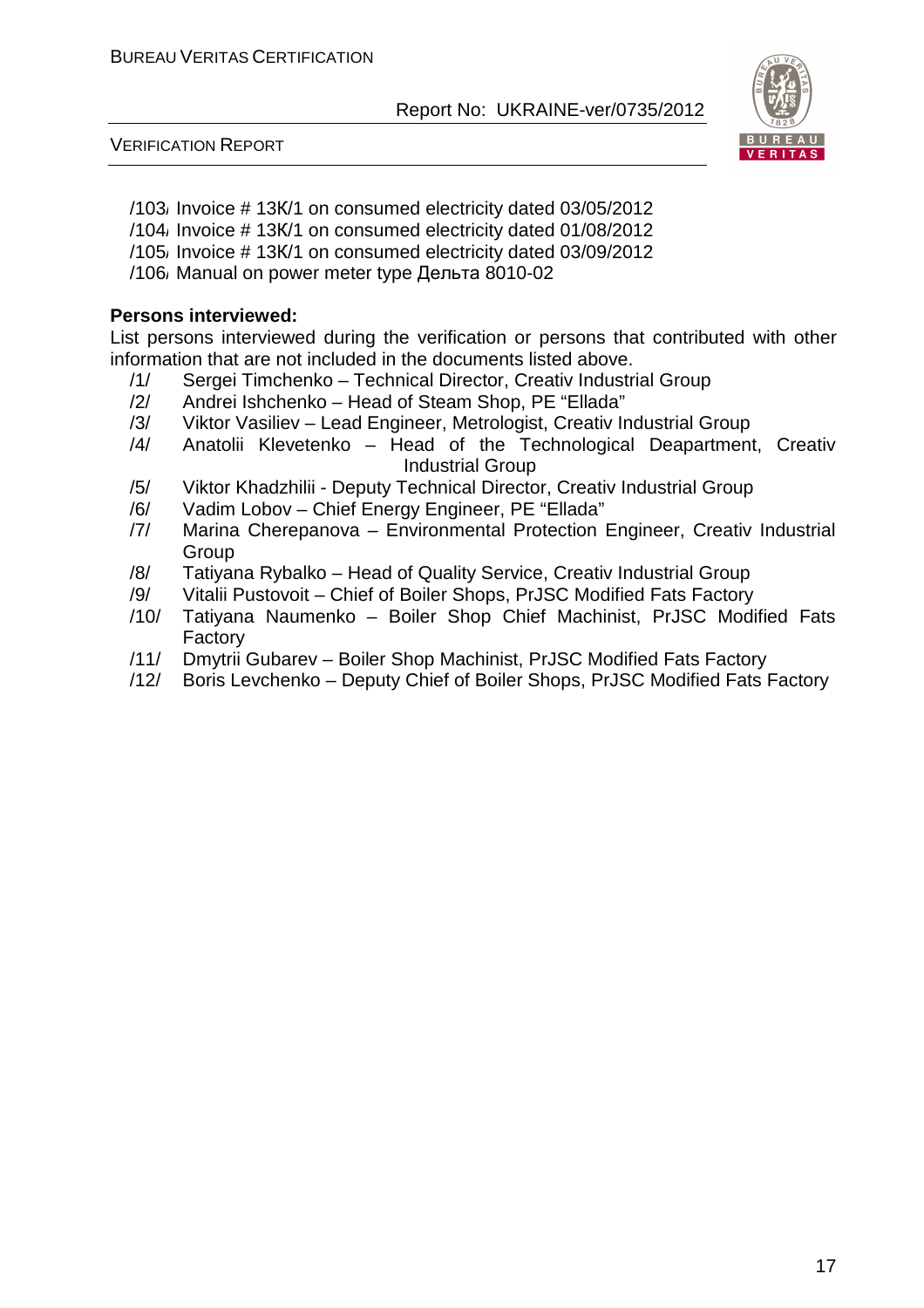

#### VERIFICATION REPORT

## APPENDIX A: VERIFICATION PROTOCOL

#### **Check list for verification, according to the JOINT IMPLEMENTATION DETERMINATION AND VERIFICATION MANUAL (Version 01)**

| <b>DVM</b><br><b>Paragrap</b> | <b>Check Item</b>                                                                                                                                                                                                                                                                    | <b>Initial finding</b>                                                                                                                                                                                                                                                                                                                                                                                                                                                                                                                                                                                                                                                                                                                                                                  | <b>Draft</b><br><b>Conclusion</b> | <b>Final</b>      |
|-------------------------------|--------------------------------------------------------------------------------------------------------------------------------------------------------------------------------------------------------------------------------------------------------------------------------------|-----------------------------------------------------------------------------------------------------------------------------------------------------------------------------------------------------------------------------------------------------------------------------------------------------------------------------------------------------------------------------------------------------------------------------------------------------------------------------------------------------------------------------------------------------------------------------------------------------------------------------------------------------------------------------------------------------------------------------------------------------------------------------------------|-----------------------------------|-------------------|
| h                             |                                                                                                                                                                                                                                                                                      |                                                                                                                                                                                                                                                                                                                                                                                                                                                                                                                                                                                                                                                                                                                                                                                         |                                   | <b>Conclusion</b> |
|                               | <b>Project approvals by Parties involved</b>                                                                                                                                                                                                                                         |                                                                                                                                                                                                                                                                                                                                                                                                                                                                                                                                                                                                                                                                                                                                                                                         |                                   |                   |
| 90                            | Has the DFPs of at least one Party<br>involved, other than the host Party, issued<br>a written project approval when submitting<br>the first verification report to the secretariat<br>for publication in accordance<br>with<br>paragraph 38 of the JI guidelines, at the<br>latest? | The project holds the LoAs from both Parties involved:<br>1. LoA No.2589/23/7 of 14/09/2012 issued by the State<br>Environmental Investment Agency of Ukraine (DFP in<br>Ukraine)<br>2. Declaration of Approval Ref: 2012JI10 of 12/04/2012<br>issued by Ministry of Economic Affaires, Agriculture<br>and Innovation (DFP in the Netherlands)                                                                                                                                                                                                                                                                                                                                                                                                                                          | OK                                | OK                |
| 91                            | Are all the written project approvals by<br>Parties involved unconditional?                                                                                                                                                                                                          | All the written project approvals by Parties involved are<br>unconditional                                                                                                                                                                                                                                                                                                                                                                                                                                                                                                                                                                                                                                                                                                              | OK                                | OK                |
|                               | <b>Project implementation</b>                                                                                                                                                                                                                                                        |                                                                                                                                                                                                                                                                                                                                                                                                                                                                                                                                                                                                                                                                                                                                                                                         |                                   |                   |
| 92                            | Has the project been implemented in<br>accordance with the PDD regarding which<br>the determination has been deemed final<br>and is so listed on the UNFCCC JI<br>website?                                                                                                           | On the whole, the project has been implemented in<br>accordance with the PDD regarding which the<br>determination has been deemed final.<br>Under the project activity two husk boilers were<br>planned to be installed at PrJSC Modified Fats Factory<br>(MFF) in Kirovograd, Ukraine. The husk generated by<br>the Oil Extraction Plan (OEP) is to be combusted in<br>these husk boilers with the purpose to meet the energy<br>demand of both MFF and OEP and to generate carbon-<br>neutral steam. The project activity will combust 27,950<br>tonnes of husk annually and generate steam. The<br>project activity was initially designed to install two husk<br>boilers and one electricity steam generator. However,<br>during the project implementation the installation of the | <b>OK</b>                         | OK                |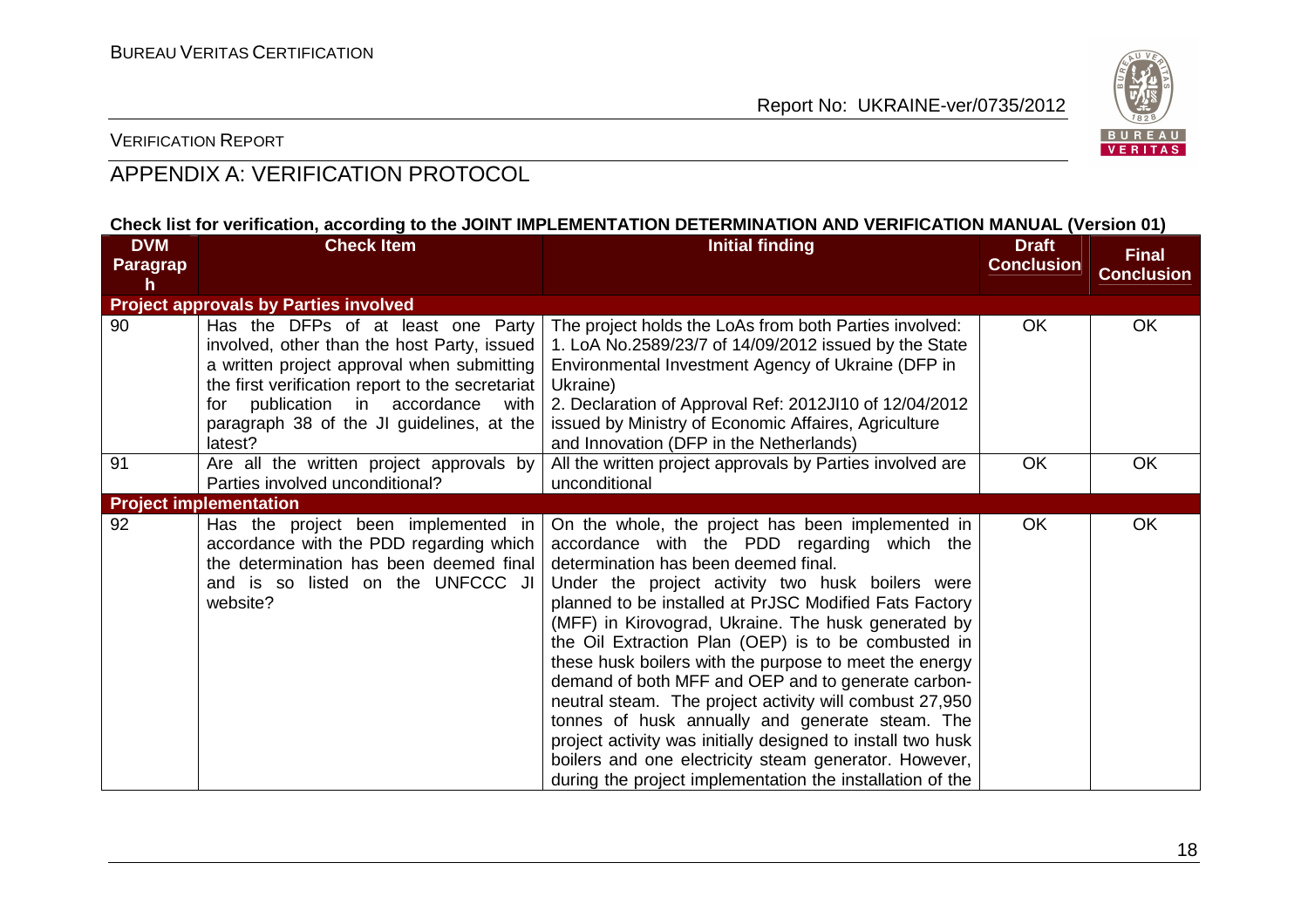

|  | . | - 7 |  |
|--|---|-----|--|
|  |   |     |  |

| <b>DVM</b>            | <b>Check Item</b>                                                                                                                                                                                  | <b>Initial finding</b>                                                                                                                                                                                                                                                                                                                                                                                                                                                                                                                                                                                                                                                                               | <b>Draft</b>                                 | <b>Final</b>                |
|-----------------------|----------------------------------------------------------------------------------------------------------------------------------------------------------------------------------------------------|------------------------------------------------------------------------------------------------------------------------------------------------------------------------------------------------------------------------------------------------------------------------------------------------------------------------------------------------------------------------------------------------------------------------------------------------------------------------------------------------------------------------------------------------------------------------------------------------------------------------------------------------------------------------------------------------------|----------------------------------------------|-----------------------------|
| <b>Paragrap</b><br>h. |                                                                                                                                                                                                    |                                                                                                                                                                                                                                                                                                                                                                                                                                                                                                                                                                                                                                                                                                      | <b>Conclusion</b>                            | <b>Conclusion</b>           |
|                       |                                                                                                                                                                                                    | electricity steam turbine was not realized in 2012 as<br>initially planned because of the delay in project<br>financing.<br>Therefore, emissions reductions related to electricity<br>generation are not taken into consideration in the<br>reported monitoring period.                                                                                                                                                                                                                                                                                                                                                                                                                              |                                              |                             |
| 93                    | What is the status of operation of the<br>project during the monitoring period?                                                                                                                    | Both husk boilers are commissioned on planned time<br>and fully operational.                                                                                                                                                                                                                                                                                                                                                                                                                                                                                                                                                                                                                         | <b>OK</b>                                    | OK                          |
|                       | <b>Compliance with monitoring plan</b>                                                                                                                                                             |                                                                                                                                                                                                                                                                                                                                                                                                                                                                                                                                                                                                                                                                                                      |                                              |                             |
| 94                    | Did the monitoring occur in accordance<br>with the monitoring plan included in the<br>PDD regarding which the determination<br>has been deemed final and is so listed on<br>the UNFCCC JI website? | The monitoring occurred in accordance with the revised<br>monitoring plan. Please, see sections 99(a) and 99 (b)<br>of the present protocol.<br><b>CAR 01.</b> Please delete from the MR p.1 the phrase<br>concerning the approach applied as misleading and<br>irrelevant<br><b>CAR 03.</b> Please remove from the MR Sections B.2.1,<br>B.2.2, B.2.3, B.2.5, B.2.6 as irrelevant for this type of<br>project.<br><b>CAR 05.</b> Please don't mention baseline net GHG<br>removals by the sinks in the column "Purpose of data"<br>contained in the tables of parameters (Section D.2. of<br>the MR) as irrelevant for this type of the project.<br>CAR 06. According to the monitoring methodology | CAR01<br>CAR <sub>03</sub><br>CAR05<br>CAR06 | OK<br><b>OK</b><br>OK<br>OK |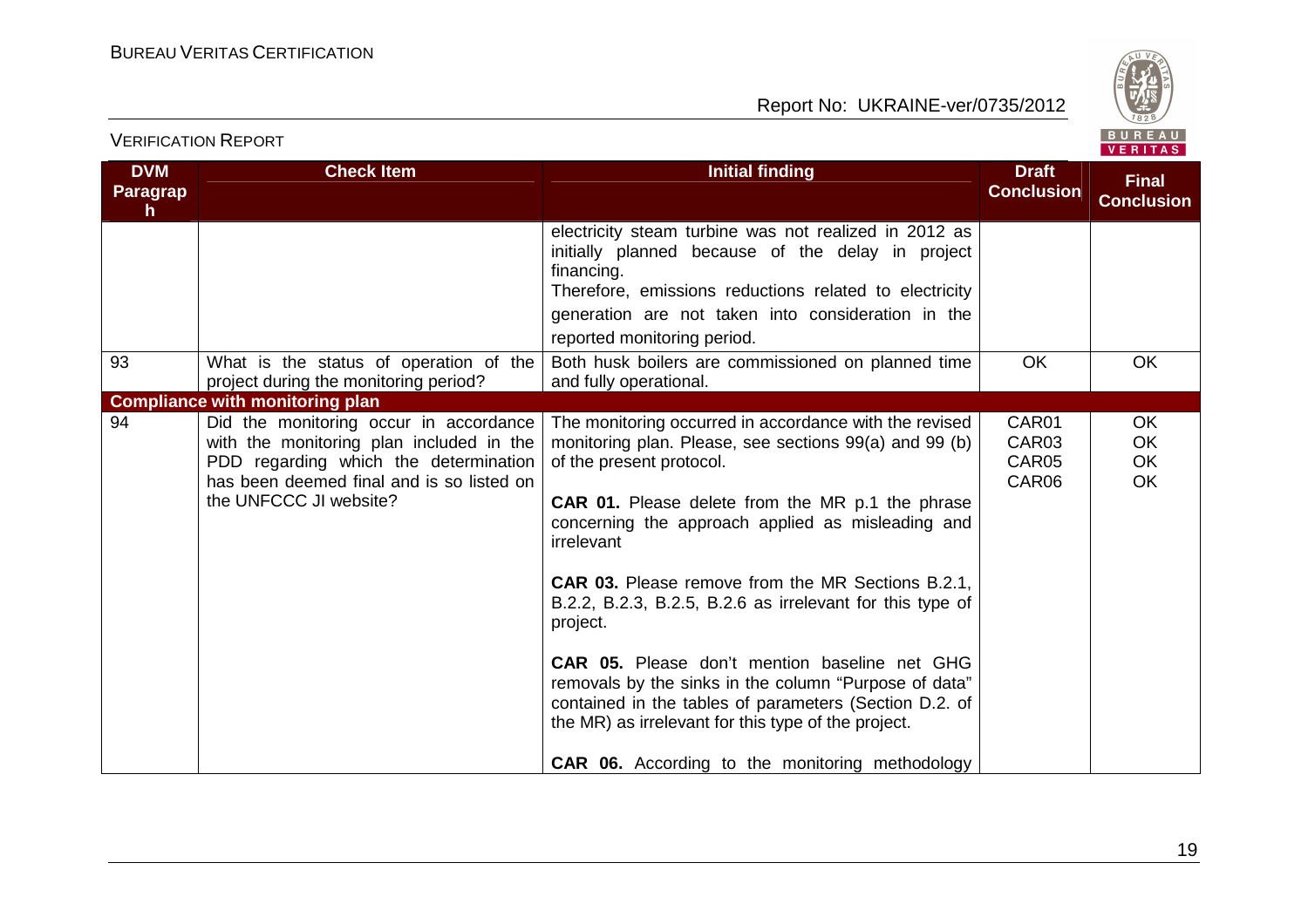

| <b>DVM</b><br>Paragrap | <b>Check Item</b>                                                                                                                                                                                                                                                                                                                                                    | <b>Initial finding</b>                                                                                                                                                                                                                                                                                                                                                                                                                                                                                                                                                                                                                    | <b>Draft</b><br><b>Conclusion</b>     | <b>Final</b><br><b>Conclusion</b> |
|------------------------|----------------------------------------------------------------------------------------------------------------------------------------------------------------------------------------------------------------------------------------------------------------------------------------------------------------------------------------------------------------------|-------------------------------------------------------------------------------------------------------------------------------------------------------------------------------------------------------------------------------------------------------------------------------------------------------------------------------------------------------------------------------------------------------------------------------------------------------------------------------------------------------------------------------------------------------------------------------------------------------------------------------------------|---------------------------------------|-----------------------------------|
| h                      |                                                                                                                                                                                                                                                                                                                                                                      | used by the PPs quantity of biomass residues of<br>category $n$ used in the project activity during the year $y$<br>is to be measured with weight meters. Please make<br>corrections in the table of parameters. Please also<br>demonstrate the way the moisture content was<br>adjusted to determine the quantity of dry biomass.                                                                                                                                                                                                                                                                                                        |                                       |                                   |
| 95(a)                  | For calculating the emission reductions or<br>enhancements of net removals, were key<br>factors, e.g. those listed in 23 (b) (i)-(vii)<br>above, influencing the baseline emissions<br>or net removals and the activity level of the<br>project and the emissions or removals as<br>well as risks associated with the project<br>taken into account, as appropriate? | Key factors influencing the baseline emissions and the<br>activity level of the project and the emissions as well as<br>risks associated with the project were taken into<br>account, as appropriate                                                                                                                                                                                                                                                                                                                                                                                                                                      | <b>OK</b>                             | <b>OK</b>                         |
| 95(b)                  | Are data sources used for calculating<br>emission reductions or enhancements of<br>net removals clearly identified, reliable and<br>transparent?                                                                                                                                                                                                                     | Data sources used for calculating emission reductions,<br>among them<br>National Inventory Report of Anthropogenic<br>$\bullet$<br>Emissions by Sources and Removals by Sinks<br>of Greenhouse Gases in Ukraine<br>Tool to determine the baseline efficiency of<br>thermal or electric energy generation system,<br>version 01<br>Steam Flow Rate to Heat Rating calculating tool<br>$\bullet$<br>developed by Spirax-sarco available at<br>http://www.spiraxsarco.com/resources/calculato<br>$\bullet$<br>rs/steam-flow-and-heat-rate/steam-flow-rate-to-<br>heat-rating.asp<br>Tool to determine methane emissions avoided<br>$\bullet$ | CL <sub>09</sub><br>CAR <sub>20</sub> | <b>OK</b><br><b>OK</b>            |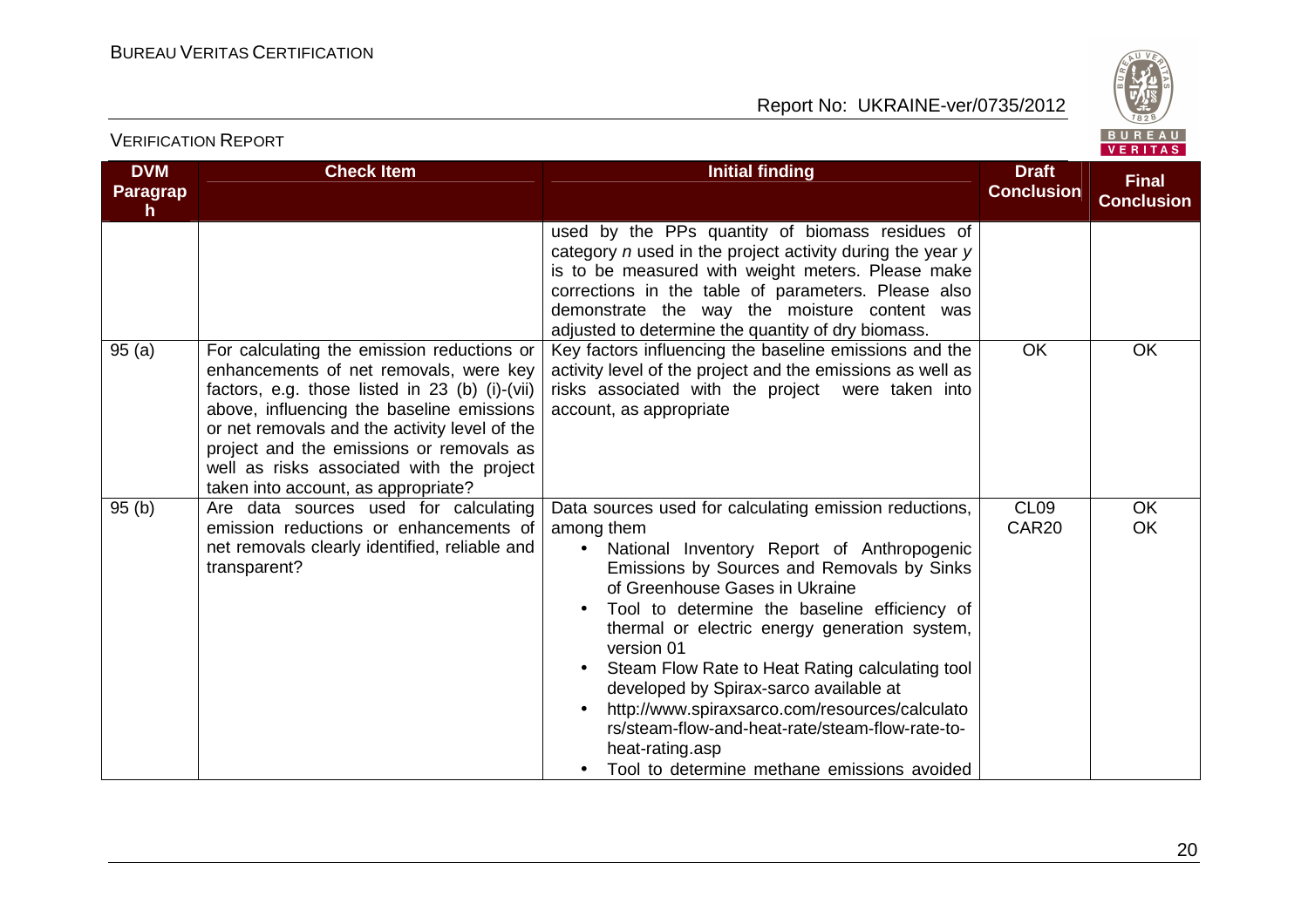

| <b>DVM</b><br><b>Paragrap</b><br>$\mathsf{h}$ | <b>Check Item</b> | <b>Initial finding</b>                                                                                                                                                                                                                                                                                                                                                                                                                                                                                                                                                                                                                                                                                                                                                                                                                                                                                                                                                                                                                                                                              | <b>Draft</b><br><b>Conclusion</b> | <b>Final</b><br><b>Conclusion</b> |
|-----------------------------------------------|-------------------|-----------------------------------------------------------------------------------------------------------------------------------------------------------------------------------------------------------------------------------------------------------------------------------------------------------------------------------------------------------------------------------------------------------------------------------------------------------------------------------------------------------------------------------------------------------------------------------------------------------------------------------------------------------------------------------------------------------------------------------------------------------------------------------------------------------------------------------------------------------------------------------------------------------------------------------------------------------------------------------------------------------------------------------------------------------------------------------------------------|-----------------------------------|-----------------------------------|
|                                               |                   | from disposal of waste at a solid waste disposal<br>site, Version 05.1.0, Table "Data and<br>parameters monitored",<br>Sunflower Seed Hulls, Mushroom Growers'<br>handbook<br>2 <sub>1</sub><br>Pg.<br>101<br>available<br>at:<br>http://www.alohamedicinals.com/book2/chapter-<br>4-02-04.pdf<br>ACM 0006 ver.11.2.0<br>Husk moisture content laboratory tests provided<br>by the certified laboratories<br>National Standard of Ukraine SUNFLOWER<br>HUSK. Specifications. DSTU (7123:2009), by<br>State Consumer Standard Agency of Ukraine<br>(Derzhspozhyvstandart)<br>Contracts with natural gas suppliers<br>$\bullet$<br>Plant's records<br>National emission factor for UES of Ukraine for<br>projects consuming electricity issued by<br>National Environmental Investments Agency of<br>Ukraine for the years 2009-20011<br>IPCC 2006 data<br>are clearly identified, reliable and transparent<br>CL 09. Please provide more specific reference to the<br>National Standard applied for the project parameter<br>$Q_{\text{husk}}$ .<br>CAR 20. Please provide the list of Third Parties |                                   |                                   |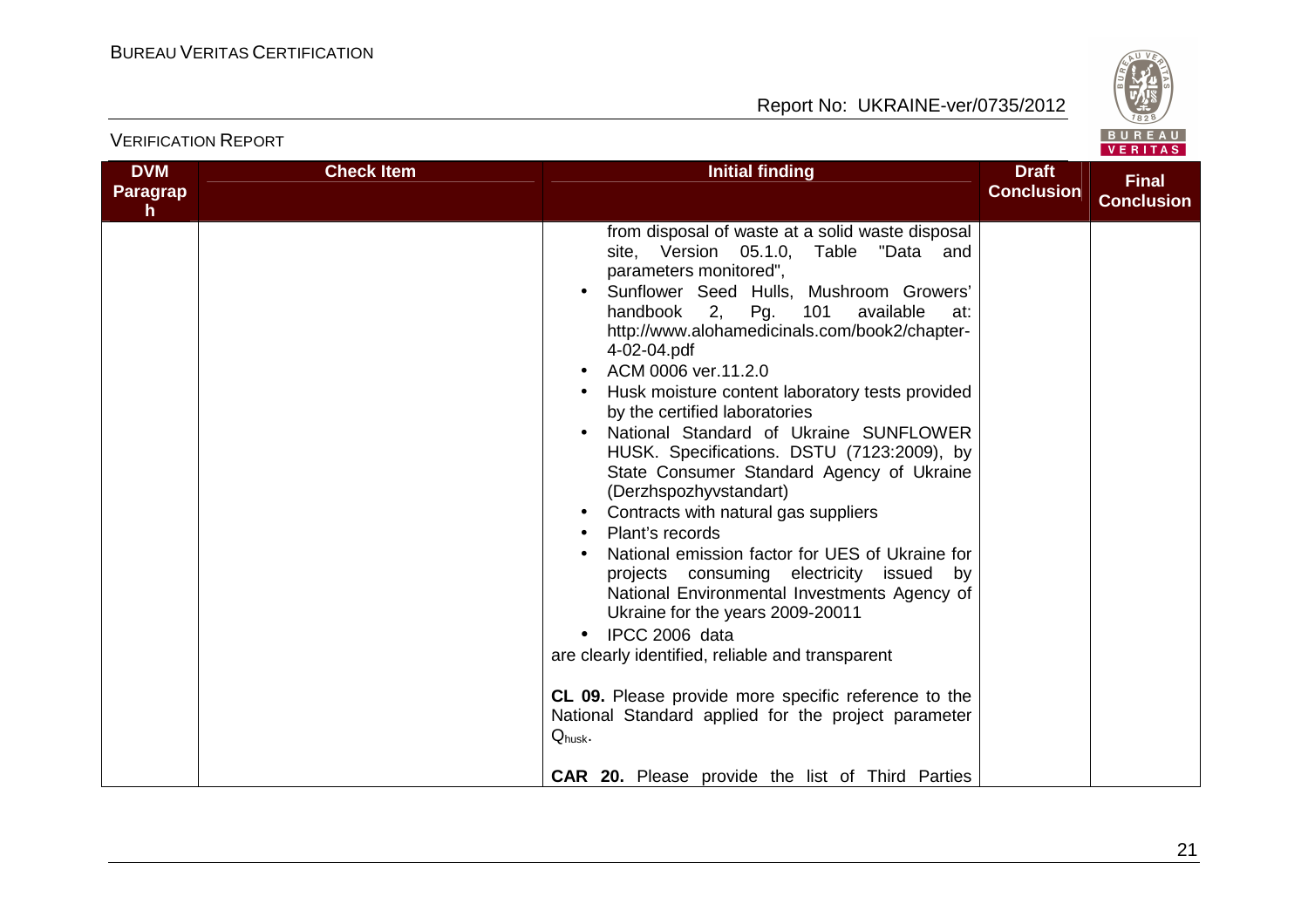

| <b>DVM</b><br>Paragrap | <b>Check Item</b>                                                                                                                                                                                                                                                 | <b>Initial finding</b>                                                                                                                                                                                                                                                                                                                                                                                                                                                                                                                                                                                                                                                                                                                                                                                                                                                                                                                                                                                                                                                                                                                                                                  | <b>Draft</b><br><b>Conclusion</b> | <b>Final</b><br><b>Conclusion</b> |
|------------------------|-------------------------------------------------------------------------------------------------------------------------------------------------------------------------------------------------------------------------------------------------------------------|-----------------------------------------------------------------------------------------------------------------------------------------------------------------------------------------------------------------------------------------------------------------------------------------------------------------------------------------------------------------------------------------------------------------------------------------------------------------------------------------------------------------------------------------------------------------------------------------------------------------------------------------------------------------------------------------------------------------------------------------------------------------------------------------------------------------------------------------------------------------------------------------------------------------------------------------------------------------------------------------------------------------------------------------------------------------------------------------------------------------------------------------------------------------------------------------|-----------------------------------|-----------------------------------|
| h.                     |                                                                                                                                                                                                                                                                   | involved in the project, including the fuel and electricity<br>suppliers, companies conducting maintenance and<br>calibration of the project equipment, as well as<br>laboratory tests.                                                                                                                                                                                                                                                                                                                                                                                                                                                                                                                                                                                                                                                                                                                                                                                                                                                                                                                                                                                                 |                                   |                                   |
| 95(c)                  | Are emission factors, including default<br>emission factors, if used for calculating the<br>emission reductions or enhancements of<br>net removals, selected by carefully<br>balancing accuracy and reasonableness,<br>and appropriately justified of the choice? | Emission factors, including default emission factors<br>used for calculating the emission reductions, such as<br>$CO2$ emission factor of natural gas; $CH4$ emission factor<br>for the combustion of biomass residues in the project<br>activity; national emission factor for UES of Ukraine,<br>are selected by carefully balancing accuracy and<br>reasonableness, and appropriately justified of the<br>choice.<br><b>CAR 04.</b> National value for the weighted average $CO2$<br>emission factor of natural gas is available and should<br>be applied in calculations. Please, take into account<br>that changes of this kind made to the MP normally lead<br>to its revision.<br><b>CAR11.</b> The value of the national emission factor for<br>UES of Ukraine was calculated in accordance with the<br>methodology approved by the Order No. 39 of<br>21/03/2011 issued by the National Environmental<br>Investments Agency of Ukraine. Please make<br>respective corrections to the table of parameters in the<br>MR. The value of this parameter for the year 2012<br>should be taken as of 2011 as it is prescribed by the<br>SEIA. Please make corrections to the table of | CAR04<br>CAR11                    | <b>OK</b><br><b>OK</b>            |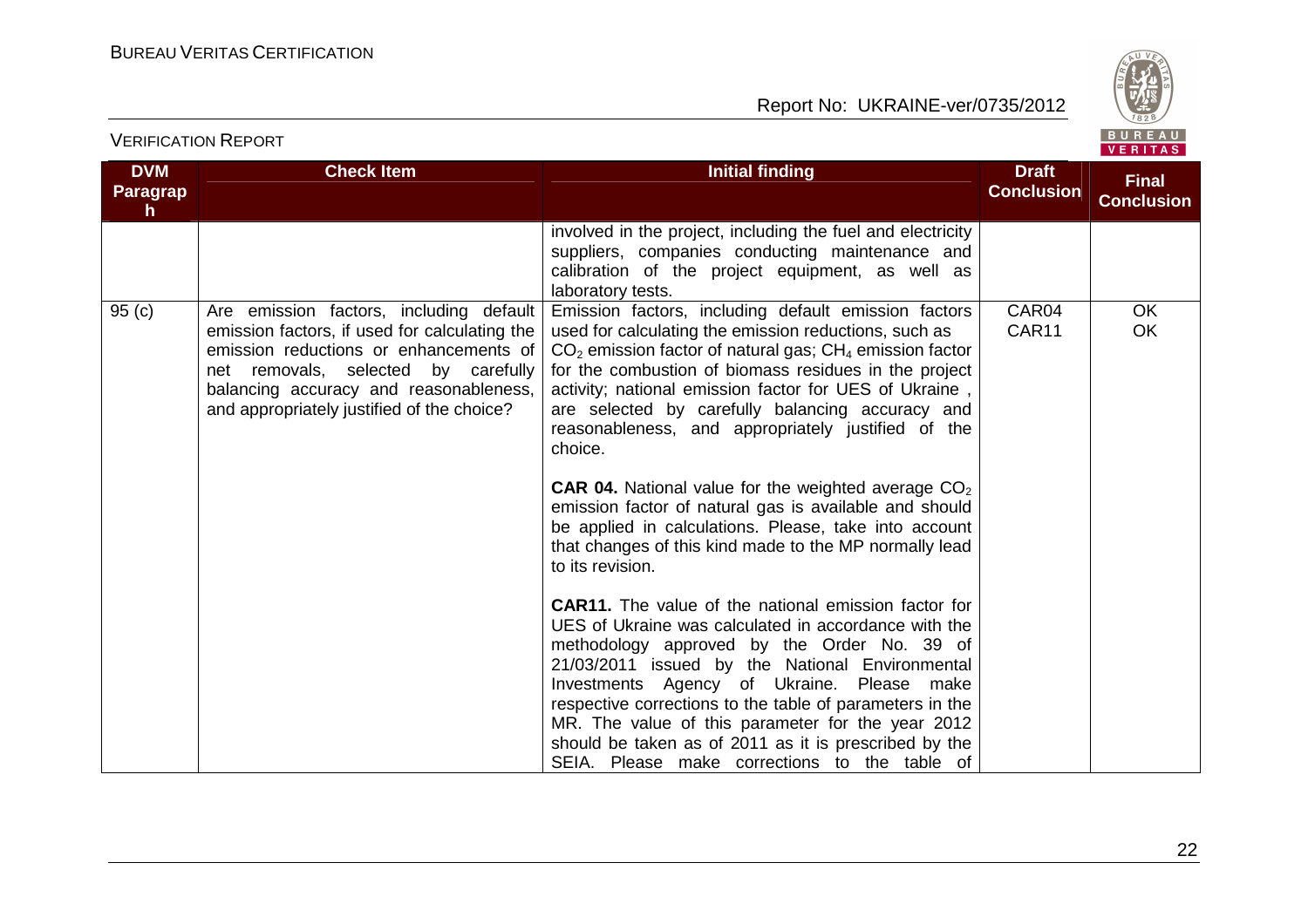Report No: UKRAINE-ver/0735/2012



#### **DVM ParagraphCheck Item Initial finding Draft Conclusion Final Conclusion**parameters and calculations as well. The calculation of emission reductions is based on 95 (d) Is the calculation of emission reductions or enhancements of net removals based on conservative assumptions and the most plausible scenarios in a transparent manner? **Applicable to JI SSC projects only** conservative assumptions and the most plausible scenarios in a transparent mannerOK**OK** 96 Is the relevant threshold to be classified as JI SSC project not exceeded during the monitoring period on an annual average basis? If the threshold is exceeded, is the level maximum emission reduction estimated in the PDD for the JI SSC project or the bundle for the monitoring period determined? **Applicable to bundled JI SSC projects only**The relevant threshold to be classified as JI SSC project is not exceeded during the monitoring period on an annual average basis that is vivid from the Table E.4. of the emission reductions achieved.OK OK 97 (a) | Has the composition of the bundle not | N/A changed from that is stated in F-JI-SSCBUNDLE?97 (b) If the determination was conducted on the A N/A N/A basis of an overall monitoring plan, have the project participants submitted a common monitoring report?98 **If the monitoring is based on a monitoring** N/AA N/A N/A plan that provides for overlapping monitoring periods, are the monitoring periods per component of the project N/AA N/A N/A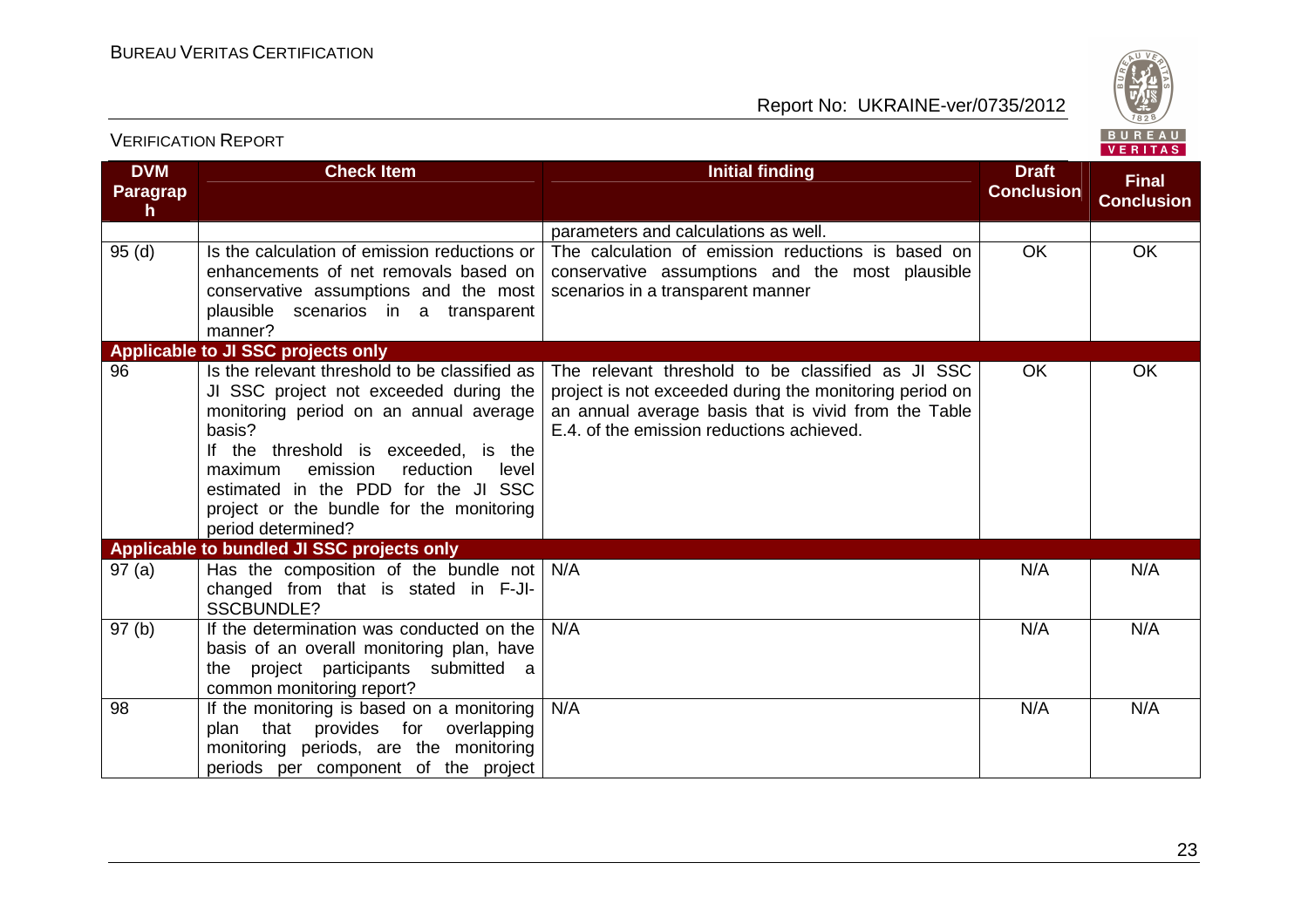

| <b>VERIFICATION REPORT</b>   |                                                                                                                                                                                                                                                                                           |                                                                                                                                                                                                                                                                                                                                                                                                                                                                                                                                                                                                                                                    |                                   | BUREAU<br>VERITAS                 |
|------------------------------|-------------------------------------------------------------------------------------------------------------------------------------------------------------------------------------------------------------------------------------------------------------------------------------------|----------------------------------------------------------------------------------------------------------------------------------------------------------------------------------------------------------------------------------------------------------------------------------------------------------------------------------------------------------------------------------------------------------------------------------------------------------------------------------------------------------------------------------------------------------------------------------------------------------------------------------------------------|-----------------------------------|-----------------------------------|
| <b>DVM</b><br>Paragrap<br>h. | <b>Check Item</b>                                                                                                                                                                                                                                                                         | <b>Initial finding</b>                                                                                                                                                                                                                                                                                                                                                                                                                                                                                                                                                                                                                             | <b>Draft</b><br><b>Conclusion</b> | <b>Final</b><br><b>Conclusion</b> |
|                              | clearly specified in the monitoring report?<br>Do the monitoring periods not overlap with<br>those for which verifications were already<br>deemed final in the past?                                                                                                                      |                                                                                                                                                                                                                                                                                                                                                                                                                                                                                                                                                                                                                                                    |                                   |                                   |
|                              | <b>Revision of monitoring plan</b>                                                                                                                                                                                                                                                        |                                                                                                                                                                                                                                                                                                                                                                                                                                                                                                                                                                                                                                                    |                                   |                                   |
| 99(a)                        | Applicable only if monitoring plan is revised by project participant<br>Did the project participants provide an<br>appropriate justification for the proposed<br>revision?                                                                                                                | The proposed revisions to the monitoring plan along<br>with the justification for them are listed in Section B.3.<br>of the MR<br><b>CAR 18.</b> The deviation referring to the calculation of<br>the baseline parameter Q <sub>husk</sub> described in Section D.2.<br>of the MR leads to the revision of the monitoring plan.<br>Besides, there is no explanation for the recalculation<br>method of the moisture content into dry residue. The<br>quantity of operational hours and the value of the boiler<br>load capacity taken by the PPs for the calculations as<br>well as the data sources and documented evidences<br>are not provided. | CAR18                             | <b>OK</b>                         |
| 99(b)                        | Does the proposed revision improve the<br>accuracy and/or applicability of information<br>collected<br>compared to the original<br>without<br>changing<br>monitoring<br>plan<br>conformity with the relevant rules and<br>regulations<br>for the<br>establishment of<br>monitoring plans? | The proposed revisions improve the accuracy and<br>applicability of information collected compared to the<br>original monitoring plan without changing conformity<br>with the relevant rules and regulations for the<br>establishment of monitoring plans                                                                                                                                                                                                                                                                                                                                                                                          | <b>OK</b>                         | <b>OK</b>                         |
| <b>Data management</b>       |                                                                                                                                                                                                                                                                                           |                                                                                                                                                                                                                                                                                                                                                                                                                                                                                                                                                                                                                                                    |                                   |                                   |
| 101(a)                       | Is the implementation of data collection                                                                                                                                                                                                                                                  | The implementation of data collection procedures is in                                                                                                                                                                                                                                                                                                                                                                                                                                                                                                                                                                                             | CAR02                             | OK                                |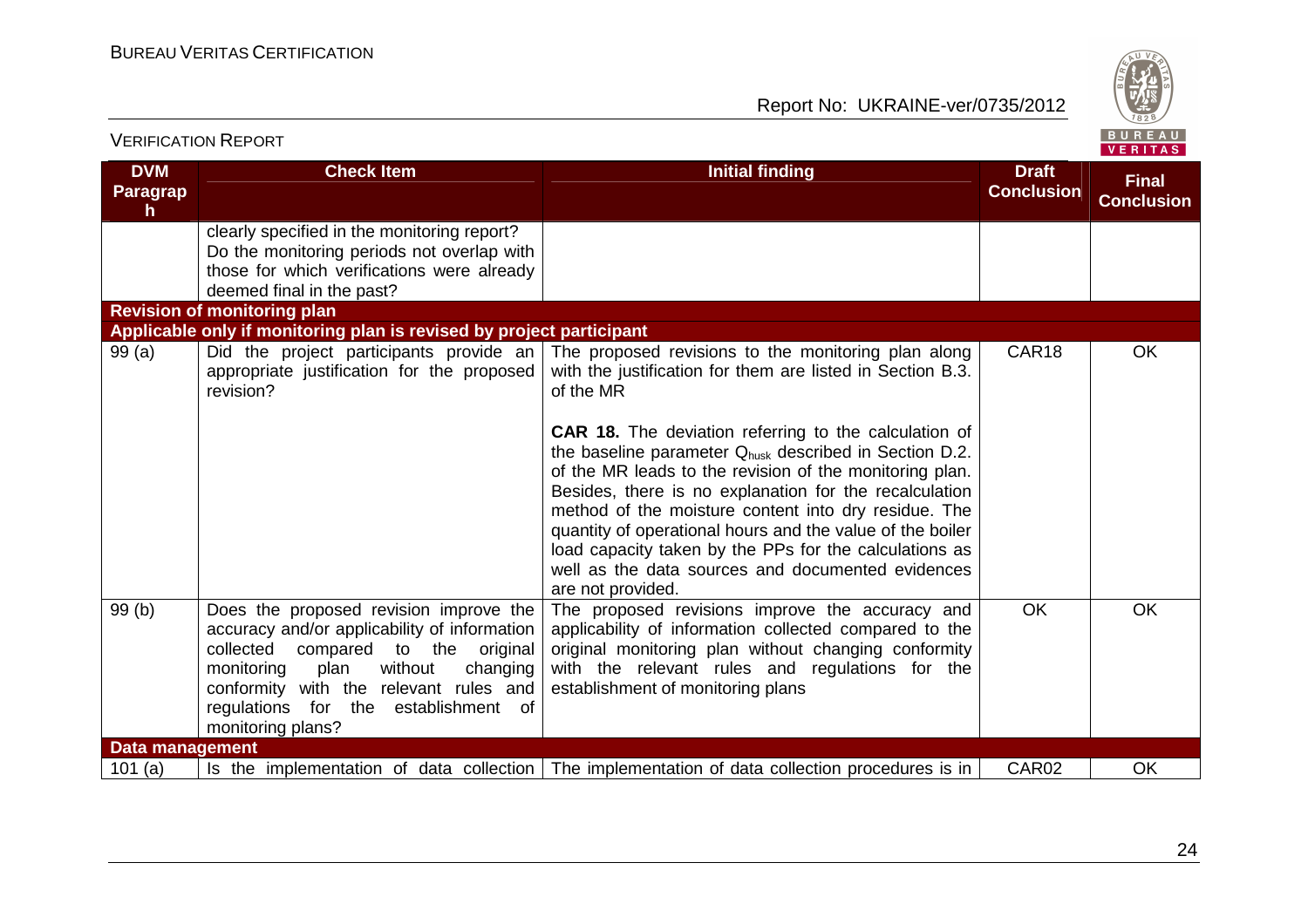Report No: UKRAINE-ver/0735/2012



**DVM ParagraphCheck Item Initial finding Draft Conclusion Final Conclusion**procedures in accordance with the monitoring plan, including the quality control and quality assurance procedures?accordance with the monitoring plan, including the quality control and quality assurance procedures**CAR 02.** According to the data on energy resources accounting contained in the boiler house log book presented to the verifiers during the site visit, the project activity consumed 77505,5 tonnes of husk during the claimed monitoring period (NB! The data for the husk consumed in November 2009 refers to the whole month). This differs from the amount of husk consumed for the same period that is presented in MR Section A.1.**CL 01.** Please remove personal data from Figure 3 and extend it so as to include all persons in charge of the monitoring activities along with the detailed description of their responsibilities.**CAR 21**. Please provide in the MR the description of the procedure for collecting, analysing, reporting and archiving the data subject to monitoring. The function of the monitoring equipment, including its CL01 CAR21 CAR22**OK**  OK OK101 (b) Is the function of the monitoring equipment, including its calibration status, in order?calibration status, is in order**CL 04.** Please provide a scanned copy of passport for a gas meter.**CL 05.** Please provide the copies of passports for CL04 CL05 CAR19 CL10**OK**  OK OKOK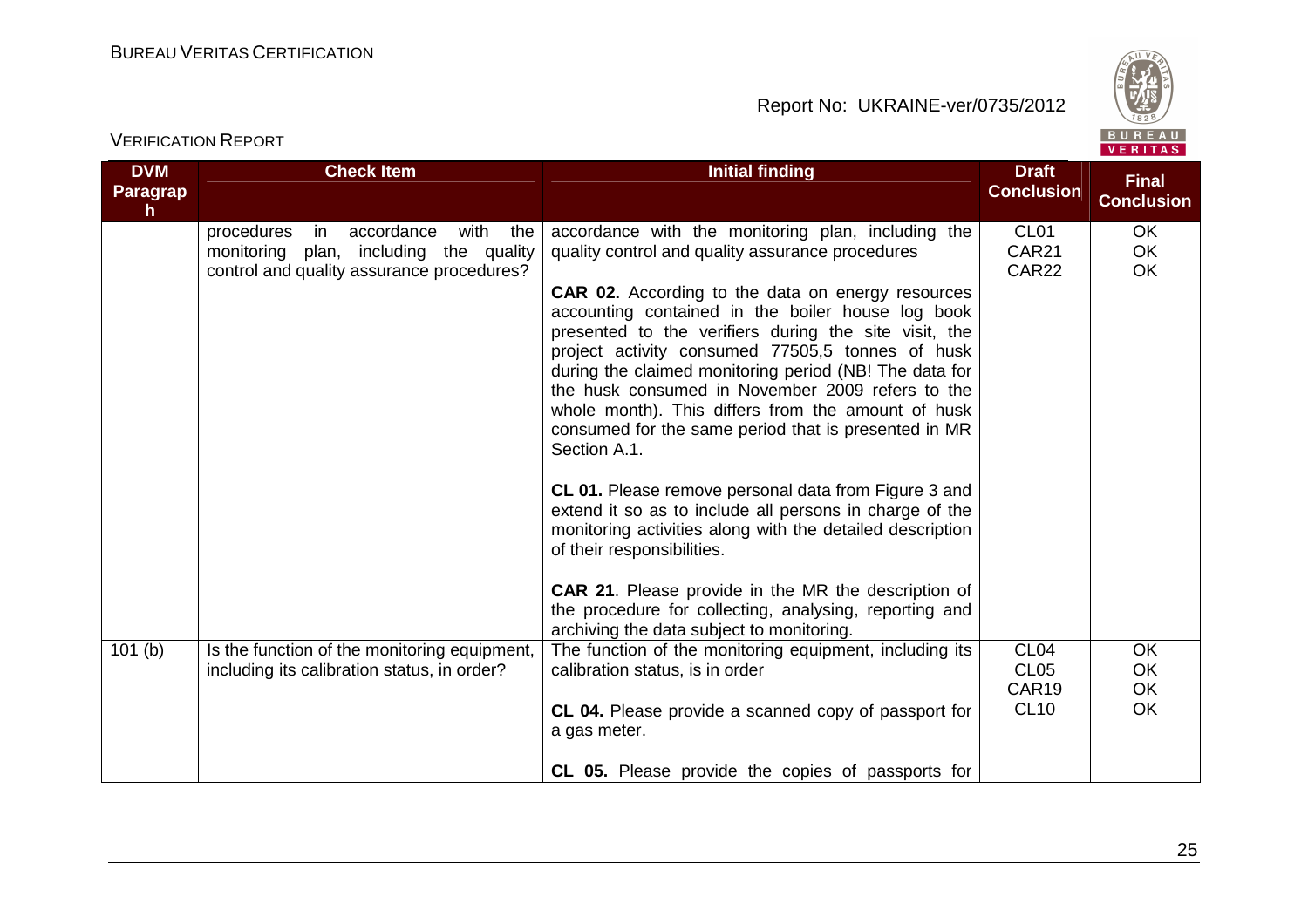

| <b>DVM</b>                      | <b>Check Item</b>                                                                               | <b>Initial finding</b>                                                                                                                                                                                                                                                                                                                                                                                                                                                                                                                                                                                                                                         | <b>Draft</b>                                                                                                                                                                                                       |                                                                                                                                                                     |  |
|---------------------------------|-------------------------------------------------------------------------------------------------|----------------------------------------------------------------------------------------------------------------------------------------------------------------------------------------------------------------------------------------------------------------------------------------------------------------------------------------------------------------------------------------------------------------------------------------------------------------------------------------------------------------------------------------------------------------------------------------------------------------------------------------------------------------|--------------------------------------------------------------------------------------------------------------------------------------------------------------------------------------------------------------------|---------------------------------------------------------------------------------------------------------------------------------------------------------------------|--|
| <b>Paragrap</b><br>$\mathsf{h}$ |                                                                                                 |                                                                                                                                                                                                                                                                                                                                                                                                                                                                                                                                                                                                                                                                | <b>Conclusion</b>                                                                                                                                                                                                  | <b>Final</b><br><b>Conclusion</b>                                                                                                                                   |  |
|                                 |                                                                                                 | electricity meters that were not available at the<br>verification site visit.<br>CAR 19. Please amend the MR with a separate section<br>providing the table of monitoring equipment specifying<br>its type, installation date, serial/inventory number, the<br>level of uncertainty/ accuracy class, calibration period,                                                                                                                                                                                                                                                                                                                                       |                                                                                                                                                                                                                    |                                                                                                                                                                     |  |
|                                 |                                                                                                 | the last calibration date.<br>CL 10. Please provide passports for Delta electricity<br>meters.                                                                                                                                                                                                                                                                                                                                                                                                                                                                                                                                                                 |                                                                                                                                                                                                                    |                                                                                                                                                                     |  |
| 101 (c)                         | Are the evidence and records used for the<br>maintained in a traceable<br>monitoring<br>manner? | The evidence and records used for the monitoring are<br>maintained in a traceable manner<br>CL 02. Please provide explanation as for the use of the<br>fraction of methane captured at the SWDS and flared,<br>combusted or used in another manner, the manner it<br>was visually observed as well as any document that<br>could evidence the fact of that observation.<br><b>CAR 07.</b> The quantity of biomass residues presented in<br>the operational logbooks during the site visit differs<br>from the ones in the MR. Please make these data<br>consistent and adjust calculations accordingly.<br>CAR 08. Please make reference to the new version of | CL <sub>02</sub><br>CAR07<br>CAR08<br>CAR09<br>CAR10<br>CL <sub>03</sub><br>CAR12<br>CAR <sub>13</sub><br>CAR14<br>CL <sub>06</sub><br>CL <sub>07</sub><br>CAR <sub>15</sub><br>CAR16<br>CAR17<br>CL <sub>08</sub> | <b>OK</b><br>OK<br><b>OK</b><br><b>OK</b><br>OK<br><b>OK</b><br><b>OK</b><br><b>OK</b><br><b>OK</b><br>OK<br><b>OK</b><br><b>OK</b><br><b>OK</b><br>OK<br><b>OK</b> |  |
|                                 |                                                                                                 | the National Inventory Report 1990-2010 as the<br>currently valid one.                                                                                                                                                                                                                                                                                                                                                                                                                                                                                                                                                                                         |                                                                                                                                                                                                                    |                                                                                                                                                                     |  |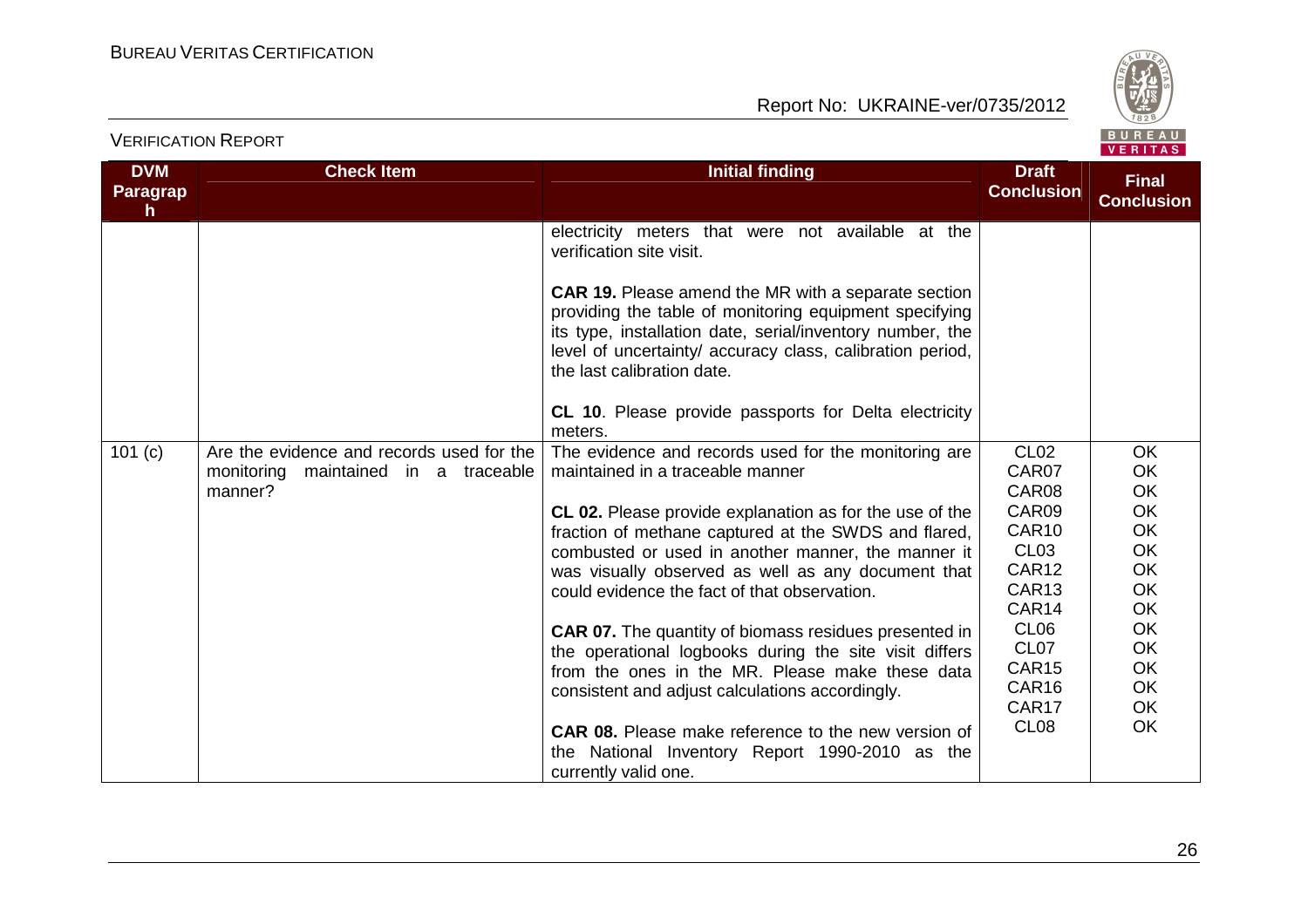

| <b>VERIFICATION REPORT</b>          |                   | BUREAU<br><b>VERITAS</b>                                                                                                                                                                                                                                                                                                                                                                                                                                                                                                                                                                                                                                                                                                                                                                                                                                                                                                                                                                                                                                                                                                                                                                                                                                                                  |                                   |                                   |  |  |
|-------------------------------------|-------------------|-------------------------------------------------------------------------------------------------------------------------------------------------------------------------------------------------------------------------------------------------------------------------------------------------------------------------------------------------------------------------------------------------------------------------------------------------------------------------------------------------------------------------------------------------------------------------------------------------------------------------------------------------------------------------------------------------------------------------------------------------------------------------------------------------------------------------------------------------------------------------------------------------------------------------------------------------------------------------------------------------------------------------------------------------------------------------------------------------------------------------------------------------------------------------------------------------------------------------------------------------------------------------------------------|-----------------------------------|-----------------------------------|--|--|
| <b>DVM</b><br><b>Paragrap</b><br>h. | <b>Check Item</b> | <b>Initial finding</b>                                                                                                                                                                                                                                                                                                                                                                                                                                                                                                                                                                                                                                                                                                                                                                                                                                                                                                                                                                                                                                                                                                                                                                                                                                                                    | <b>Draft</b><br><b>Conclusion</b> | <b>Final</b><br><b>Conclusion</b> |  |  |
|                                     |                   | <b>CAR 09.</b> The data presented in the MR for the<br>parameter FC <sub>i.iv</sub> differ from the one presented in PDD.<br>Please check it and make consistent.<br>The quantity of natural gas consumed that is presented<br>in the MR differs much from the one in the operational<br>log books presented to the verification team during the<br>site visit.<br>Please check this issue, make respective corrections to<br>the table of parameters and calculations.<br><b>CAR 10.</b> The data presented in the MR for the<br>parameter ECp,y differ from the one presented in PDD.<br>Please check it and make consistent.<br>Please provide the documented evidence for the<br>electricity consumed during the monitoring period as it<br>was not available during the site visit and thus, was not<br>presented to the verification team<br><b>CL 03.</b> The value of the parameter $NCV_{husk,y}$ couldn't<br>be acknowledged by the verification team as the results<br>of laboratory analyses conducted in accordance with<br>the MP set in the determined PDD, were not available.<br>The contracts concluded with a reputable laboratory as<br>well as the its accreditation scopes were not presented<br>either.<br><b>CAR 12.</b> Along with the total emission reductions |                                   |                                   |  |  |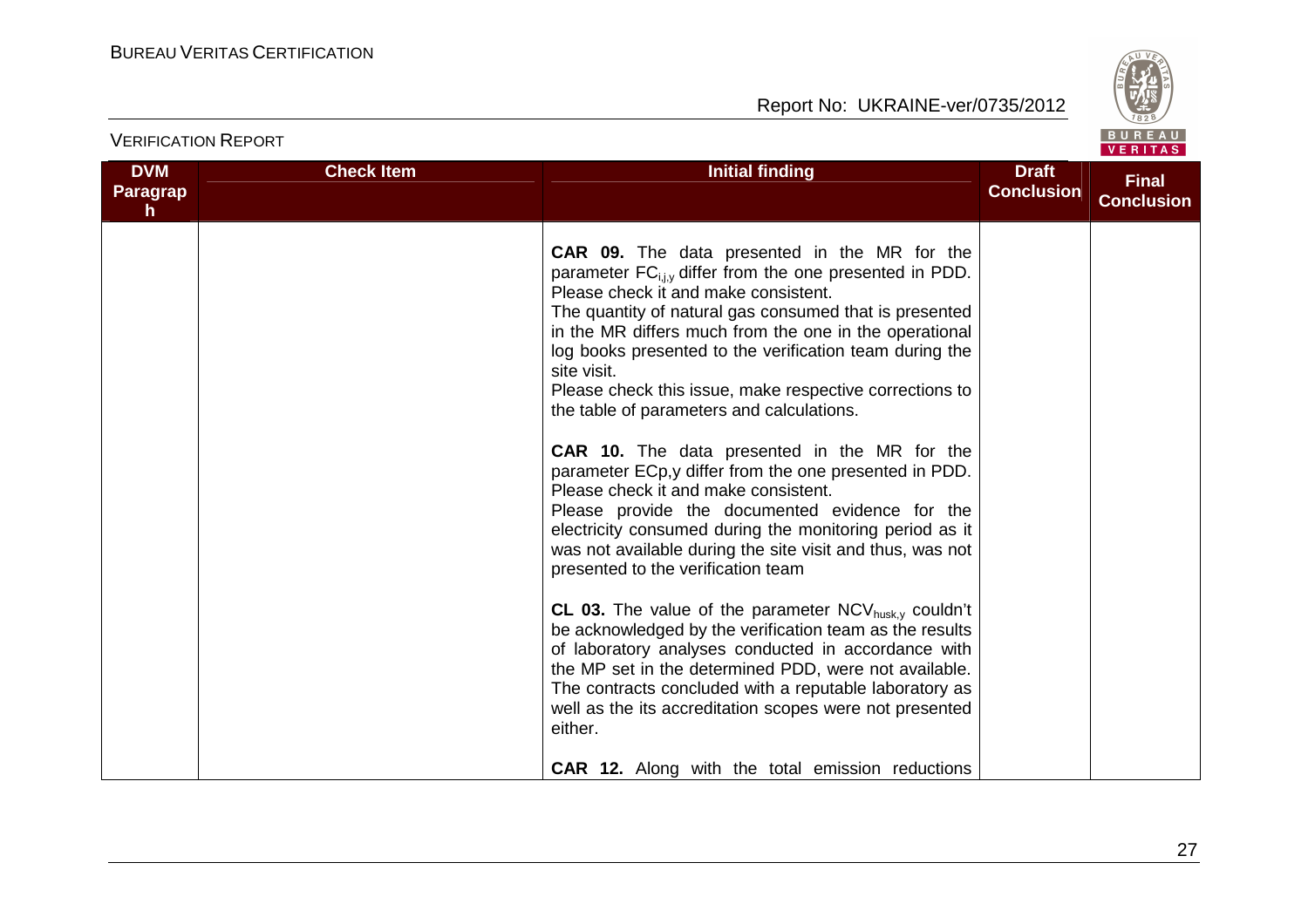

| <b>VERIFICATION REPORT</b>          |                   | BUREAU<br>VERITAS                                                                                                                                                                                              |                                   |                                   |  |  |
|-------------------------------------|-------------------|----------------------------------------------------------------------------------------------------------------------------------------------------------------------------------------------------------------|-----------------------------------|-----------------------------------|--|--|
| <b>DVM</b><br><b>Paragrap</b><br>h. | <b>Check Item</b> | <b>Initial finding</b>                                                                                                                                                                                         | <b>Draft</b><br><b>Conclusion</b> | <b>Final</b><br><b>Conclusion</b> |  |  |
|                                     |                   | presented in Section E.4. of the MR the ERs break<br>down for each year of the monitoring period is to be<br>presented as well.                                                                                |                                   |                                   |  |  |
|                                     |                   | <b>CAR 13.</b> The project emission presented in Section<br>E.4. differ from the total project emissions in Table3<br>(Section E.2.). Please correct the mistake.                                              |                                   |                                   |  |  |
|                                     |                   | <b>CAR 14.</b> The value of ERs estimated ex-ante in the<br>PDD presented in Section E.5. of the MR differs from<br>the same value in the determined PDD. Please check<br>this issue and make due corrections. |                                   |                                   |  |  |
|                                     |                   | CL 06. Please provide an order on keeping and<br>archiving the project data                                                                                                                                    |                                   |                                   |  |  |
|                                     |                   | <b>CL 07.</b> Please provide a documented evidence on the<br>class of the energy consumption for the plant.                                                                                                    |                                   |                                   |  |  |
|                                     |                   | <b>CAR 15.</b> Please make the required corrections<br>mentioned above in the present protocol and make the<br>data submitted in the MR consistent with the ones in<br>the ERs calculation file.               |                                   |                                   |  |  |
|                                     |                   | <b>CAR 16.</b> The emission reductions calculation for the<br>year 2010 presented in Section E.4. of the MR is<br>incorrect, consequently the total ERs amount is<br>incorrect as well.                        |                                   |                                   |  |  |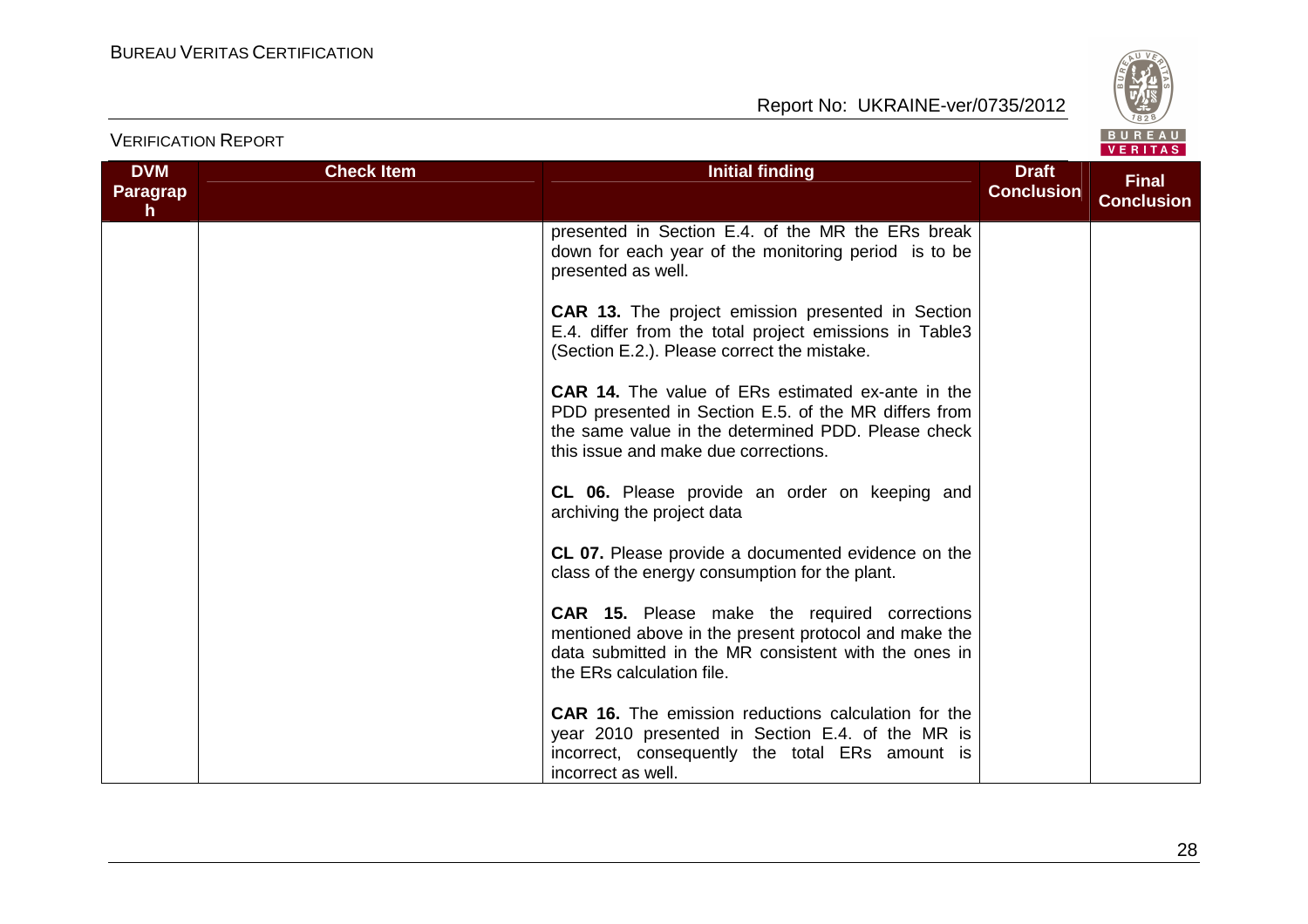

|                                     |                                                                                                                                                       |                                                                                                                                                                                                                                                                                                                                                                                                                                                  |                                   | VERIIAS.                          |
|-------------------------------------|-------------------------------------------------------------------------------------------------------------------------------------------------------|--------------------------------------------------------------------------------------------------------------------------------------------------------------------------------------------------------------------------------------------------------------------------------------------------------------------------------------------------------------------------------------------------------------------------------------------------|-----------------------------------|-----------------------------------|
| <b>DVM</b><br><b>Paragrap</b><br>h. | <b>Check Item</b>                                                                                                                                     | <b>Initial finding</b>                                                                                                                                                                                                                                                                                                                                                                                                                           | <b>Draft</b><br><b>Conclusion</b> | <b>Final</b><br><b>Conclusion</b> |
|                                     |                                                                                                                                                       | Please make respective corrections throughout the MR<br>and excel file.                                                                                                                                                                                                                                                                                                                                                                          |                                   |                                   |
|                                     |                                                                                                                                                       | <b>CAR 17.</b> According to the registered PDD, the<br>monitoring frequency for the NCV husk is every 6<br>month. Considering CL02 the value of the parameter<br>for the whole monitoring period can't be evidenced.<br>Please provide the valid evidences, otherwise the<br>monitoring frequency is to be revised that in its turn will<br>lead to the revision of the monitoring plan.<br>CL 08. Please specify the fuel type in the tables of |                                   |                                   |
| $101$ (d)                           | Is the data collection and management<br>system for the project in accordance with<br>the monitoring plan?                                            | project parameters $NCV_{i,y}$ and $FC_{i,j,y}$<br>Except for the deviations occurred in the data<br>monitoring frequency and described in the respective<br>section of the MR, the data collection and management<br>system for the project are in accordance with the<br>monitoring plan                                                                                                                                                       | <b>OK</b>                         | <b>OK</b>                         |
|                                     | Verification regarding programmes of activities (additional elements for assessment)                                                                  |                                                                                                                                                                                                                                                                                                                                                                                                                                                  |                                   |                                   |
| 102                                 | Is any JPA that has not been added to the<br>JI PoA not verified?                                                                                     | N/A                                                                                                                                                                                                                                                                                                                                                                                                                                              | N/A                               | N/A                               |
| 103                                 | Is the verification based on the monitoring<br>reports of all JPAs to be verified?                                                                    | N/A                                                                                                                                                                                                                                                                                                                                                                                                                                              | N/A                               | N/A                               |
| 103                                 | Does the verification ensure the accuracy<br>and conservativeness of the emission<br>reductions or enhancements of removals<br>generated by each JPA? | N/A                                                                                                                                                                                                                                                                                                                                                                                                                                              | N/A                               | N/A                               |
| 104                                 | Does the monitoring period not overlap                                                                                                                | N/A                                                                                                                                                                                                                                                                                                                                                                                                                                              | N/A                               | N/A                               |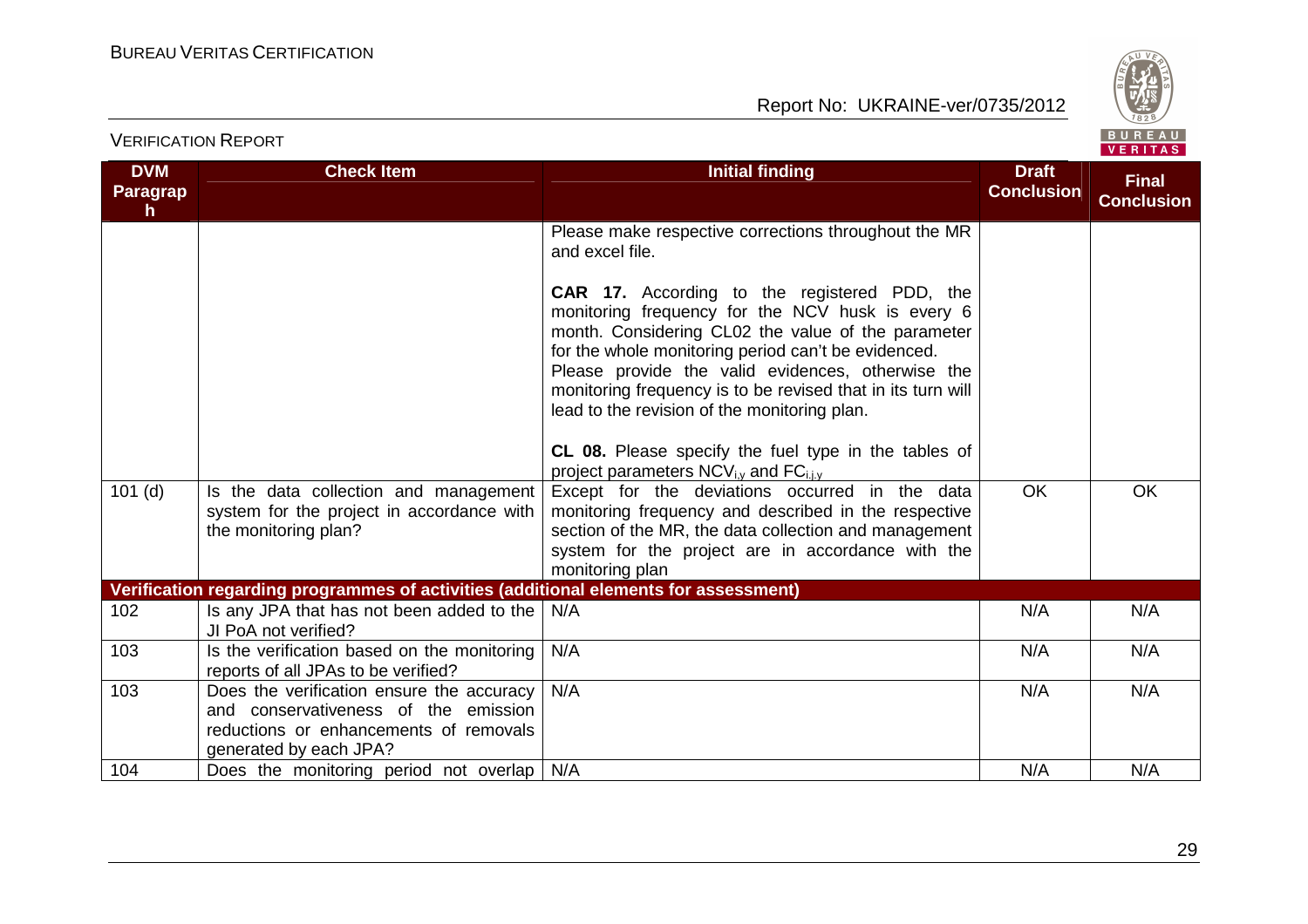

| <b>DVM</b><br>Paragrap<br>h. | <b>Check Item</b>                                                                                                                                                                                                                                                                                                                                                                                                                                                                                                                                                                                                                                                                                                                                                                                                          | <b>Initial finding</b> | <b>Draft</b><br><b>Conclusion</b> | <b>Final</b><br><b>Conclusion</b> |
|------------------------------|----------------------------------------------------------------------------------------------------------------------------------------------------------------------------------------------------------------------------------------------------------------------------------------------------------------------------------------------------------------------------------------------------------------------------------------------------------------------------------------------------------------------------------------------------------------------------------------------------------------------------------------------------------------------------------------------------------------------------------------------------------------------------------------------------------------------------|------------------------|-----------------------------------|-----------------------------------|
| 105                          | with previous monitoring periods?<br>If the AIE learns of an erroneously included                                                                                                                                                                                                                                                                                                                                                                                                                                                                                                                                                                                                                                                                                                                                          | N/A                    | N/A                               | N/A                               |
|                              | JPA, has the AIE informed the JISC of its<br>findings in writing?                                                                                                                                                                                                                                                                                                                                                                                                                                                                                                                                                                                                                                                                                                                                                          |                        |                                   |                                   |
|                              | Applicable to sample-based approach only                                                                                                                                                                                                                                                                                                                                                                                                                                                                                                                                                                                                                                                                                                                                                                                   |                        |                                   |                                   |
| 106                          | Does the sampling plan prepared by the<br>AIE:<br>(a) Describe its sample selection, taking<br>into<br>account that:<br>(i) For each verification that uses a<br>sample-based approach, the sample<br>shall<br>selection<br>be<br>sufficiently<br>representative of the JPAs in the JI PoA<br>such extrapolation to all JPAs identified<br>for that verification is reasonable, taking<br>into account differences among the<br>characteristics of JPAs, such as:<br>- The types of JPAs;<br>- The complexity of the applicable<br>technologies and/or measures used;<br>- The geographical location of each<br>JPA:<br>- The amounts of expected emission<br>reductions of the JPAs being verified;<br>- The number of JPAs for which<br>emission reductions are being verified;<br>- The length of monitoring periods of | N/A                    | N/A                               | N/A                               |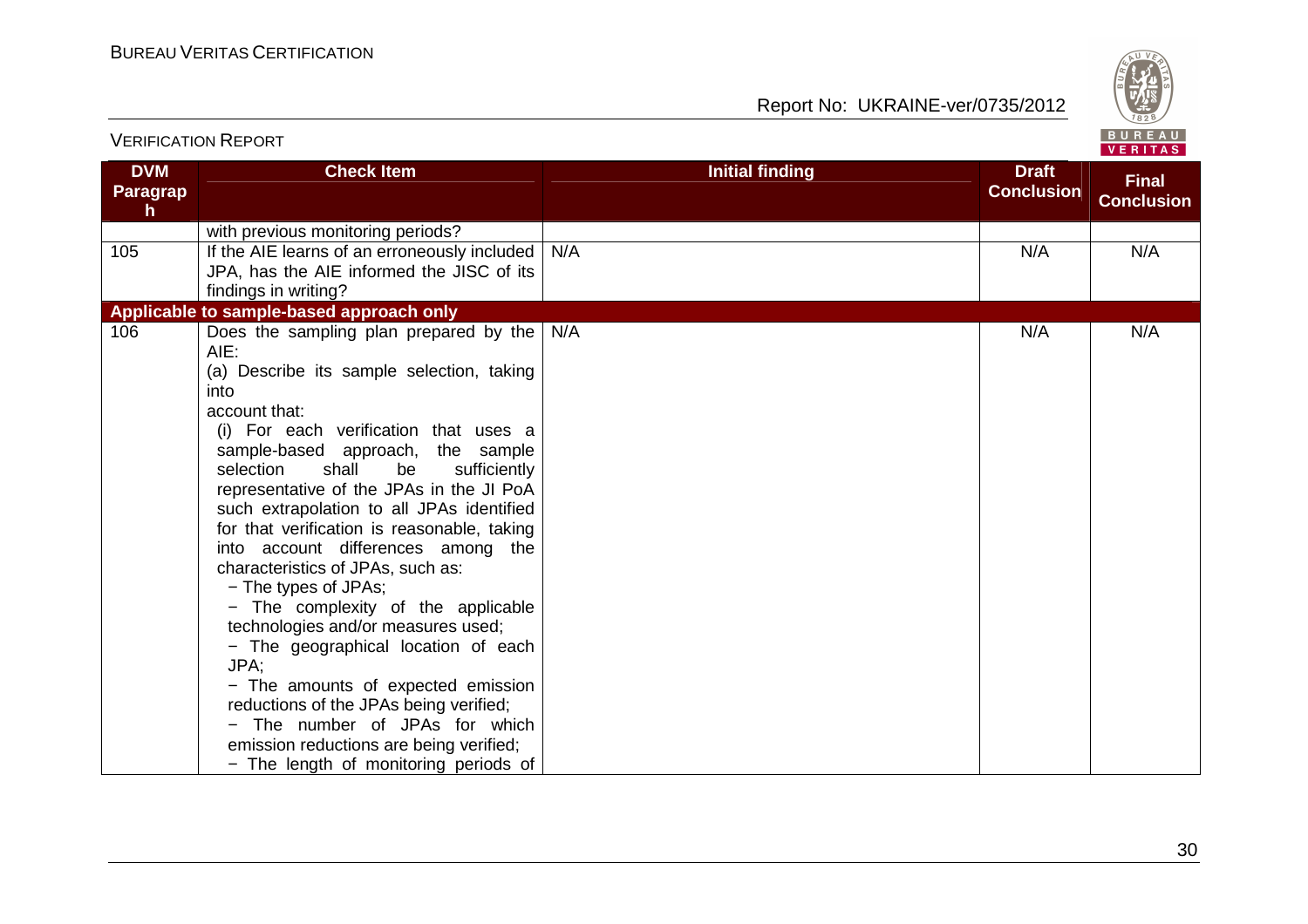

| <b>DVM</b>            | <b>Check Item</b>                                                                                                                                                                                                                                                                                                                                                                   | <b>Initial finding</b> | <b>Draft</b>      |                                   |
|-----------------------|-------------------------------------------------------------------------------------------------------------------------------------------------------------------------------------------------------------------------------------------------------------------------------------------------------------------------------------------------------------------------------------|------------------------|-------------------|-----------------------------------|
| <b>Paragrap</b><br>h. |                                                                                                                                                                                                                                                                                                                                                                                     |                        | <b>Conclusion</b> | <b>Final</b><br><b>Conclusion</b> |
|                       | the JPAs being verified; and<br>- The samples selected for prior<br>verifications, if any?                                                                                                                                                                                                                                                                                          |                        |                   |                                   |
| 107                   | Is the sampling plan ready for publication<br>through the secretariat along with the<br>verification<br>supporting<br>report<br>and<br>documentation?                                                                                                                                                                                                                               | N/A                    | N/A               | N/A                               |
| 108                   | Has the AIE made site inspections of at $ $<br>least the square root of the number of total<br>JPAs, rounded to the upper whole<br>number? If the AIE makes no site<br>inspections or fewer site inspections than<br>the square root of the number of total<br>JPAs, rounded to the upper whole number,<br>then does the AIE provide a reasonable<br>explanation and justification? | N/A                    | N/A               | N/A                               |
| 109                   | the sampling plan available for<br>Is.<br>submission to the secretariat for the JISC<br>ex ante assessment? (Optional)                                                                                                                                                                                                                                                              | N/A                    | N/A               | N/A                               |
| 110                   | If the AIE learns of a fraudulently included  <br>JPA, a fraudulently monitored JPA or an<br>inflated number of emission reductions<br>claimed in a JI PoA, has the AIE informed<br>the JISC of the fraud in writing?                                                                                                                                                               | N/A                    | N/A               | N/A                               |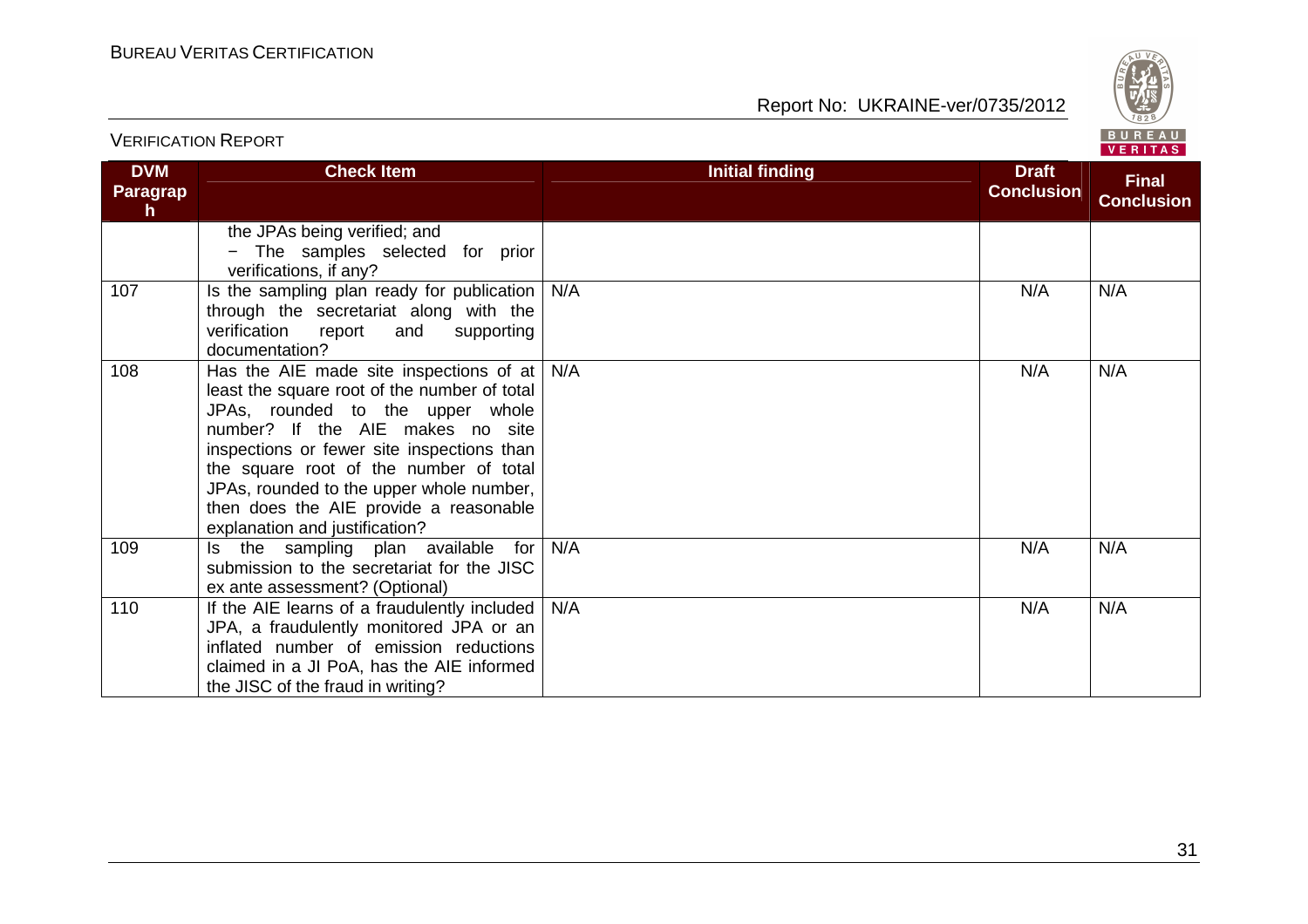

| <b>VERIFICATION REPORT</b>                                                                                                                                                                                                                                                                                                                                                                                                                                       |                                     |                                                                                                                                                                                                                                                                    |           |         |                                                                                 | B U R E A U<br>VERITAS                                                                                                          |
|------------------------------------------------------------------------------------------------------------------------------------------------------------------------------------------------------------------------------------------------------------------------------------------------------------------------------------------------------------------------------------------------------------------------------------------------------------------|-------------------------------------|--------------------------------------------------------------------------------------------------------------------------------------------------------------------------------------------------------------------------------------------------------------------|-----------|---------|---------------------------------------------------------------------------------|---------------------------------------------------------------------------------------------------------------------------------|
| Table 2<br><b>Resolution of Corrective Action and Clarification Requests</b>                                                                                                                                                                                                                                                                                                                                                                                     |                                     |                                                                                                                                                                                                                                                                    |           |         |                                                                                 |                                                                                                                                 |
| Draft report clarification and corrective action Ref. to<br>requests by verification team                                                                                                                                                                                                                                                                                                                                                                        | checklist<br>question<br>in table 1 | <b>Summary</b><br>response                                                                                                                                                                                                                                         | 0f        | project |                                                                                 | participant Verification team conclusion                                                                                        |
| <b>CAR 01.</b> Please delete from the MR p.1 the<br>phrase concerning the approach applied as<br>misleading and irrelevant                                                                                                                                                                                                                                                                                                                                       | 94                                  | of MR.                                                                                                                                                                                                                                                             |           |         | approach has been deleted from page 1                                           | The phrase concerning the JI specific The issue is closed based on the<br>due correction made to the MR.                        |
| CAR 02. According to the data on energy<br>resources accounting contained in the boiler<br>house log book presented to the verifiers during<br>the site visit, the project activity consumed 77505,<br>5 tonnes of husk during the claimed monitoring<br>period (NB! The data for the husk consumed in<br>November 2009 refers to the whole month). This<br>differs from the amount of husk consumed for the<br>same period that is presented in MR Section A.1. | 101(a)                              | corrected in line with the operational log,<br>in 2010, 34,842 tonnes in 2011 and<br>30,306 tonnes in 2012. It is further<br>adjusted with the moisture content to<br>calculate Qhusk.y.<br>The operational log and the summary<br>have been submitted to auditor. |           |         | The husk consumption in MR has been<br>i.e. 4,991 tonnes in 2009, 29,037 tonnes | CAR 02 is closed based on the<br>corrections made to the MR and<br>the<br>documented<br>evidences<br>submitted for verification |
| <b>CAR 03.</b> Please remove from the MR Sections<br>B.2.1, B.2.2, B.2.3, B.2.5, B.2.6 as irrelevant for<br>this type of project.                                                                                                                                                                                                                                                                                                                                | 94                                  | MR has been revised as pre requested.                                                                                                                                                                                                                              |           |         |                                                                                 | CAR 03 is closed.                                                                                                               |
| CL 01. Please remove personal data from Figure<br>3 and extend it so as to include all persons in<br>charge of the monitoring activities along with the<br>detailed description of their responsibilities.                                                                                                                                                                                                                                                       | 101(a)                              | moved out from Figure 3. In addition,<br>Figure 3 is revised to present the whole<br>monitoring team. The role of these<br>positions in the monitoring system has<br>been described in Section C of MR.                                                            |           |         |                                                                                 | The information of the personal has been CL01 is closed.                                                                        |
| <b>CAR 04.</b> National value for the weighted average<br>CO2 emission factor of natural gas is available<br>and should be applied in calculations. Please,                                                                                                                                                                                                                                                                                                      | 95(c)                               | National<br>Removals by Sinks of Greenhouse Gases                                                                                                                                                                                                                  | Inventory |         | Report                                                                          | of CAR 04 is closed based on the<br>Anthropogenic Emissions by Sources and explanation provided.                                |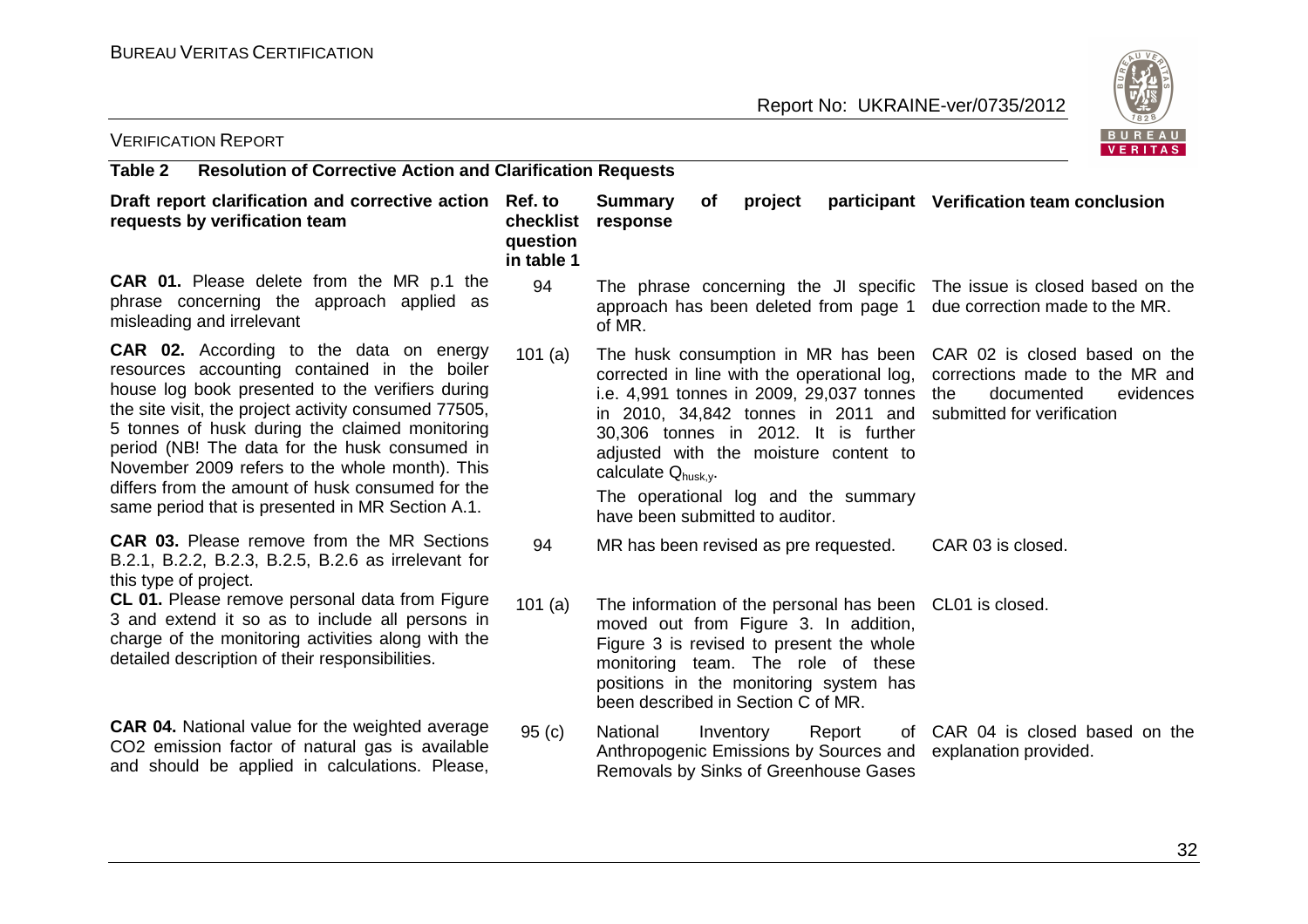#### BUREAU VERITAS CERTIFICATION



| <b>VERIFICATION REPORT</b>                                                                                                                                                                                                                                                                                                                                                                                     |         |                                                                                                                                                                                                                                                                                                                                                                                                            | B U K E A U  <br>VERITAS                                                                                                                                                 |
|----------------------------------------------------------------------------------------------------------------------------------------------------------------------------------------------------------------------------------------------------------------------------------------------------------------------------------------------------------------------------------------------------------------|---------|------------------------------------------------------------------------------------------------------------------------------------------------------------------------------------------------------------------------------------------------------------------------------------------------------------------------------------------------------------------------------------------------------------|--------------------------------------------------------------------------------------------------------------------------------------------------------------------------|
| take into account that changes of this kind made<br>to the MP normally lead to its revision.                                                                                                                                                                                                                                                                                                                   |         | in Ukraine for 1990-2010 has replaced<br>the previous reference of $EF_{FF,y,f}$ in MR.<br>The new reference applies the same<br>value of $E_{FF,y,f}$ as the previous reference.                                                                                                                                                                                                                          |                                                                                                                                                                          |
| <b>CL 02.</b> Please provide explanation as for the use<br>of the fraction of methane captured at the SWDS<br>and flared, combusted or used in another<br>manner, the manner it was visually observed as<br>well as any document that could evidence the fact<br>of that observation.                                                                                                                          | 101 (c) | The parameter f, Fraction of methane CL 02 is closed based on the<br>captured at the SWDS and flared,<br>combusted or used in another manner,<br>refers to the practical situation of<br>Kirovograd Municipal Landfill Site where<br>the husk would be disposed in absence of<br>the project activity.                                                                                                     | explanation provided.                                                                                                                                                    |
|                                                                                                                                                                                                                                                                                                                                                                                                                |         | During the first monitoring period, there<br>isn't any methane captured and used in<br>Kirovograd Municipal Landfill<br>Site.<br>Therefore the value of f is zero.                                                                                                                                                                                                                                         |                                                                                                                                                                          |
| <b>CAR 05. Please don't mention baseline net GHG</b><br>removals by the sinks in the column "Purpose of<br>data" contained in the tables of parameters<br>(Section D.2. of the MR) as irrelevant for this type<br>of the project.                                                                                                                                                                              | 94      | Section D.2 has been revised as per CAR 05 is closed based on the<br>requested.                                                                                                                                                                                                                                                                                                                            | required correction made to the<br>MR.                                                                                                                                   |
| <b>CAR</b><br><b>06.</b> According<br>to the<br>monitoring<br>methodology used by the PPs quantity of<br>biomass residues of category n used in the<br>project activity during the year y is to be<br>measured with weight meters. Please make<br>corrections in the table of parameters. Please<br>also demonstrate the way the moisture content<br>was adjusted to determine the quantity of dry<br>biomass. | 94      | PP's response #1:<br>The quantity of biomass residues (on dry-<br>basis) have been adjusted with the<br>moisture content in the ER calculation<br>spreadsheet. 4 NCV/ moisture content<br>Test reports have been submitted to<br>auditor. The National Standard of Ukraine<br>for Husk is applied to cross-check the<br>moisture content of husk which addresses<br>the maximal moisture content should be | Conclusion on Response #1:<br>CAR 06 is not closed. For further<br>reference, please, see CL 03 and<br><b>CAR 18.</b><br>Conclusion on response #2:<br>CAR 06 is closed. |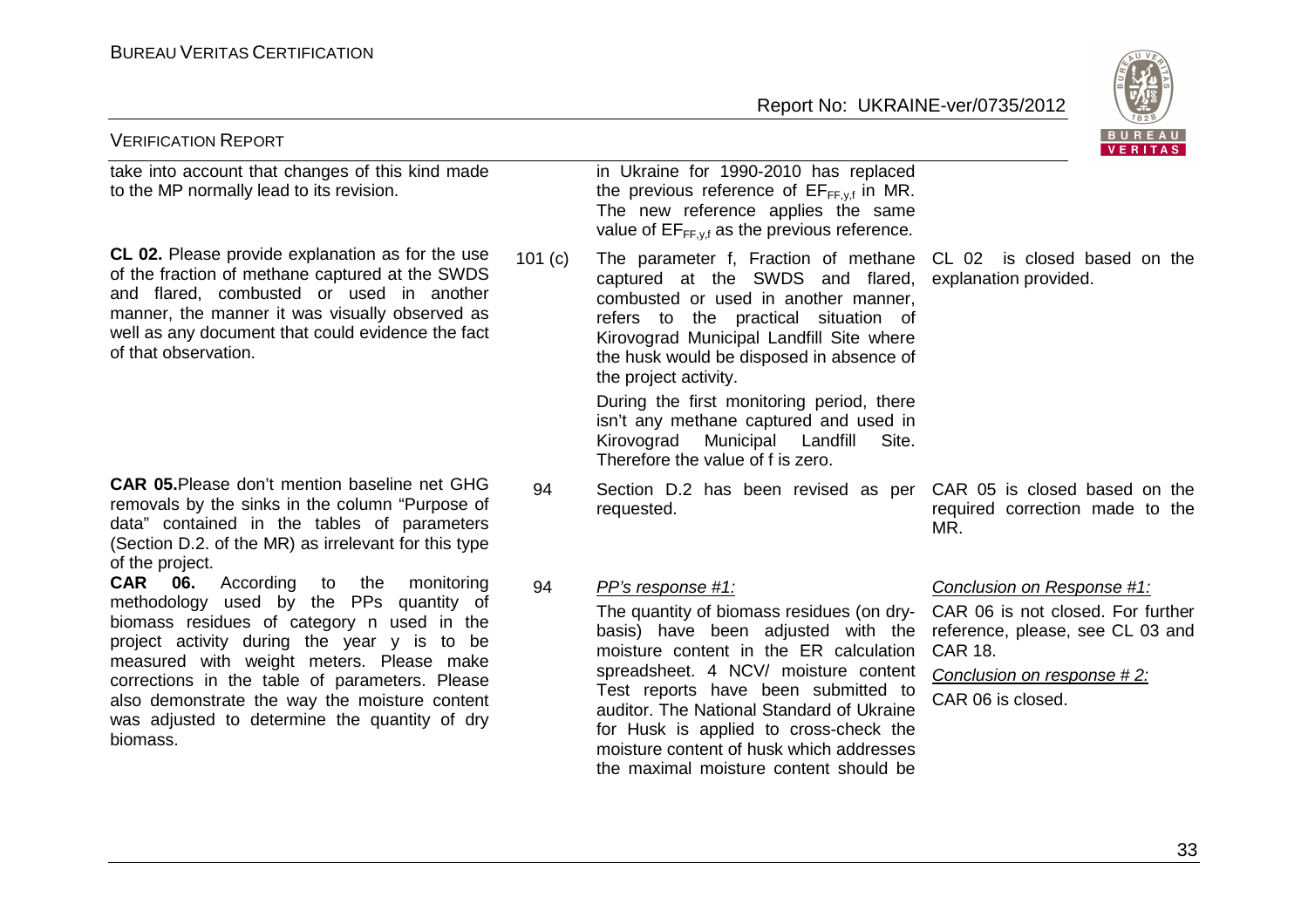

#### VERIFICATION REPORT

**CAR 07.** The quantity of biomass residues presented in the operational logbooks during the site visit differs from the ones in the MR. Please make these data consistent and adjust calculations accordingly.

**CAR 08.** Please make reference to the new version of the National Inventory Report 1990-2010 as the currently valid one.101 (c)

**CAR 09.** The data presented in the MR for the parameter FCi,j,y differ from the one presented in PDD. Please check it and make consistent.

 The quantity of natural gas consumed that is presented in the MR differs much from the one in the operational log books presented to the verification team during the site visit.

 Please check this issue, make respective corrections to the table of parameters and calculations.

## 12%.

#### PP's response #2:

Please refer to the response of CAR17.

101 (c) The husk consumption in MR has been CAR 07 is closed based on the corrected in line with the operational log, corrections made to the MR. i.e. 4991.6 tonnes in 2009, 29,037 tonnes in 2010, 34,842 tonnes in 2011 and 30,306 tonnes in 2012. It is further adjusted with the moisture content to calculate Q<sub>husk</sub>,

National Inventory Report Anthropogenic Emissions by Sources and replacement made to the MR. Removals by Sinks of Greenhouse Gases in Ukraine for 1990-2010 has replaced the previous reference.

101 (c) The registered PDD provides the ex-ante CAR 09 is closed.value of  $FC_{i,i,v}$  as 0. MR has been corrected in consistent with PDD, where  $FC_{i,j,y}$  is 0. The operational log (refer to CAR02) presents the natural gas consumption of the whole boiler house where the existing natural gas boilers still work.

 $FC_{i,i,v}$  is 0 in the revised MR. Because of the method of ER calculation by the registered PDD, the fossil fuel consumption by the project activity won't make impact on the ER calculation.

CAR 08 is closed based on the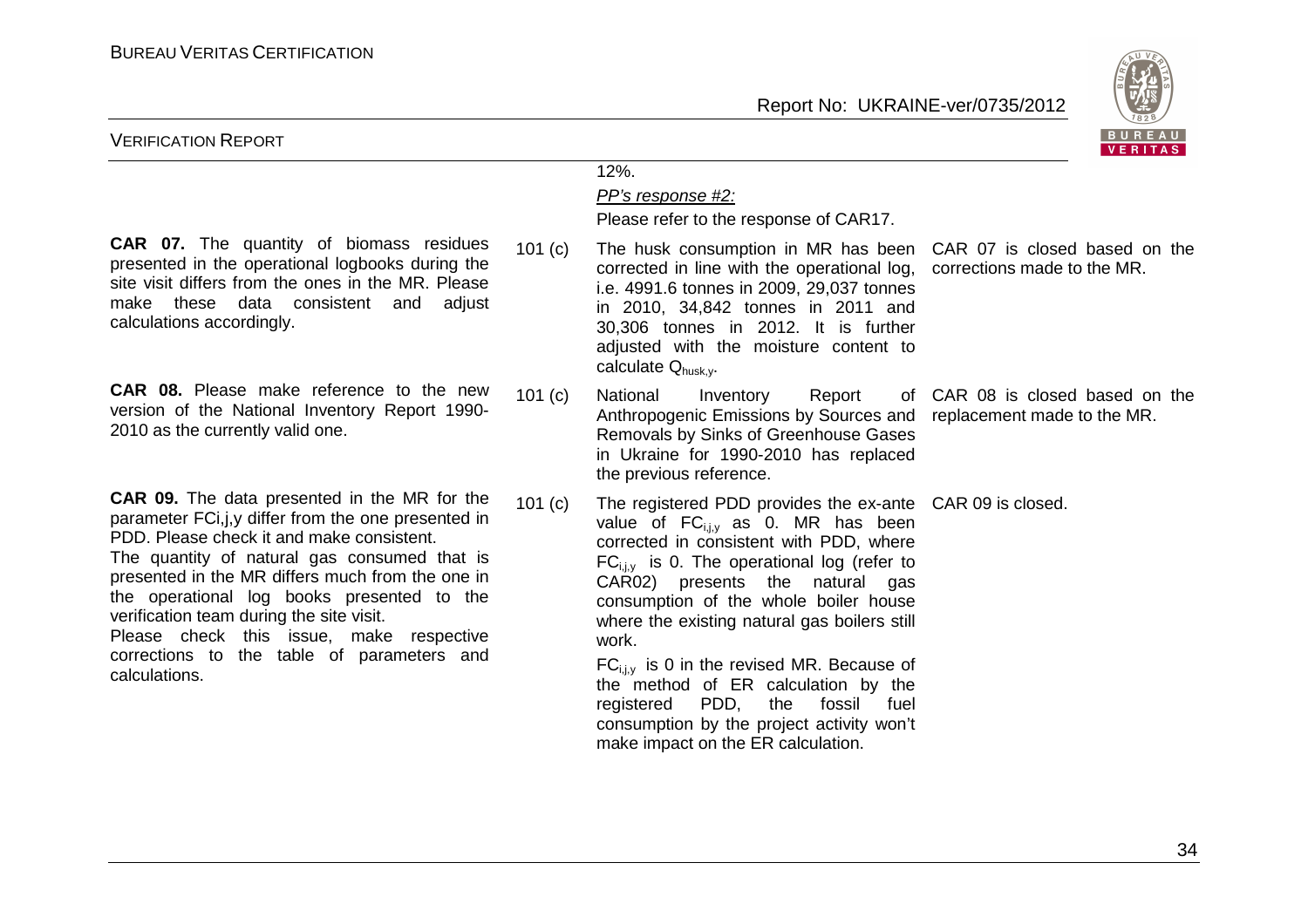

#### VERIFICATION REPORT

**CAR 10.** The data presented in the MR for the parameter ECp,y differ from the one presented in PDD. Please check it and make consistent. Please provide the documented evidence for the electricity consumed during the monitoring period as it was not available during the site visit and thus, was not presented to the verification team

#### 101 (c)PP's response #1:

The registered PDD provides the ex-ante CAR 10 is not closed as there is electricity consumption as 1,084 MWh/a which was calculated by multiplying the total installed capacity with the estimated working hours. The installed capacity is always much large than the real working capacity. According to the registered PDD, the ex post electricity consumption shall be calculated by multiplying the realised electricity consumed by the boiler room with the share related with the proposed project (420.1/705.54).

The original record of the realised electricity has been submitted to auditor, as well as the calibration reports of the 4 electricity meters.

PP's response #2:

Photos of these 4 electricity meters were taken on-site and submitted to auditor. It is reliable that these meters are functional under the proper operation. Please notice that only Meter 3 and Meter 4 are relative with the project activity.

In addition, the operational log of electricity meters during April-Dec 2012 has been submitted to auditor.

#### Conclusion on response # 1:

 no evidence presented to make verification opinion as for the proper operation of the monitoring equipment.

#### Conclusion on response # 2:

CAR 10 is closed based on the evidences presented.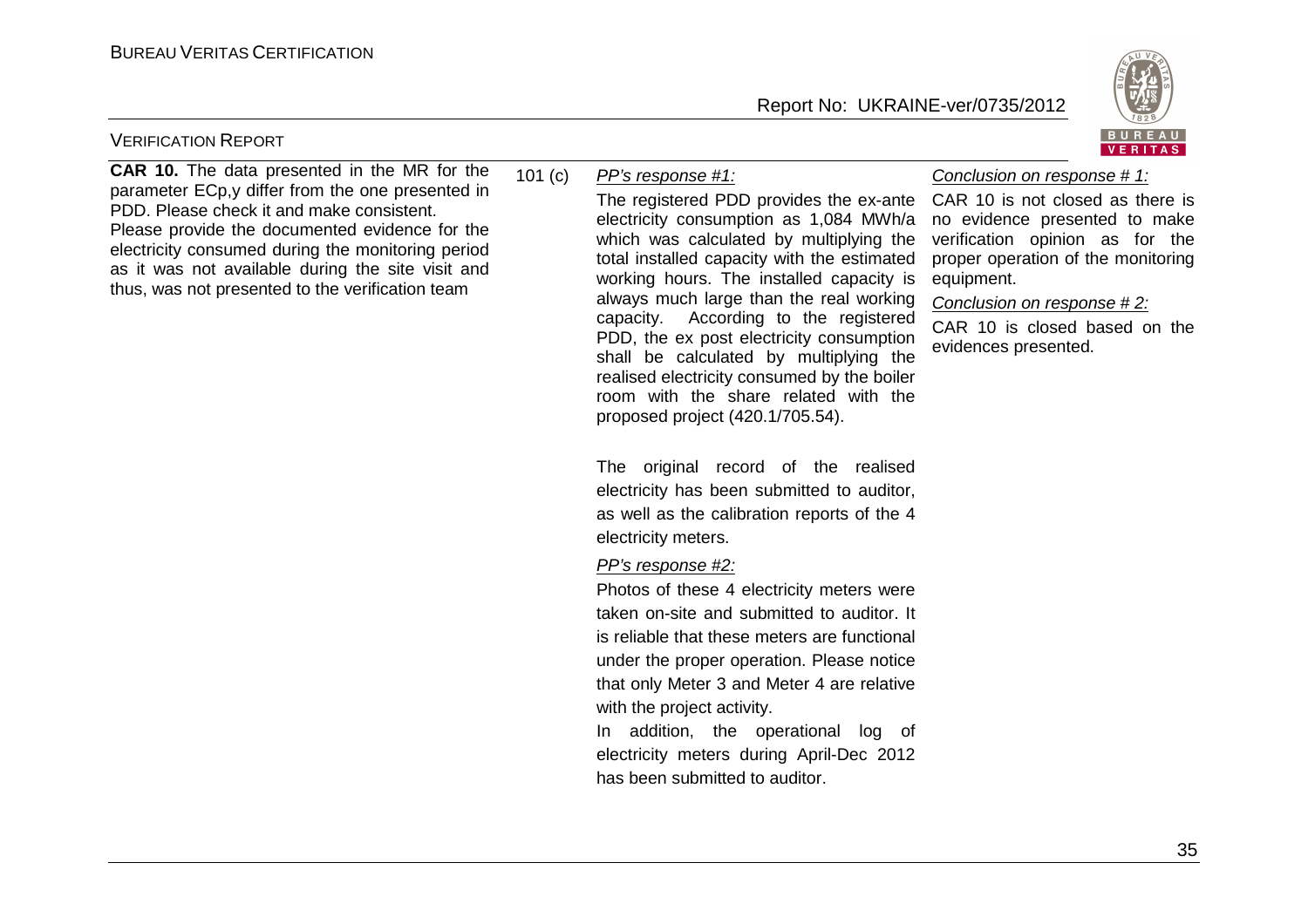

| <b>CAR11.</b> The value of the national emission factor<br>for UES of Ukraine was calculated in accordance<br>with the methodology approved by the Order No.<br>of 21/03/2011 issued by the National<br>39<br>Environmental Investments Agency of Ukraine.<br>Please make respective corrections to the table of<br>parameters in the MR. The value of this<br>parameter for the year 2012 should be taken as<br>of 2011 as it is prescribed by the SEIA. Please<br>make corrections to the table of parameters and<br>calculations as well. | 95 <sub>(c)</sub> | The reference of $EF_{EG,GR, 2012}$ has been CAR 11 is closed based on the<br>corrected.<br>The<br>calculation<br>corrected.                                                                                                                                                                                                                                                                                                                                                                                                                                                                                                                                                                                                                         | result is required correction made to the<br>MR.                                                                                                                                                                                                                                                                                                                                                                                                                                                                                                                                                 |
|----------------------------------------------------------------------------------------------------------------------------------------------------------------------------------------------------------------------------------------------------------------------------------------------------------------------------------------------------------------------------------------------------------------------------------------------------------------------------------------------------------------------------------------------|-------------------|------------------------------------------------------------------------------------------------------------------------------------------------------------------------------------------------------------------------------------------------------------------------------------------------------------------------------------------------------------------------------------------------------------------------------------------------------------------------------------------------------------------------------------------------------------------------------------------------------------------------------------------------------------------------------------------------------------------------------------------------------|--------------------------------------------------------------------------------------------------------------------------------------------------------------------------------------------------------------------------------------------------------------------------------------------------------------------------------------------------------------------------------------------------------------------------------------------------------------------------------------------------------------------------------------------------------------------------------------------------|
| CL 03. The value of the parameter $NCV_{husk,y}$<br>couldn't be acknowledged by the verification team<br>as the results of laboratory analyses conducted in<br>accordance with the MP set in the determined<br>PDD, were not available. The contracts<br>concluded with a reputable laboratory as well as<br>the its accreditation scopes were not presented<br>either.                                                                                                                                                                      | 101 (c)           | PP's response #1:<br>5 NCV/ moisture content Test reports<br>have been submitted to auditor. The<br>National Standard of Ukraine for Husk is<br>applied to cross-check the NCV of husk<br>which addresses the minimal NCV should<br>be 15 TJ/Gg.<br>According to the registered PDD, NCV<br>will be tested every 6 months. The test<br>reports are adjacent with the certificate of<br>the lab and the contract.<br>PP's response 2:<br>In the MR, the monitoring frequency of<br>$NCV_{husk,v}$ is reset as annually. The<br>deviation has been prescribed in Section<br>B.2 and B.3 of the MR.<br>4 NCV/moisture content Test Reports<br>have been submitted to auditor. On 14<br>Aug 2009, two tests were taken in and test report issued makes 7 | Conclusion on response #1:<br>Among the NCV/ moisture content<br>Test reports submitted by the PPs<br>for verification there are 2 that<br>arise the following request :<br>1. Presented as for 22Jun 2010,<br>the report actually was issued on<br>12 August 2009 and thus can't be<br>considered valid.<br>2. As for report dated 09/11/2011,<br>it can't be considered valid for two<br>reasons:<br>- it was prepared for PJSC<br>"Kyrovogradoliya"; no justification<br>on this issue was presented by the<br><b>PPs</b><br>- the time period between the<br>submission of husk for analysis |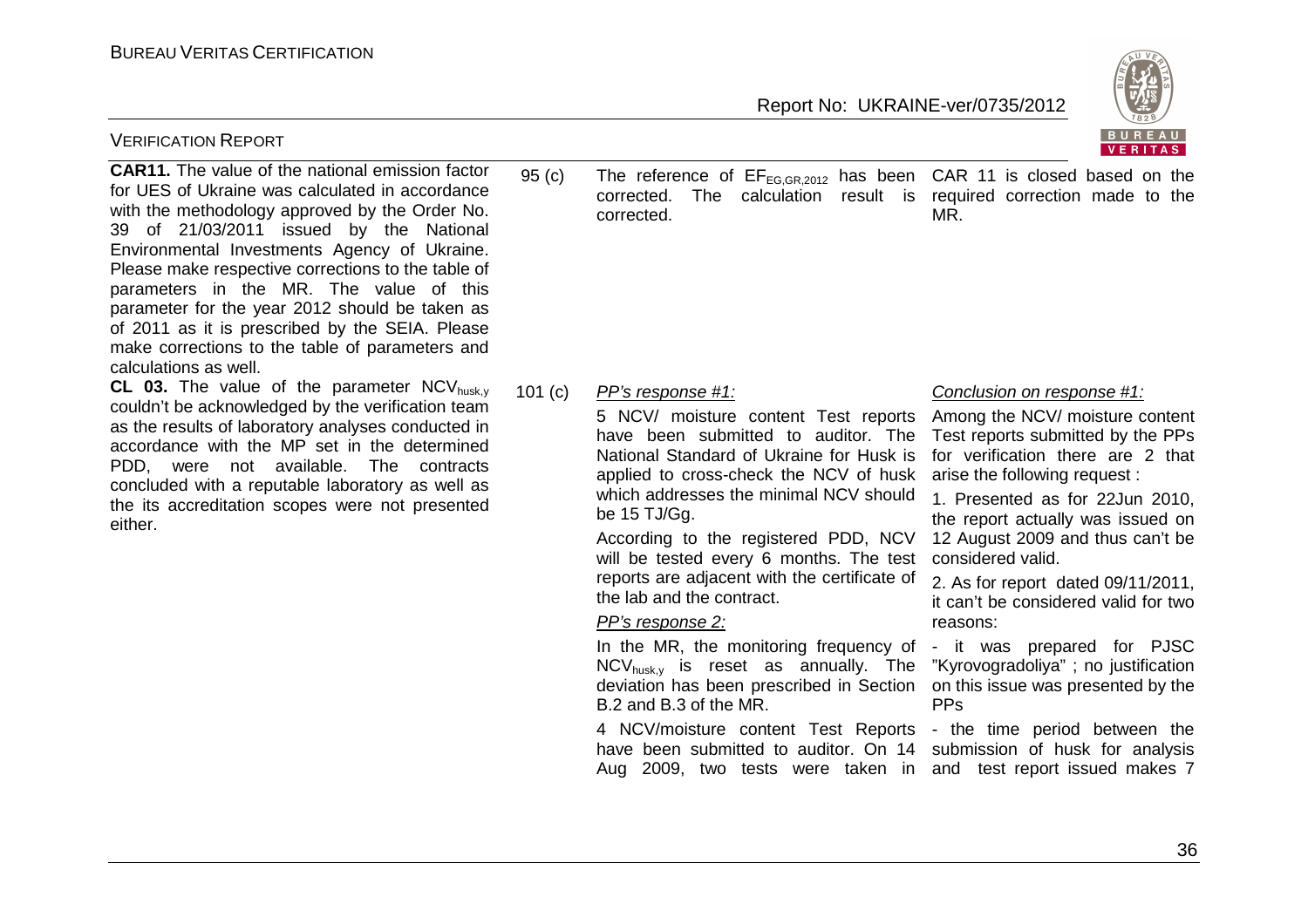

| <b>VERIFICATION REPORT</b>                                                                                                                                                                                        |           |                                                                                                                                                                                                                                                                                                                                                                                                                                                                                                                                                 | $P_{0}$ $P_{1}$ $P_{2}$<br>VERITAS                                                                                                                      |
|-------------------------------------------------------------------------------------------------------------------------------------------------------------------------------------------------------------------|-----------|-------------------------------------------------------------------------------------------------------------------------------------------------------------------------------------------------------------------------------------------------------------------------------------------------------------------------------------------------------------------------------------------------------------------------------------------------------------------------------------------------------------------------------------------------|---------------------------------------------------------------------------------------------------------------------------------------------------------|
|                                                                                                                                                                                                                   |           | parallel. Another two test reports were<br>taken on 25 Feb 2011 and 13 April 2012.                                                                                                                                                                                                                                                                                                                                                                                                                                                              | months.<br>Conclusion on response #2:<br>Issue is closed based on the<br>amendments made to the MR and<br>documentary<br>evidences<br>the<br>presented. |
| <b>CAR 12.</b> Along with the total emission reductions<br>presented in Section E.4. of the MR the ERs<br>break down for each year of the monitoring period<br>is to be presented as well.                        | 101 $(c)$ | The table in section E.4 has been revised<br>as per requested.                                                                                                                                                                                                                                                                                                                                                                                                                                                                                  | The ERs<br>break<br>down<br>was<br>provided. The issue is closed.                                                                                       |
| <b>CAR 13.</b> The project emission presented in<br>Section E.4. differ from the total project emissions<br>in Table3 (Section E.2.). Please correct the<br>mistake.                                              | 101 $(c)$ | The omission has been corrected.                                                                                                                                                                                                                                                                                                                                                                                                                                                                                                                | The issue is closed.                                                                                                                                    |
| <b>CAR 14.</b> The value of ERs estimated ex-ante in<br>the PDD presented in Section E.5. of the MR<br>differs from the same value in the determined<br>PDD. Please check this issue and make due<br>corrections. | 101 $(c)$ | PP's Response #1:<br>The ex-ante ER in Section E.5 is<br>consistent with the determined PDD.<br>The determined PDD provides the annual<br>ER as 4,462 in 2009, 19,843 in 2010,<br>21,775 in 2011 and 23,859 in 2012. The<br>MR serves the monitoring period of 2009,<br>2010, 2011 and the $1st$ three months of<br>2012. Thus, the total ex-ante ER in the<br>determined PDD is 52,045 tCO2.<br>PP's Response #2:<br>The first monitoring period is extended to<br>31/12/2012. The ex-ante ER and ex post<br>ER have been updated accordingly. | CAR 14 is closed based on the<br>explanation provided. No further<br>explanations are required.                                                         |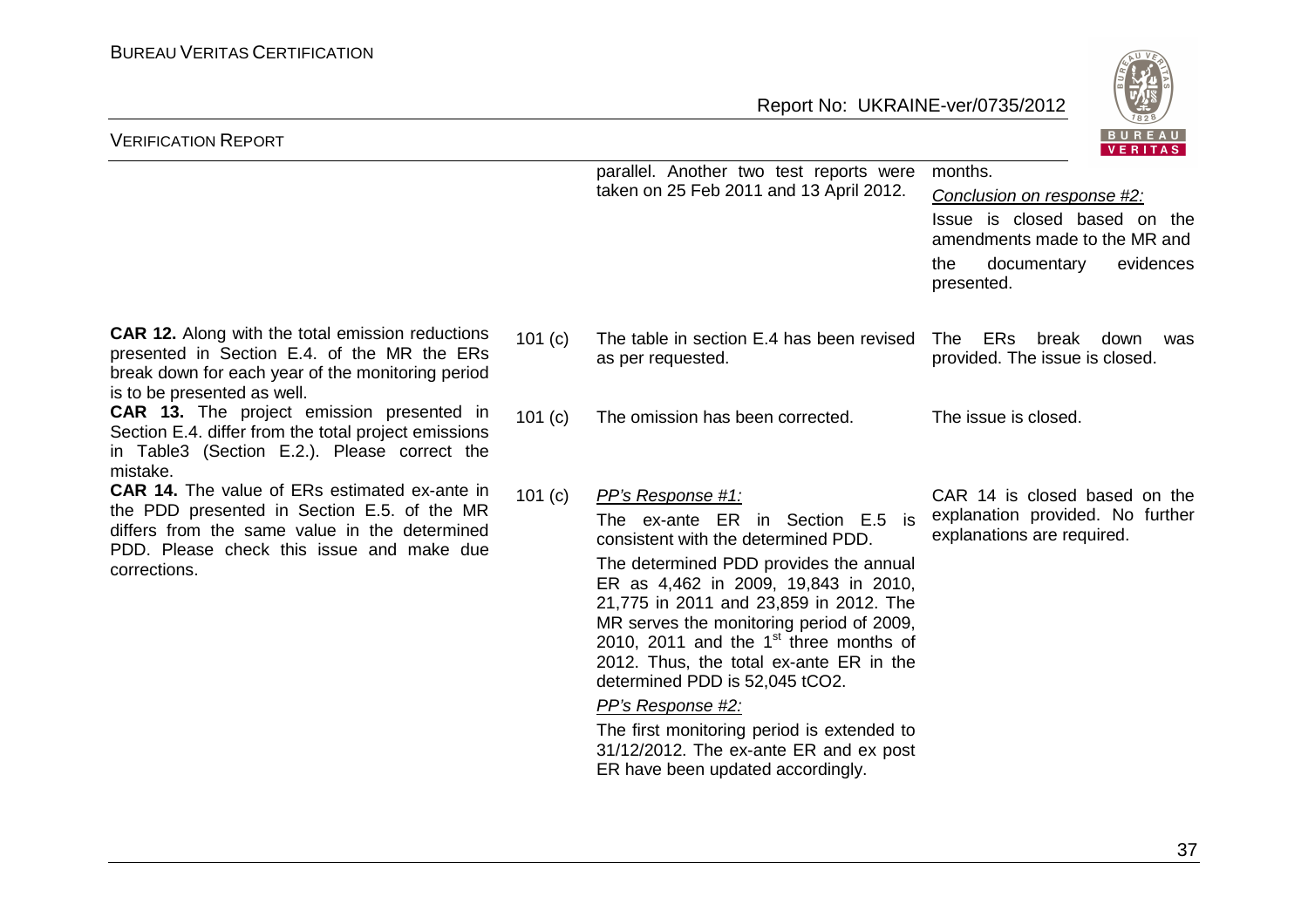

| <b>CL 04.</b> Please provide a scanned copy of<br>passport for a gas meter.                                                        | 101 <sub>(b)</sub> | The copies of passport of gas meter have  The required  documents  have<br>been submitted to auditor, including:<br>"OE-VPT"<br>volume<br>-Gas<br>corrector<br>passport - s/n 28979, date of last<br>calibration $14.12.10$ , calibration period $-$<br>2 years;<br>-Gas meter "Kurs-01 G 650-B" passport<br>- s/n 4892, date of last calibration<br>30.09.10, calibration period $-2$ years;<br>- Certificate of installation of gas meter<br>"Kurs-01 G 650-B" s/n 4892 dated<br>07.05.2009. | been submitted for verification.<br>Issue is closed.                                                                                                    |
|------------------------------------------------------------------------------------------------------------------------------------|--------------------|------------------------------------------------------------------------------------------------------------------------------------------------------------------------------------------------------------------------------------------------------------------------------------------------------------------------------------------------------------------------------------------------------------------------------------------------------------------------------------------------|---------------------------------------------------------------------------------------------------------------------------------------------------------|
| CL 05. Please provide the copies of passports for<br>electricity meters that were not available at the<br>verification site visit. | 101(b)             | PP's Response #1:<br>The copy of the passport of three-phase<br>electricity meter (s/n 026354607) has<br>been submitted to auditor.<br>PP's Response #2:<br>Please refer to the response of CAR19<br>and CL10.                                                                                                                                                                                                                                                                                 | Conclusion on Response #1:<br>CL 05 is not closed.<br>Please, refer to Conclusion CAR<br>19 and CL10.<br>Conclusion on response #2:<br>Issue is closed. |
| <b>CL 06.</b> Please provide an order on keeping and<br>archiving the project data                                                 | 101 $(c)$          | The orders on keeping and archiving the<br>project data has been submitted to<br>auditor, including:<br>- Order on archiving the<br>data<br>for<br>project<br>monitoring #131<br>dated<br>15.06.2011;<br>Order on<br>keeping<br>$\blacksquare$                                                                                                                                                                                                                                                 | CL 06 is closed as the required<br>documents were issued<br>and<br>presented for verification.                                                          |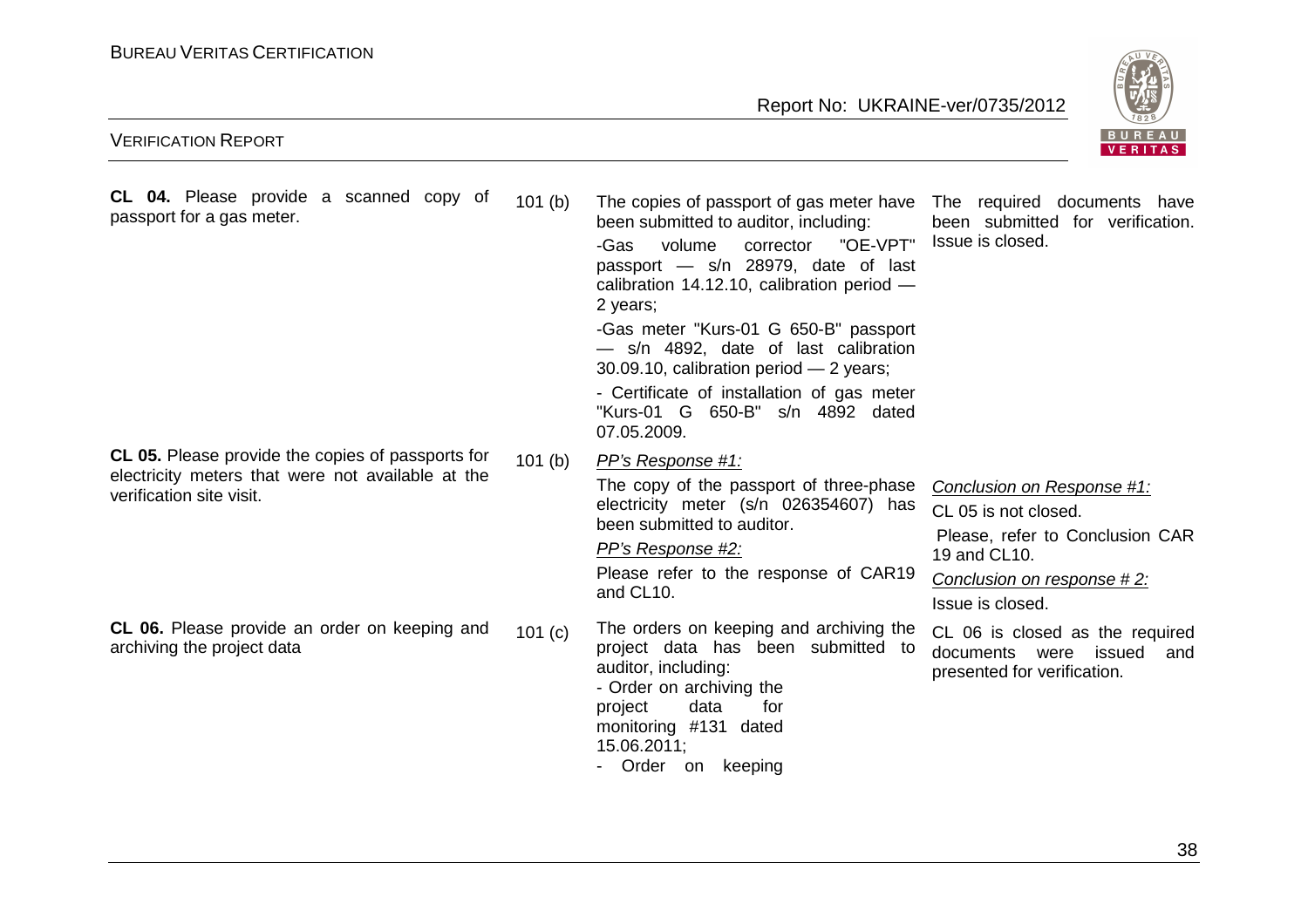

| <b>VERIFICATION REPORT</b>                                                                                                                                                                                                                                         |           |                                                                                                                                                                                                                                                                         | BUREAU<br><b>VERITAS</b>                                                                    |
|--------------------------------------------------------------------------------------------------------------------------------------------------------------------------------------------------------------------------------------------------------------------|-----------|-------------------------------------------------------------------------------------------------------------------------------------------------------------------------------------------------------------------------------------------------------------------------|---------------------------------------------------------------------------------------------|
|                                                                                                                                                                                                                                                                    |           | of<br>records<br>energy<br>supplies<br>consumption<br>and production<br>#253<br>dated 04.12.2012;<br>- Order on archiving the<br>data<br>for<br>project<br>monitoring#254<br>dated<br>04.12.2012.                                                                       |                                                                                             |
| CL 07. Please provide a documented evidence<br>on the class of the energy consumption for the<br>plant.                                                                                                                                                            | 101 $(c)$ | PP's Response #1:<br>The evidence will be submitted to auditor CL 07 is open as the requested<br>soon.<br>PP's Response #2:<br>The evidences of the class of energy CL 07 is closed based on the<br>consumption have been submitted to evidences submitted.<br>auditor. | Conclusion on Response #1:<br>documents have not be submitted.<br>Conclusion on response #2 |
| <b>CAR 15.</b> Please make the required corrections<br>mentioned above in the present protocol and<br>make the data submitted in the MR consistent<br>with the ones in the ERs calculation file.                                                                   | 101 (c)   | The data in the revised MR and the CAR 15 is closed.<br>revised ER calculation spreadsheet is<br>same.                                                                                                                                                                  |                                                                                             |
| <b>CAR 16.</b> The emission reductions calculation for<br>the year 2010 presented in Section E.4. of the<br>MR is incorrect, consequently the total ERs<br>amount is incorrect as well.<br>Please make respective corrections throughout<br>the MR and excel file. | 101 $(c)$ | The mistake have been corrected in MR.                                                                                                                                                                                                                                  | CAR 16 is closed based on the<br>corrections made to the MR                                 |
| <b>CAR 17.</b> According to the registered PDD, the<br>monitoring frequency for the NCV husk is every 6<br>month. Considering CL02 the value of the<br>parameter for the whole monitoring period can't                                                             | 101 $(c)$ | In the MR, the monitoring frequency of CAR 17 is closed based on the<br>$NCV_{husk,v}$ is reset as annually. The required changes made to the MR<br>deviation has been prescribed in Section                                                                            |                                                                                             |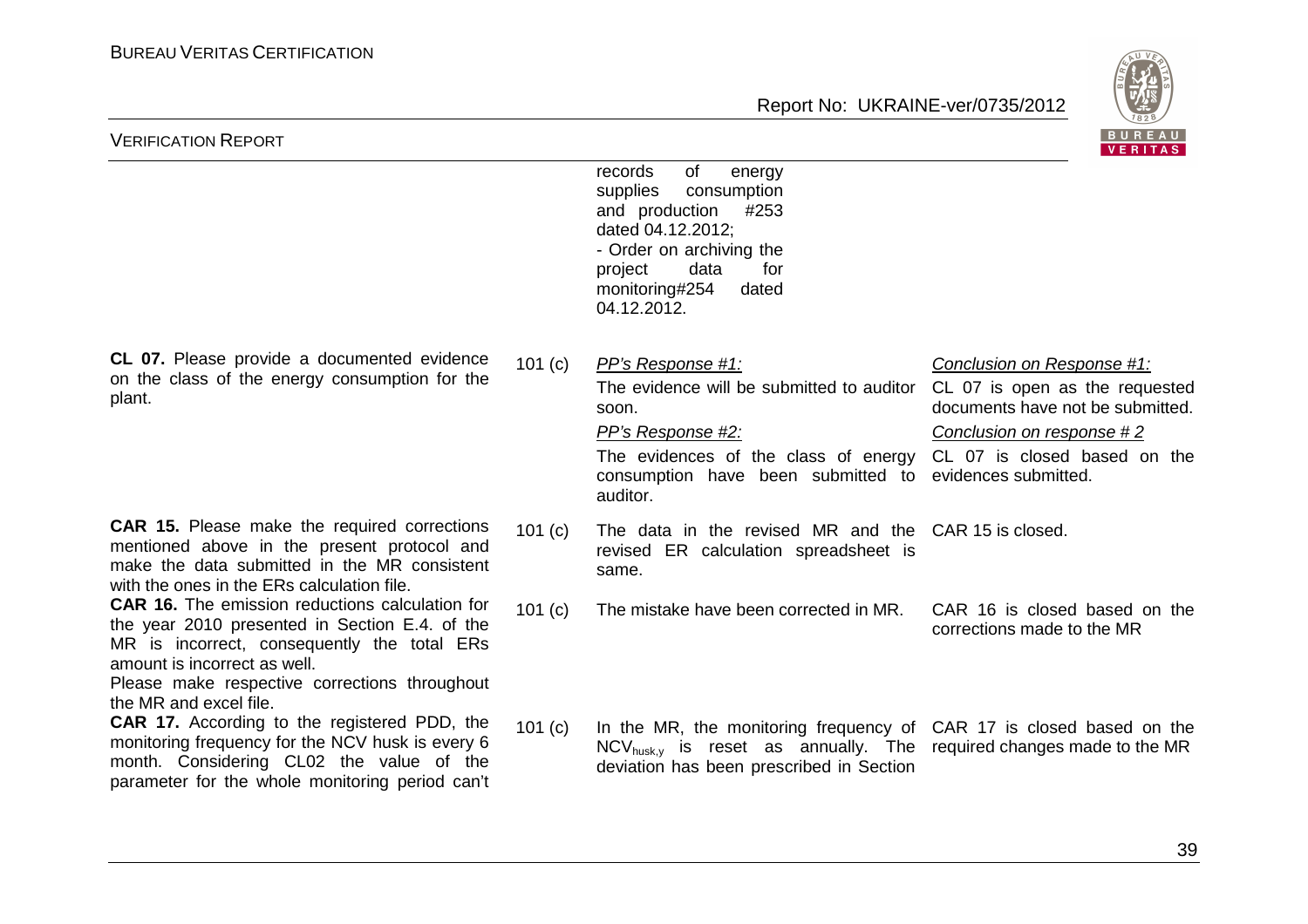

VERIFICATION REPORT

be evidenced.

B.2 and B.3 of the MR.

 Please provide the valid evidences, otherwise the monitoring frequency is to be revised that in its turn will lead to the revision of the monitoring plan.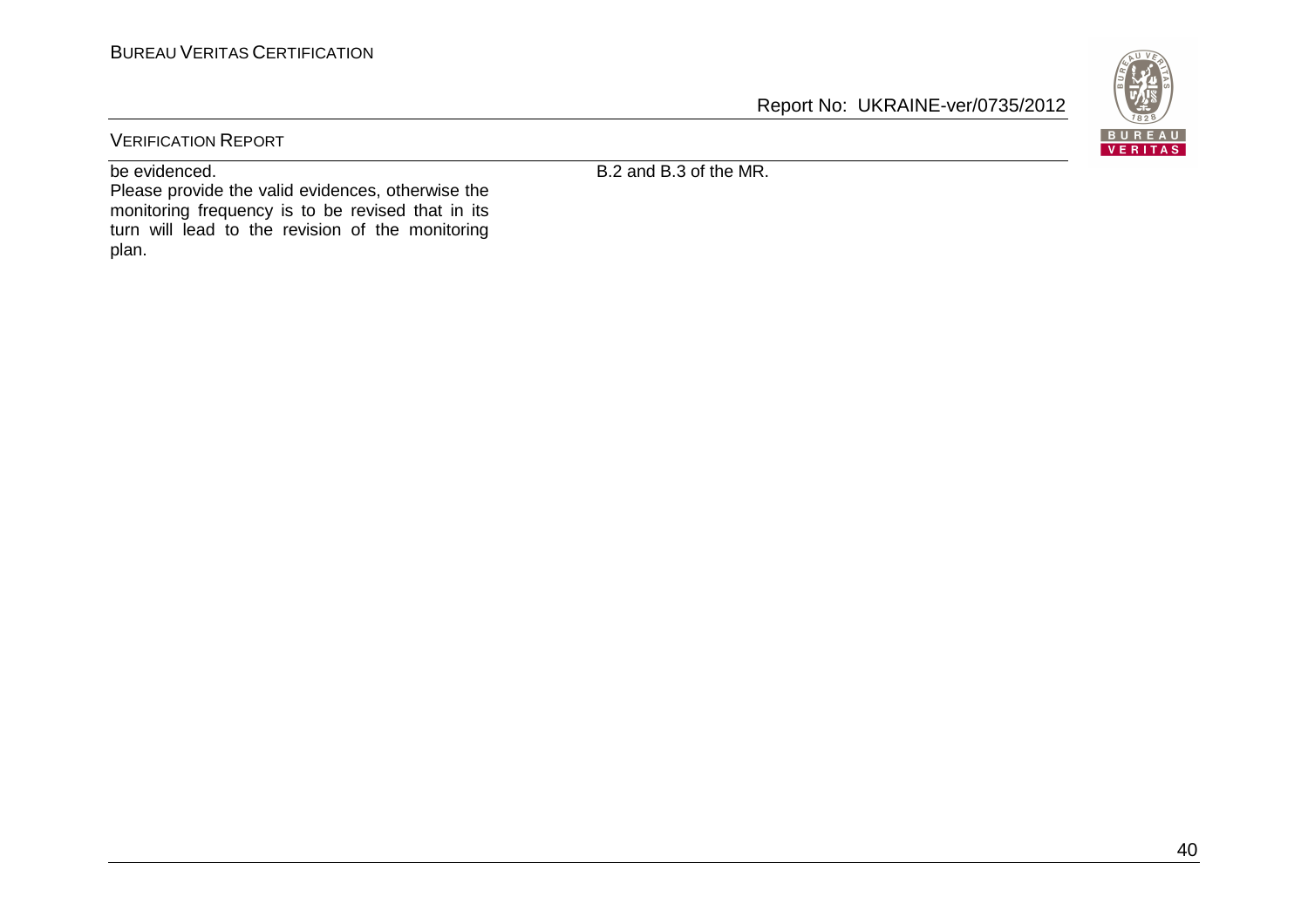

#### VERIFICATION REPORT

**CAR 18.** The deviation referring to the calculation of the baseline parameter Qhusk described in Section D.2. of the MR leads to the revision of the monitoring plan. Besides, there is no explanation for the recalculation method of the moisture content into dry residue. The quantity of operational hours and the value of the boiler load capacity taken by the PPs for the calculations as well as the data sources and documented evidences are not provided.

99 (a) Table 2 in the MR has addressed the CAR 18 is closeddeviation referring to the revised calculation of Qhusk.

> The explanation for the recalculation method of the moisture content into dry residue has been given in MR. According to ACM0012 that was referred to by the project, the quantity of biomass residues (on dry-basis) shall be measured by "adjust for the moisture content in order to determine the quantity of dry biomass". The registered CDM project (ref. 0187) provides the calculation of the quantity of biomass residues (on dry-basis) as  $C<sub>wet</sub>$ <sub>basis</sub> \*(1-moisture). Please refer to page 23 of the PDD that is available at:

http://cdm.unfccc.int/Projects/DB/DNV-CUK1134990070.21/view?cp=1

 The quantity of biomass residues (husk) is measured and calculated by multiplying the weight of sunflower seed that are consumed by the oil production with the real husk percentage of the sunflower seed as well as with Moisture Content.. Therefore, the operational hours and the value of the boiler load capacity are not required for the calculation of ER in the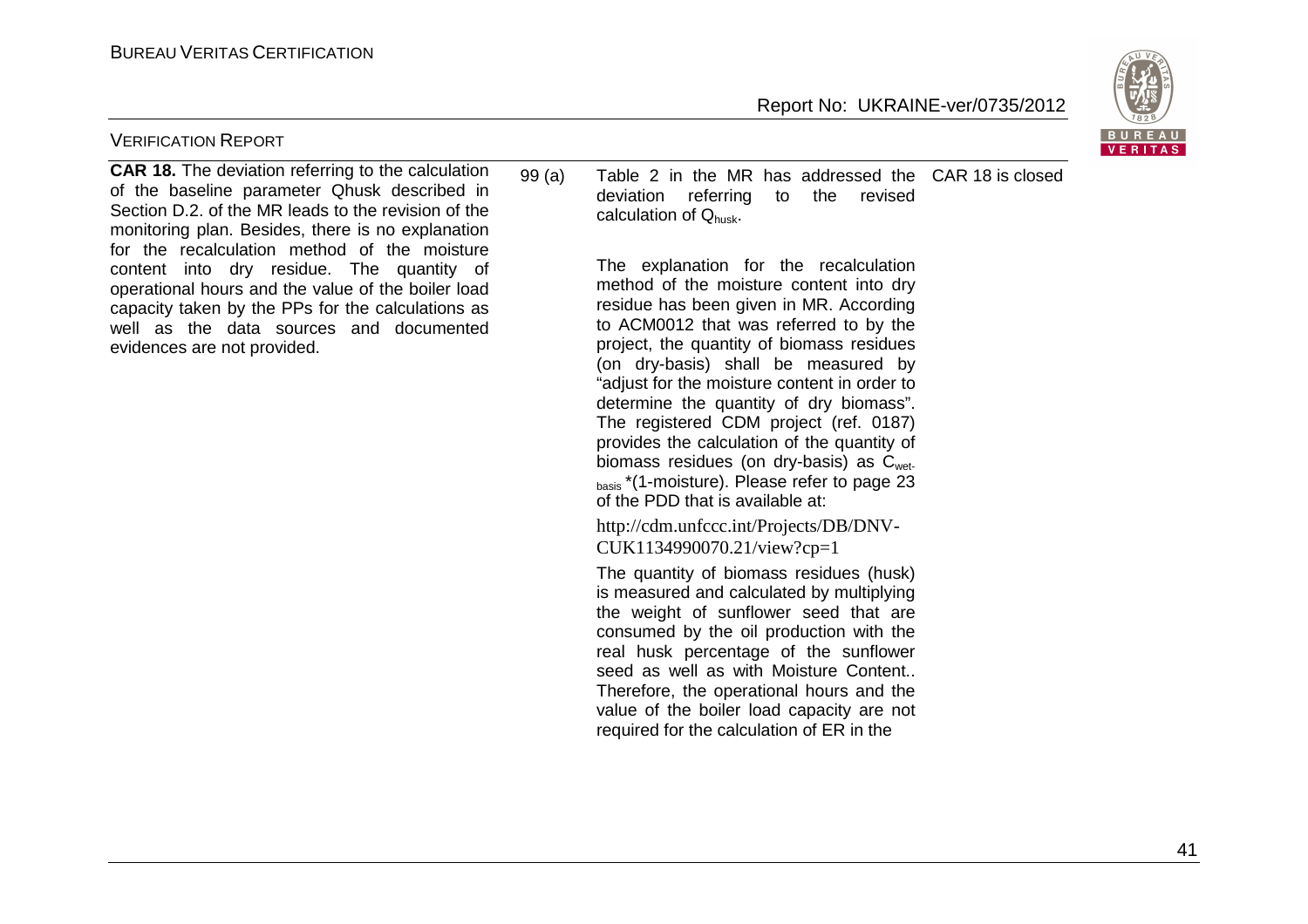

| BUREAU<br><b>VERIFICATION REPORT</b><br>VERITAS                                                                                                                                                                                                                                    |                    |                                                                                                                                                                                                                                                                                                                                                                                        |                          |  |  |
|------------------------------------------------------------------------------------------------------------------------------------------------------------------------------------------------------------------------------------------------------------------------------------|--------------------|----------------------------------------------------------------------------------------------------------------------------------------------------------------------------------------------------------------------------------------------------------------------------------------------------------------------------------------------------------------------------------------|--------------------------|--|--|
|                                                                                                                                                                                                                                                                                    |                    | MR. The MR has been revised.                                                                                                                                                                                                                                                                                                                                                           |                          |  |  |
|                                                                                                                                                                                                                                                                                    |                    | The weight of sunflower seed is<br>measured by SPS Alfa Weight Hopper at<br>the production unit. Despite that the<br>hopper isn't calibrated because it is only<br>for the internal and non-commercial use,<br>it is inspected once a month by the<br>commissioning company. The two Orders<br>of the inspection and the Inspection Act<br>have been submitted to the auditor.         |                          |  |  |
| <b>CL 08.</b> Please specify the fuel type in the tables<br>of project parameters $NCV_{i,v}$ and $FC_{i,i,v}$                                                                                                                                                                     | 101 (c)            | $NCV_{i,v}$ refers to the NCV of natural gas $CL$ 08 is closed<br>and FC <sub>i.i.v</sub> refers to the quantity of natural<br>gas in the MR. The tables in MR have<br>been completed.                                                                                                                                                                                                 |                          |  |  |
| <b>CAR 19.</b> Please amend the MR with a separate<br>providing the table of monitoring<br>section<br>equipment specifying its type, installation date,<br>serial/inventory number, the level of uncertainty/<br>accuracy class, calibration period, the last<br>calibration date. | 101 <sub>(b)</sub> | Annex 1 of the MR is inserted in order to CAR 19 is closed based on the<br>archive the information.                                                                                                                                                                                                                                                                                    | amendment made to the MR |  |  |
| CL 09. Please provide more specific reference to<br>the National Standard applied for the project<br>parameter Q husk.                                                                                                                                                             | 95(b)              | The referred standard National Standard Issue is closed<br>of Ukraine Sunflower Husk Quality<br>(7123:2009) has been submitted to<br>auditor in the submission package of<br>CAR06_CL03_CAR17_2. Table 2 of the<br>Standard provide the max. moisture<br>content is 12% and the min. NCV is 15<br>TJ/Gg. These two figures are applied to<br>cross-check the relevant monitoring data. |                          |  |  |